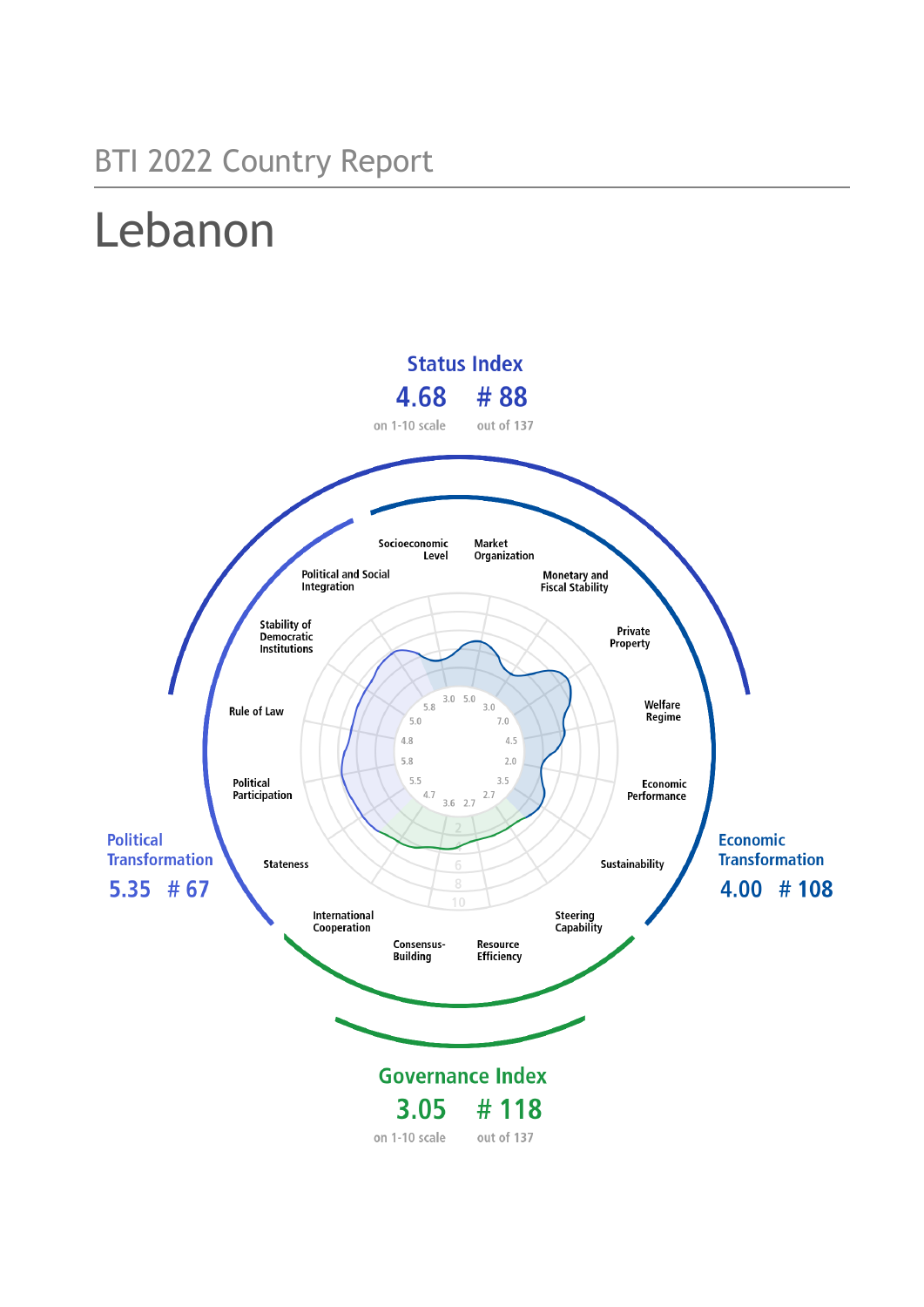This report is part of the **Bertelsmann Stiftung's Transformation Index (BTI) 2022**. It covers the period from February 1, 2019 to January 31, 2021. The BTI assesses the transformation toward democracy and a market economy as well as the quality of governance in 137 countries. More on the BTI at [https://www.bti-project.org.](https://www.bti-project.org/)

Please cite as follows: Bertelsmann Stiftung, BTI 2022 Country Report — Lebanon. Gütersloh: Bertelsmann Stiftung, 2022.

This work is licensed under a **Creative Commons Attribution 4.0 International License**.

## **Contact**

Bertelsmann Stiftung Carl-Bertelsmann-Strasse 256 33111 Gütersloh Germany

**Sabine Donner** Phone +49 5241 81 81501 sabine.donner@bertelsmann-stiftung.de

**Hauke Hartmann** Phone +49 5241 81 81389 hauke.hartmann@bertelsmann-stiftung.de

**Claudia Härterich** Phone +49 5241 81 81263 claudia.haerterich@bertelsmann-stiftung.de

## **Sabine Steinkamp** Phone +49 5241 81 81507 sabine.steinkamp@bertelsmann-stiftung.de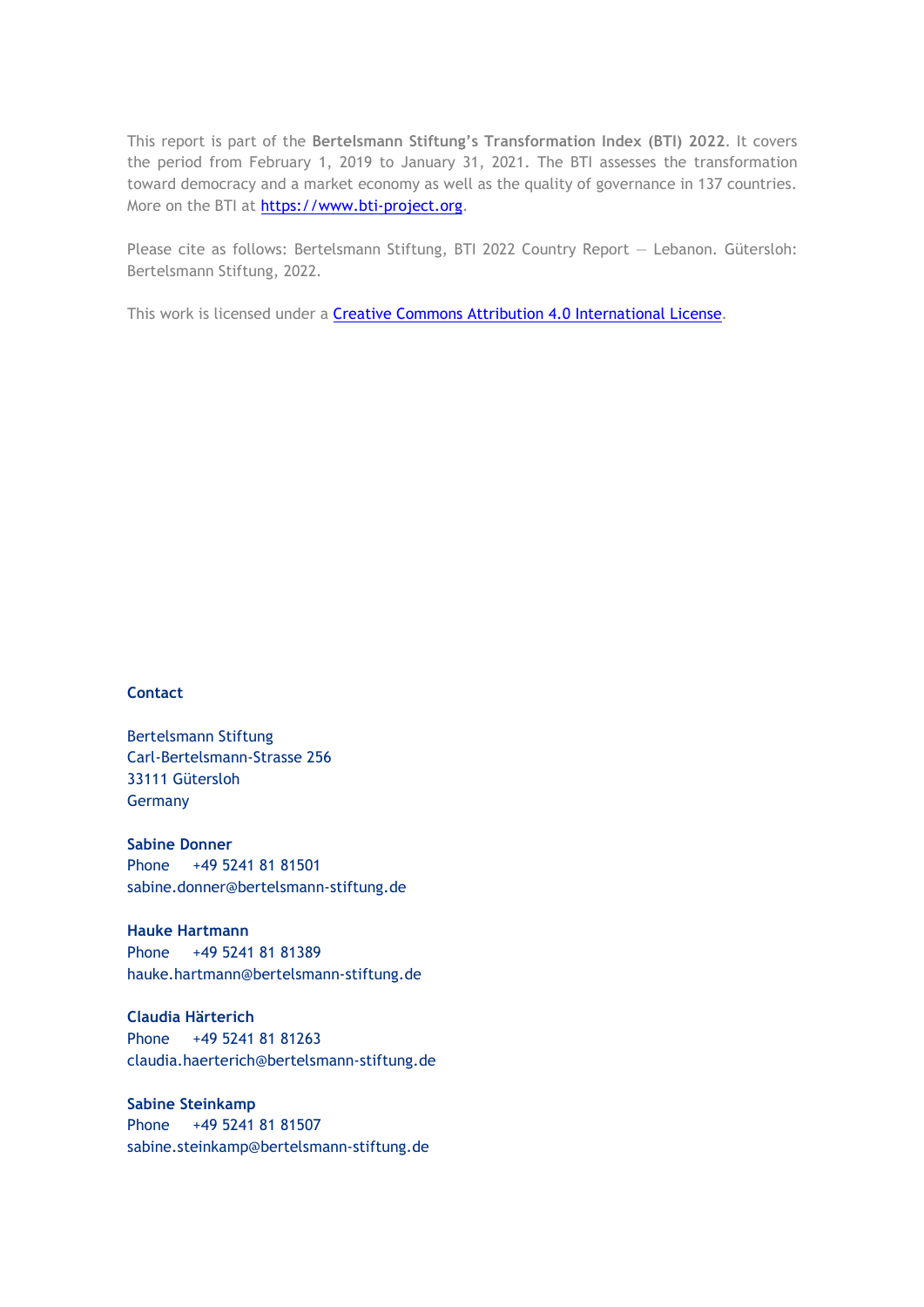#### **Key Indicators**

| Population                         | M     | 6.8    | HDI                            | 0.744 | GDP p.c., PPP 9              | 12289 |
|------------------------------------|-------|--------|--------------------------------|-------|------------------------------|-------|
| Pop. growth <sup>1</sup><br>% p.a. |       | $-0.4$ | HDI rank of 189<br>92          |       | Gini Index                   | 31.8  |
| Life expectancy                    | vears | 78.9   | UN Education Index             | 0.604 | Poverty <sup>3</sup><br>$\%$ | 0.1   |
| Urban population %                 |       | 88.9   | Gender inequality <sup>2</sup> | 0.411 | Aid per capita               | 222.5 |
|                                    |       |        |                                |       |                              |       |

Sources (as of December 2021): The World Bank, World Development Indicators 2021 | UNDP, Human Development Report 2020. Footnotes: (1) Average annual growth rate. (2) Gender Inequality Index (GII). (3) Percentage of population living on less than \$3.20 a day at 2011 international prices.

## Executive Summary

The two major socioeconomic and political developments between February 2019 and January 2021 that shaped Lebanon's transformation were the breakdown of the economy spearheaded by the fall of the financial sector and the emergence of a social opposition movement to the sectarian regime. Both developments gained momentum in the second half of 2019 but deeply shaped affairs throughout 2020 and beyond. The Lebanese financial sector, whose performance rests on the complex interplay of the central state, the Lebanese central bank, Banque du Liban, and the private banks affiliated with the Association of the Banks in Lebanon, has been the backbone of Lebanon's dollarized economy for decades. As a result of massive capital flight of major depositors, which was inter alia triggered by decreased capital inflows to Lebanon, a bank rush occurred in the second half of 2019. The banking sector responded with an unregulated capital control on dollar cash flow. Parallel to the economic crisis, nationwide mass protests of unprecedented magnitude challenged the ruling regime and with it the legitimacy of Lebanon's sectarian system based on rent-seeking, crony capitalism, and a corruptive nexus between the closely tied political and economic upper echelons of the society. Some of the most pertinent slogans of the protest movement such as "All of them means all of them" and "Revolution" clearly indicated the conviction that the entire political class is incapable of launching structural reforms.

The depletion of foreign currency reserves and the de-dollarization of the economy had devastating effects on the socioeconomic system. The highly import-dependent economy showed supply shortages, and inflation increased strongly after October 2019. In May 2020, it reached 56.5%, thereby exceeding the commonly applied threshold for hyperinflation of 50%. In June the inflation rate exceeded 100% for the first time. Between August and October 2020, it fluctuated between 120 and 137%. Standards of living strongly declined, and segments of lower income strata faced harsh impoverishment. Many of those who had the necessary financial means and educational qualifications to find an occupation in the Global North started preparations to leave the country if they had not already migrated.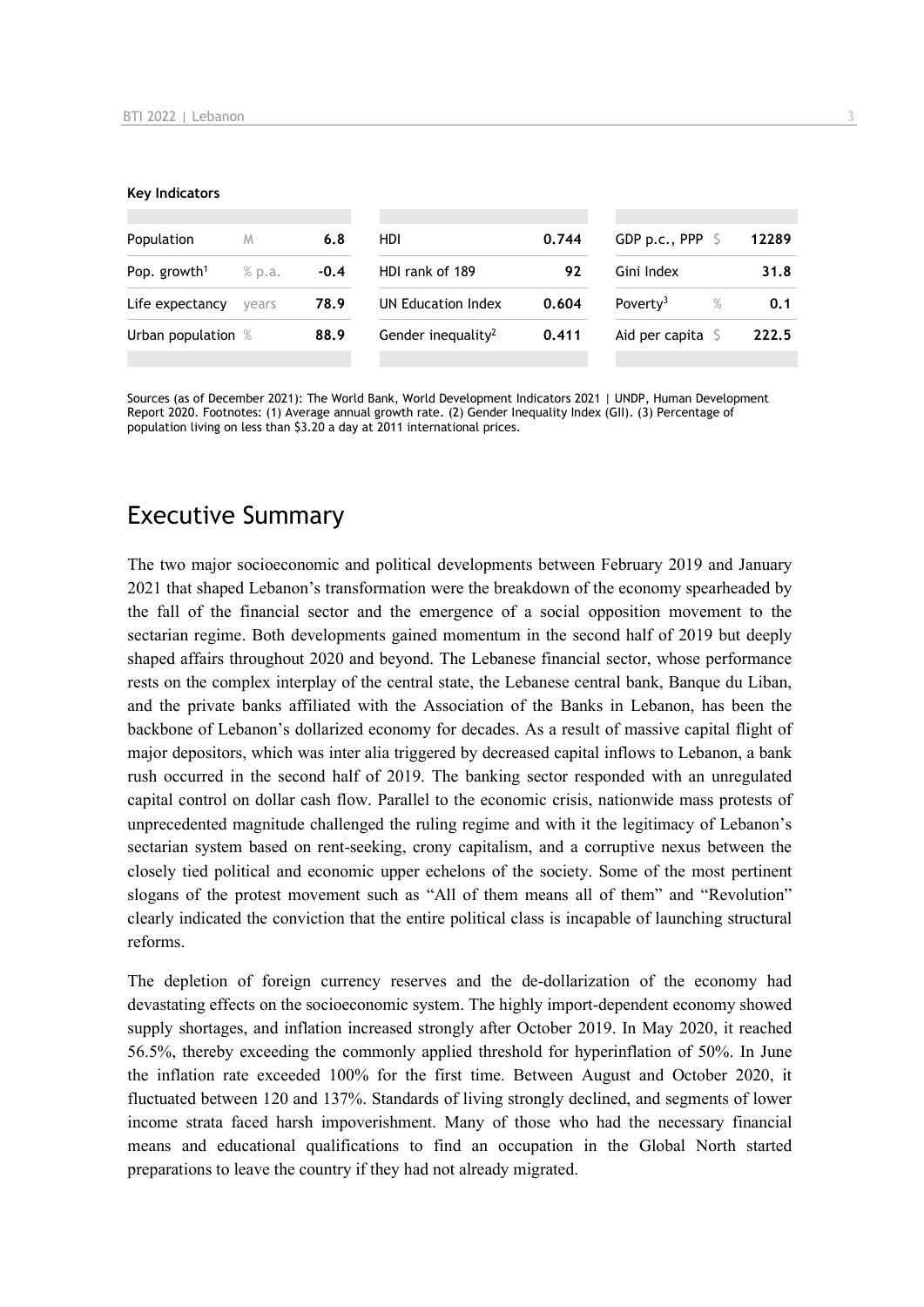Helpless, Prime Minister Saad Hariri resigned in late October 2019 and was succeeded by Hassan Diab in January 2020. The government of Diab, who is not a member of the upper echelons of Lebanon's political class, showed low governance performance in the wake of Lebanon's biggest crisis after the end of the civil war in 1990. This is partly due to a lack of structural reform initiatives but also to obstruction policies from various segments of the political class and crucial state agencies. Diab resigned in the wake of the Beirut explosion of August 4, 2020, when large quantities of ammonium nitrate that had been inappropriately stored in Beirut's Port since 2014 exploded, causing more than 200 deaths, 7,500 injuries and property damages worth \$15 billion and, according to some sources, leaving up to 300,000 people homeless. In October 2020, the parliament designated Saad Hariri again as prime minister, but he did not succeed in forming a government.

Lebanon has been among the apparently few countries that managed the first wave of the COVID-19 pandemic between March and June 2020 relatively soberly, with a lockdown starting as early as March 15. However, due to the overall deteriorating living conditions, accelerated by the August 4 explosion, citizens started to neglect compliance with the required hygiene measures and the government did not set further preventive policies in place. In consequence, COVID-19 infections strongly increased during the second wave and continued to rise until the end of this report's assessment period.

Although the social opposition movement vehemently demanded structural economic and political reforms and progress in terms of good governance, Lebanon's transformation to a democratic polity and a sustainable market economy was heavily set back in 2019 and 2020. There were no indicators in early 2021 that the ruling political class would be willing and capable of altering course.

## History and Characteristics of Transformation

The regime preceding the current one was shaped by the 1975 – 1990 civil war. The conflict resulted from the confrontation of militias that oriented themselves along sectarian lines in order to best gain political legitimacy and economic support in the Lebanese social system, which is characterized by segmentation along the lines of 18 officially recognized religious groups. Lebanese sectarianism traces back to the politicization of sectarian affiliations during the French colonial rule, which superseded the Ottoman rule in 1923. Sectarianism became deeply institutionalized through a Christian-Muslim power-sharing arrangement – the National Pact (1943) – which paved the way for Lebanese independence that same year.

The civil war further reinforced characteristics of Lebanese sectarianism with a lasting effect on several levels. On the sociopolitical stage, the state lost autonomy and became increasingly dependent on authoritarian leaders who were war opponents but also built and switched alliances with one another. Some of the major actors in the war were classic warlords, including Samir Geagea, who currently heads the Lebanese Forces. Others were state bureaucrats such as the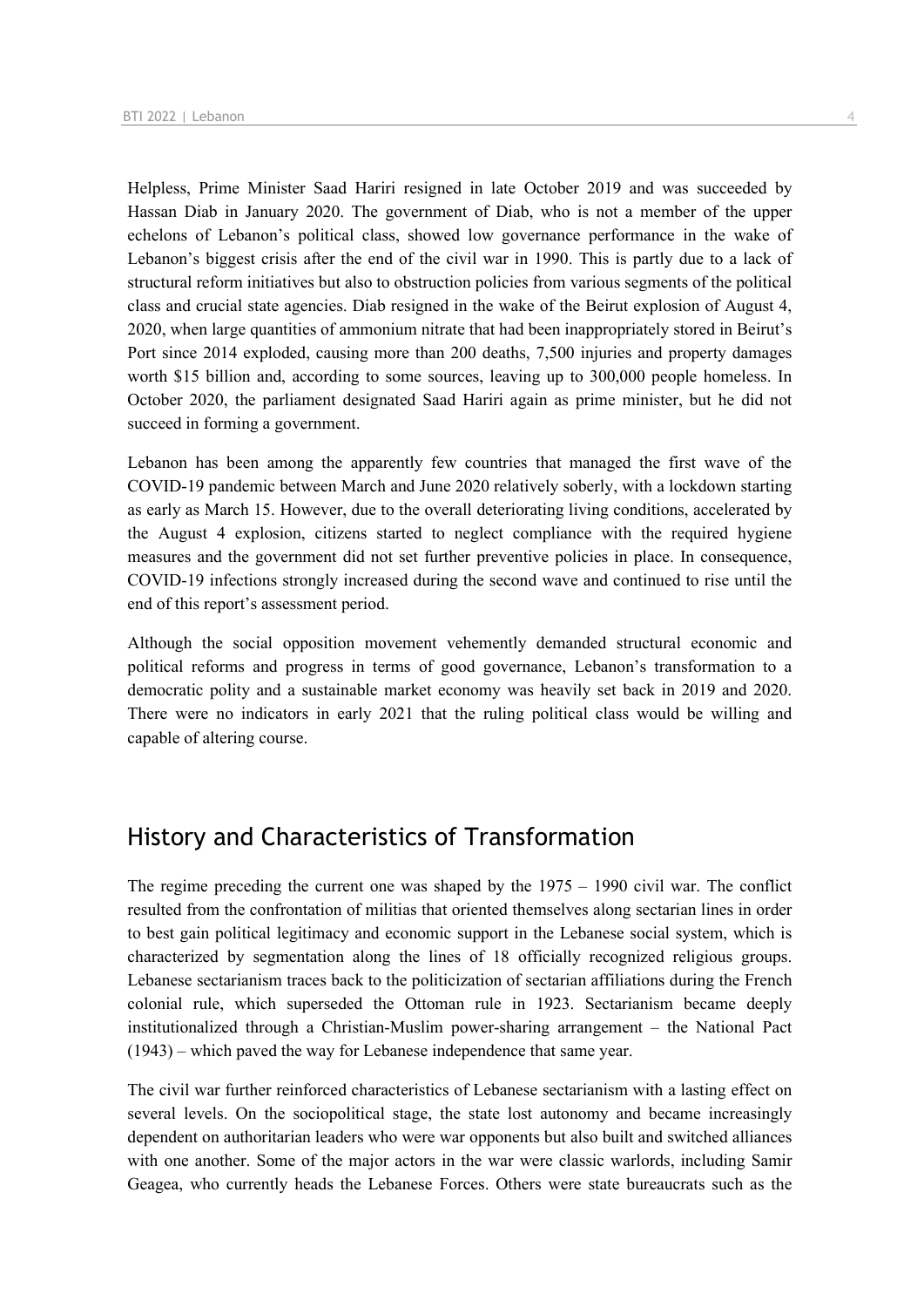incumbent President Michel Aoun, who was an officer in the Lebanese army when the war started and was appointed general and commander of the Armed Forces in 1984. In addition, some civilian politicians became deeply involved in the civil war, including the lawyer Nabih Berri, who has been president of "Amal" since 1980. Amal was then a Shia militia that became a political party after the civil war. Some heads of political parties were sons of the founders, for instance incumbent president of the Progressive Socialist Party, Walid Jumblatt. After the war, the state remained in the hands of political leaders who in one way or another made their political careers in a brutal civil war. Hence their policy orientation is top-down, thereby inhibiting a democratic political culture. The transformation of war actors into civilian politicians has not altered the sectarian direction of Lebanese political parties in favor of programmatic political contestation, too. Also, after the end of the war political alliances tended to be built and switched according to strategic reasons rather than with regard to political content. Moreover, postwar Lebanese politics were still shaped by high rivalry between authoritarian-minded leaders, which profoundly complicated decision-making processes and frequently even paralyzed the entire political system. As all political leaders learned that they could not dominate politics on their own, the otherwise heterogeneous political class of Lebanon became unified in defending its privileges vis-à-vis political and social opponents. The general amnesty law of 1991 marked the first milestone of this unity.

The civil war also had a lasting effect on Lebanon's political economy. Militia activities including civilian economic transactions through militia-controlled ports were nourished by financial networks that brought in petrodollars through their transnational linkages. One of these financial networks was run by Amal. However, the most powerful financial empire was built from scratch by Lebanese-born Rafiq Hariri, who became a multi-billionaire in Saudi Arabia. During the civil war he heavily invested in the Lebanese banking sector but also in a wide spectrum of politically motivated activities ranging from philanthropic to militia-related ventures in order to create clientelist networks. He used his transnational ties and close relationship with the Saudi royal family to funnel petrodollars on a large scale to Lebanon and to acquire acknowledgment as a politician trusted by Western powers. The financial networks created during the war remained the cornerstone for the reconstruction of Lebanon. The high influx of petrodollars from abroad already had turned Lebanon into a rentier economy during the war. The rationale of the postwar political economy was to expand the constant influx of petrodollars and political rents such as Official Development Aid and soft loans.

The civil war widened the foreign interference that Lebanon, after independence, had already experienced mainly through a U.S. military intervention in 1958. During the civil war, continuous U.S.-American interference (mostly indirect) expanded as two regional powers became major players on the Lebanese battlefield: Syria and Israel. Moreover, the Islamic Republic of Iran created and supported Hezbollah, whereas Saudi Arabia exerted influence through the deployment of petrodollars.

The end of the civil war, which was negotiated in the Saudi Arabian town of Ta'if, further intensified external interference, thereby also giving international legitimacy to a corrupt sectarian system and the transformation of war actors into political parties with no attempts to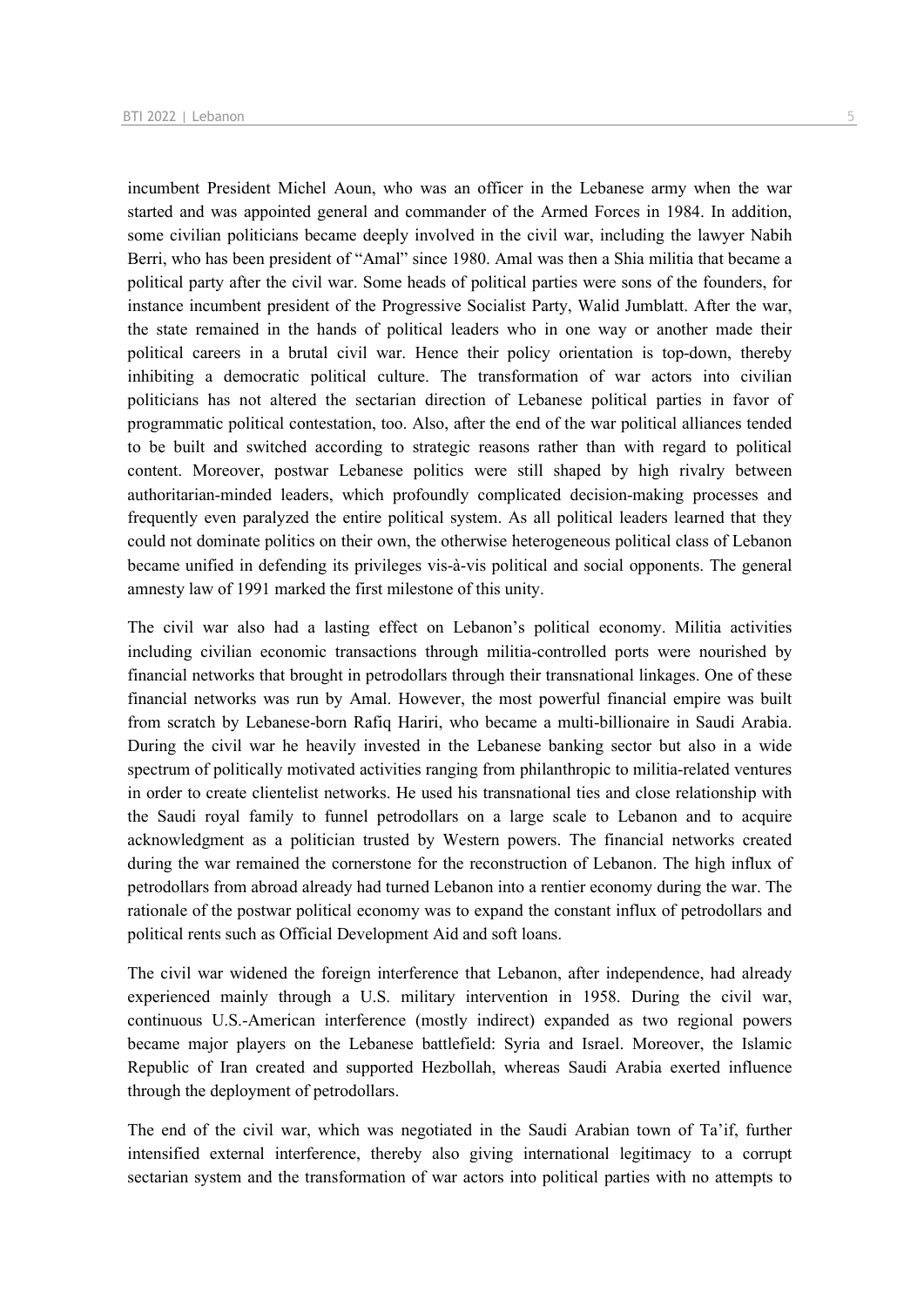launch a reconciliation process between the perpetrators and victims of war crimes. All four regional powers also intervened heavily after the end of the civil war. Israel ended its military presence in South Lebanon only in 2000 but waged another full-fledged war on the country in 2006. Syria abused the role it was admitted in the Ta'if agreement by establishing an occupation that only ended in the wake of the so-called Cedar Revolution in 2005, which was triggered by the assassination of former Prime Minister Rafiq Hariri. Thereafter Lebanon increasingly became an object of contention between Saudi Arabia and Iran rivaling for regional hegemony in the Middle East.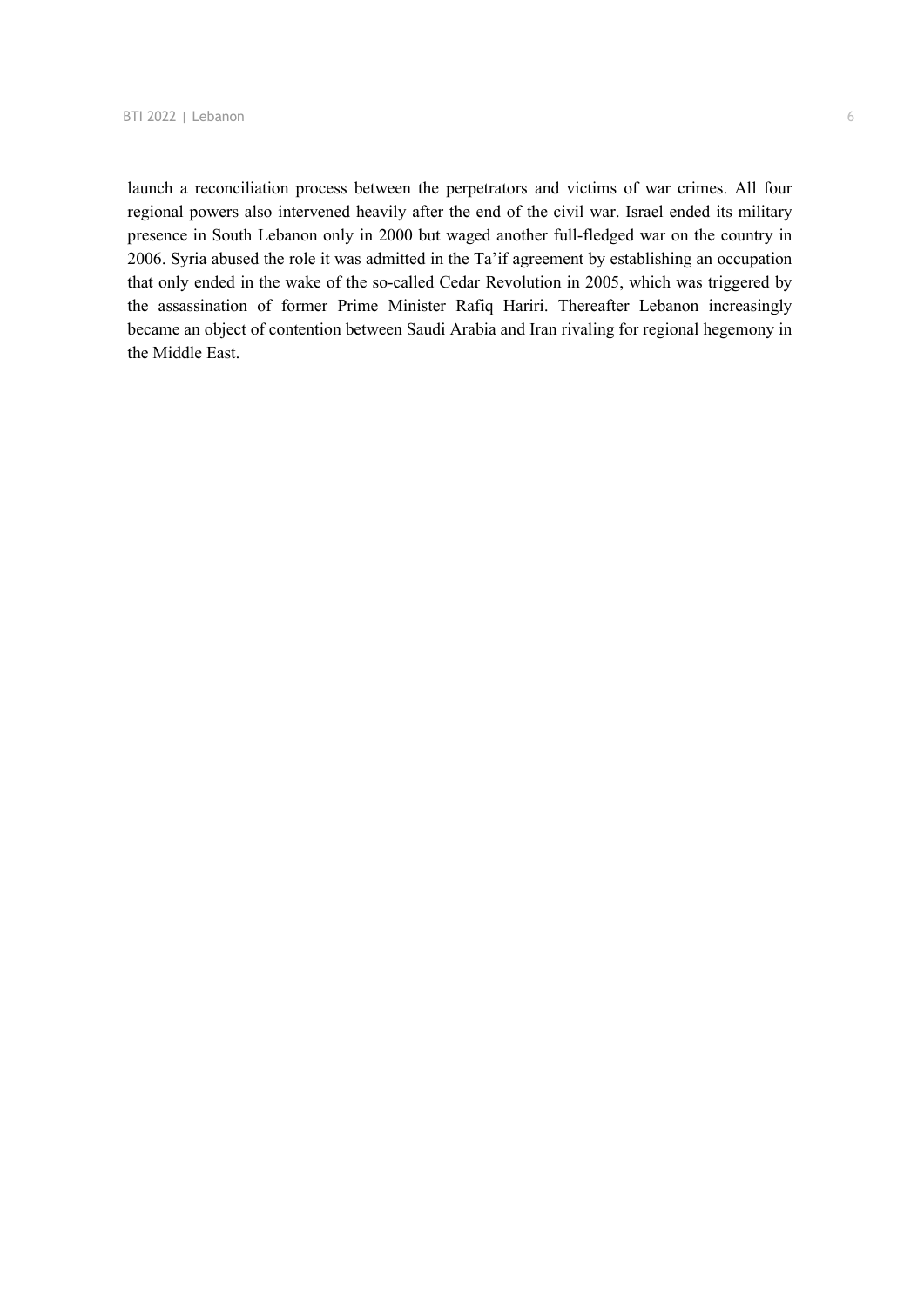The BTI combines text analysis and numerical assessments. The score for each question is provided below its respective title. The scale ranges from 1 (worst) to 10 (best).

## Transformation Status

## I. Political Transformation

#### **1 | Stateness**

Lebanese state security forces mainly consist of three pillars: the Lebanese Armed Forces (LAF), the police headed by the Internal Security Forces Directorate (ISF), and the intelligence service directed by the General Security (GS). Other state intelligence agencies include the Lebanese State Security (LSS), which is attached to the president and the prime minister, and the intelligence unit of the ISF, the Information Branch. Lebanese security forces are deeply embedded in the sectarian system as the commander of the LAF traditionally is a Maronite Catholic Christian. The ISF and the GS are headed by a Sunni and a Shia, respectively, whereas the LSS is directed by a Melkite Greek Catholic. What adds to the already complex institutional structure of the Lebanese security forces is the existence of para-state actors, the by far most powerful of which are Hezbollah forces.

As Hezbollah has become a major actor of the ruling regime in the current century, its formal status as a non-governmental organization does not necessarily imply that it weakens the state's monopoly on the use of force. Rather, the organization is the dominant actor in the realm of security in the south of Lebanon including parts of Beirut. Like state actors such as police forces and the army, Hezbollah provides security but at times also threatens security of people.

Occasionally Western supported campaigns to disarm Hezbollah are launched. State security forces and Hezbollah sometimes cooperate in counter-terrorist operations, yet, due to Western distrustfulness toward Hezbollah and the interest of state security forces to camouflage their relative ineffectiveness vis-à-vis Hezbollah, mostly tacitly. Recent terrorist threats to Lebanon were mainly a result of spillovers from the Syrian civil war as the Islamic State (IS) group and the Nusra Front deployed fighters in Arsal, a small town in the northeast of Lebanon close to the Lebanese-Syrian border. Only after six years Lebanon succeeded in gaining back full territorial sovereignty in 2017 through major strikes against the Nusra Front and the IS. The last major terrorist attack directed against civilians committed by the IS

#### **Question** Score

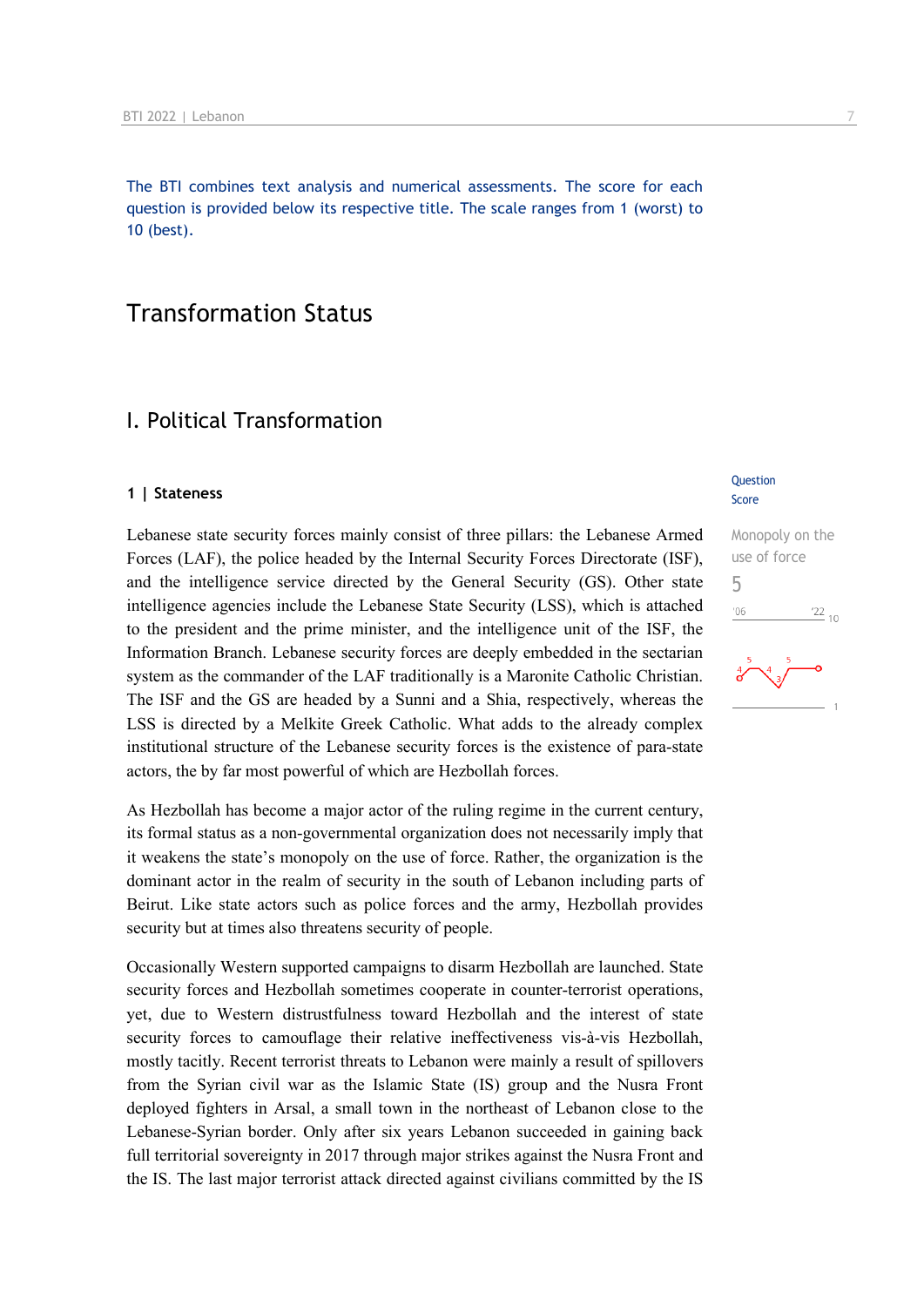happened in 2015 in Beirut's southern suburb Bourj el-Barajneh, a stronghold of Hezbollah. Yet, presumably IS members assassinated three municipal guards in the northern village Kaftoun in August 2020 and two soldiers at Arman-Miniyeh, an army post north of Beirut.

Palestinian armed groups rather than Lebanese forces are security providers in the 12 Palestinian refugee camps run by the United Nations Relief and Works Agency for Palestine Refugees in the Near East (UNRWA). However, since the withdrawal of the PLO as a result of the 1982 Lebanon War, the use of force has in principle not been contested anymore. Since the Palestinians are not Lebanese citizens and very badly integrated into the socioeconomic system, the Lebanese state has no genuine interest in implementing the use of force in the camps as long as the Palestinian forces do not challenge the state monopoly beyond the camps. The latter condition is fulfilled since 1982 when the Palestinian forces ceased to be an actor in the civil war.

Since the end of the civil war, there are no influential political groups anymore that question the legitimacy of the Lebanese nation-state. That notwithstanding the sectarian system promoted attitudes of prioritizing loyalty to one's sectarian group over the nation-state. However, the 2019 – 2020 protests that on some days mobilized over one million people are an impressive proof that the Lebanese society has largely emancipated itself therefrom. As a result of effective self-regulation, protesters waved only the national flag whereas flags of sectarian political parties that are usually highly present in political rallies were banned. Contrary to former times, mass demonstrations were held all over the country and people showed their solidarity for the victims of state force in other areas of the country across all sectarian groups.

Statelessness is a severe problem in Lebanon because persons concerned are excluded from public services such as health care and education. Traditionally there are three major groups that are affected by statelessness: Palestinian refugees from the 1947 – 1949 Palestine war, persons who were prevented from registering in the 1932 census and their descendants (for instance many Bedouins), and, since citizenship transmits only through the father, the descendants of Lebanese women who are not married to a Lebanese man. Another group possibly currently in the making are children of Syrian refugees whose parents have no papers (and only have vague perspectives to return to their homeland). All the groups mentioned have low, if any chances of getting naturalized. This also applies to migrant workers who live in Lebanon under the kafala (sponsorship) system.

State identity 7 $\frac{22}{10}$  $-06$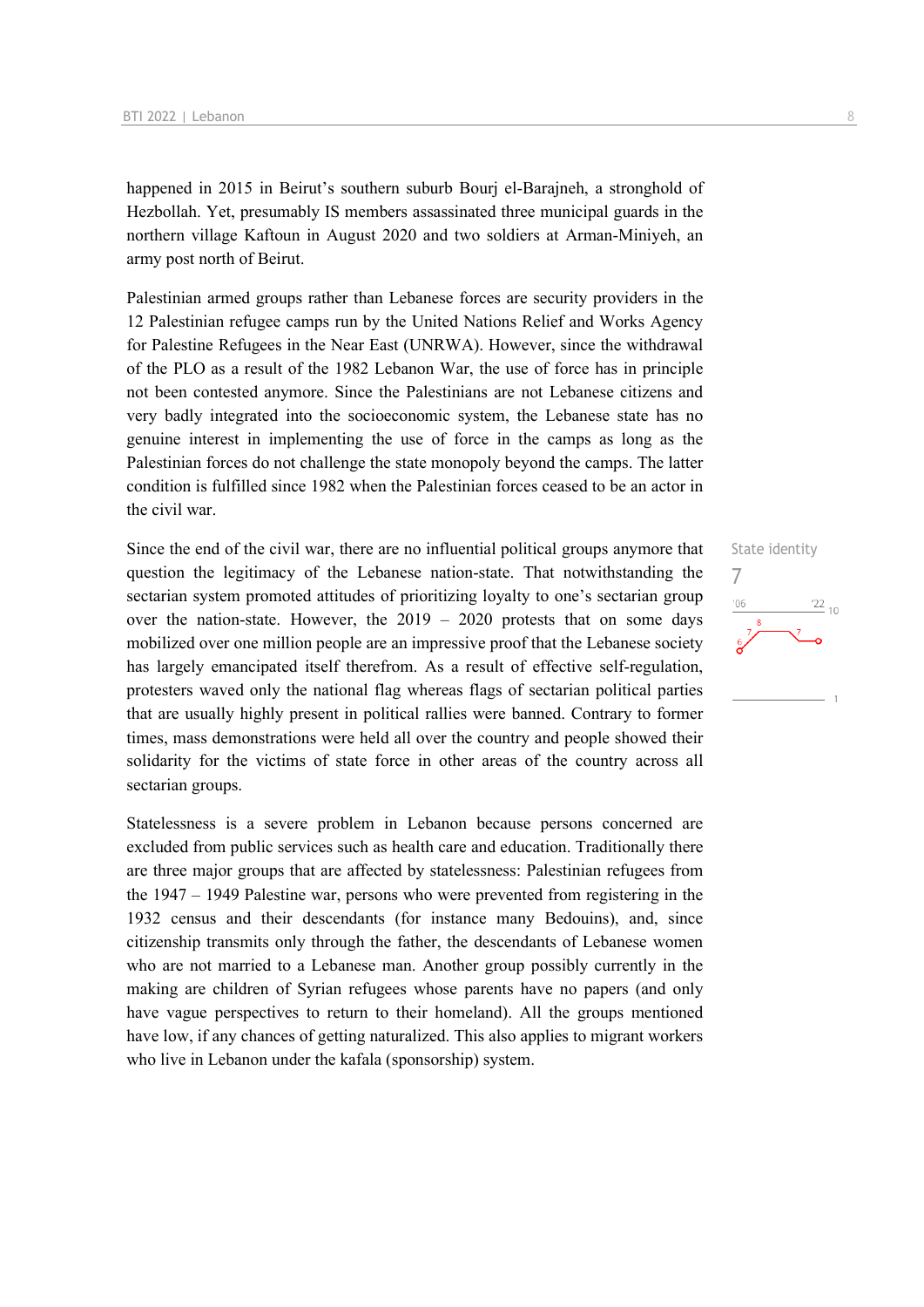Although the sectarian system does not at all constitute a secular state, religious dogmas do not play a significant role in political and legal institutions. Political conflicts are rarely portrayed as based on religious cleavages. The relationship of the religious leaderships of the 18 officially recognized sects is shaped by Abrahamic thinking and mutual respect. It is good form that heads of religious groups congratulate their fellows on the occasion of major holidays. There are also many examples of interreligious relations on the grassroots level, for example Shia pilgrimage to sites attributed to the Virgin Mary. The state supports the co-existence of religions in Lebanon not only by symbolic policies such as a sophisticated system of public religious holidays but also by granting them power privileges, including far-reaching competences in personal status law such as marriage and divorce. Both men and women of most Christian denominations face difficulties to get granted a divorce, even for a victim of domestic violence. Women are also highly discriminated against in terms of custody rights: As custody reverts to the father – the age varies among different religious groups and the sex of the child from two to 15 years – Muslim women are highly discriminated at because it is easy to get a divorce for a man whereas for women it is not. On January 3, 2020, activists demonstrated in front of the Shi'i Jafari court in Tyre and a day later in front of the Supreme Islamic Shi'a Council in south Beirut and demanded to change custody regulations.

The KAS PolDiMed 2020 survey revealed that 77% trust their local mosques and churches, respectively, whereas the government and the parliament are only trusted by 26% and 19%, respectively. As members of the political class normally attempt to consult their respective religious authorities in order to get their blessing, they have a certain but rarely significant political influence. When they interfere in politics, it is mostly done in accordance with their political leadership. Thus, in December 2020, the Grand Mufti assisted Saad Hariri in his protest against judge Fadi Sawan's decision to summon caretaker Hassan Diab for investigating his role in the August 2020 explosion when Diab was prime minister.

Apart from personal status law, it is the Lebanese state that provides jurisdiction. However, both grand and petty corruption are reported to be widespread in the judiciary. As in the Mashreq in general, the tax system suffers from relatively high reliance on socially indiscriminatory Value Added Tax (VAT), whereas direct taxation is rather inefficient. As tax collection across the Lebanese territory is not sufficiently enforced, evading taxes while utilizing public goods is rather common.

The public sector provides basic infrastructure such as water and electricity, yet supplies are intermittent with high regional variations. For instance, Beirut and its suburbs are cut off from public electricity supplies only three hours per day, whereas many areas of Mount Lebanon, the Beqaa and in the North suffer from cuts up to eight hours a day. The negative impact that the civil war had on the public health sector has not been fully rehabilitated; rail transport, which seized to operate

No interference of religious dogmas 6  $-06$  $\frac{22}{10}$ 

Basic administration  $\Delta$  $\frac{22}{10}$  $-06$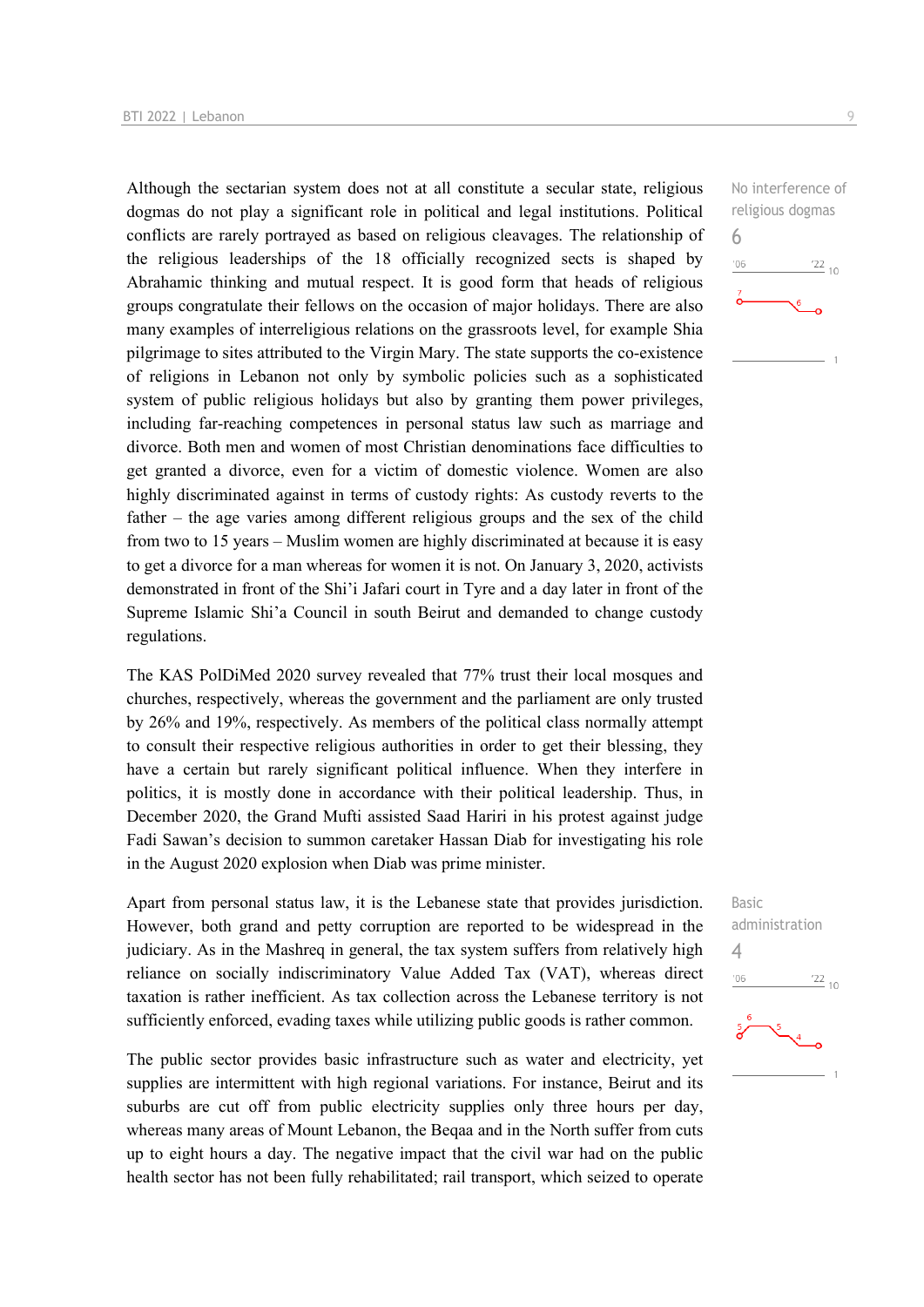during the civil war, was not resumed. For all sectors the private sector offers solutions, and private secondary and tertiary education as well as private health in Lebanon are among the best in the Middle East. However, the supplies of the private sector are only to a lower degree, if at all affordable to lower income groups. According to estimates, more than half of the population does not have access to regular health care.

Services in infrastructure have not been affected due to COVID-19. However, as a result of the socioeconomic crisis and a severe shortage of U.S. dollars as well as the emigration of professional health care personal, Lebanon became increasingly ill-prepared to deal with increasing numbers of infections at the end of 2020 and early 2021.

## **2 | Political Participation**

Lebanon's electoral system is embedded in the sectarian system. In modification of the 1943 National Pact, which distributed seats in the parliament between Christians and all other religious groups with a ratio of 6-to-5, the Ta'if agreement secured the Christians 50%, who are thereby strongly overrepresented in the parliament. The election laws of 2008 and 2017 brought the electoral system closer in line to democratic standards. The 2017 electoral law introduced a proportional system, reduced the number of electoral districts and allowed emigrated Lebanese to vote from their country of residence. However, severe problems remain, in particular with regards to limitations of the proportionality principle introduced in 2017. As their political capital is perfectly tailored to the sectarian system, the established political parties triumphed also in the last elections that were held in 2018 and ended a period in which the Lebanese parliament lacked democratic legitimacy, as elections were due already in 2013. Improvements of the electoral law 2017 secured that elections as such were held mostly fair. In particular vote trafficking, widespread in 2009, was significantly reduced although not fully eradicated. However, election fairness with regard to campaigning is questionable, particularly in terms of transparent financing and equal access to media.

The political leaderships of the major sectarian parties enjoy de facto veto power. Formal institutions contribute to this outcome. In particular, the constitution prefers consensual decision-making in the cabinet. Basic issues such as the state budget and the appointment of state employees require a two-third majority. If one third of the cabinet members withdraw, it is considered resigned. However, in many cases this does not imply that the ministers are particularly powerful because they are subordinated to their party leaderships, who often do not hold public offices.

The political hegemony of sectarian leaderships beyond formal institutions became manifest during the reign of Prime Minister Diab. Diab succeeded Hariri, who stepped down in the wake of the Lebanese mass protests in October 2019, took Free and fair elections 6  $106$  $\frac{22}{10}$ 

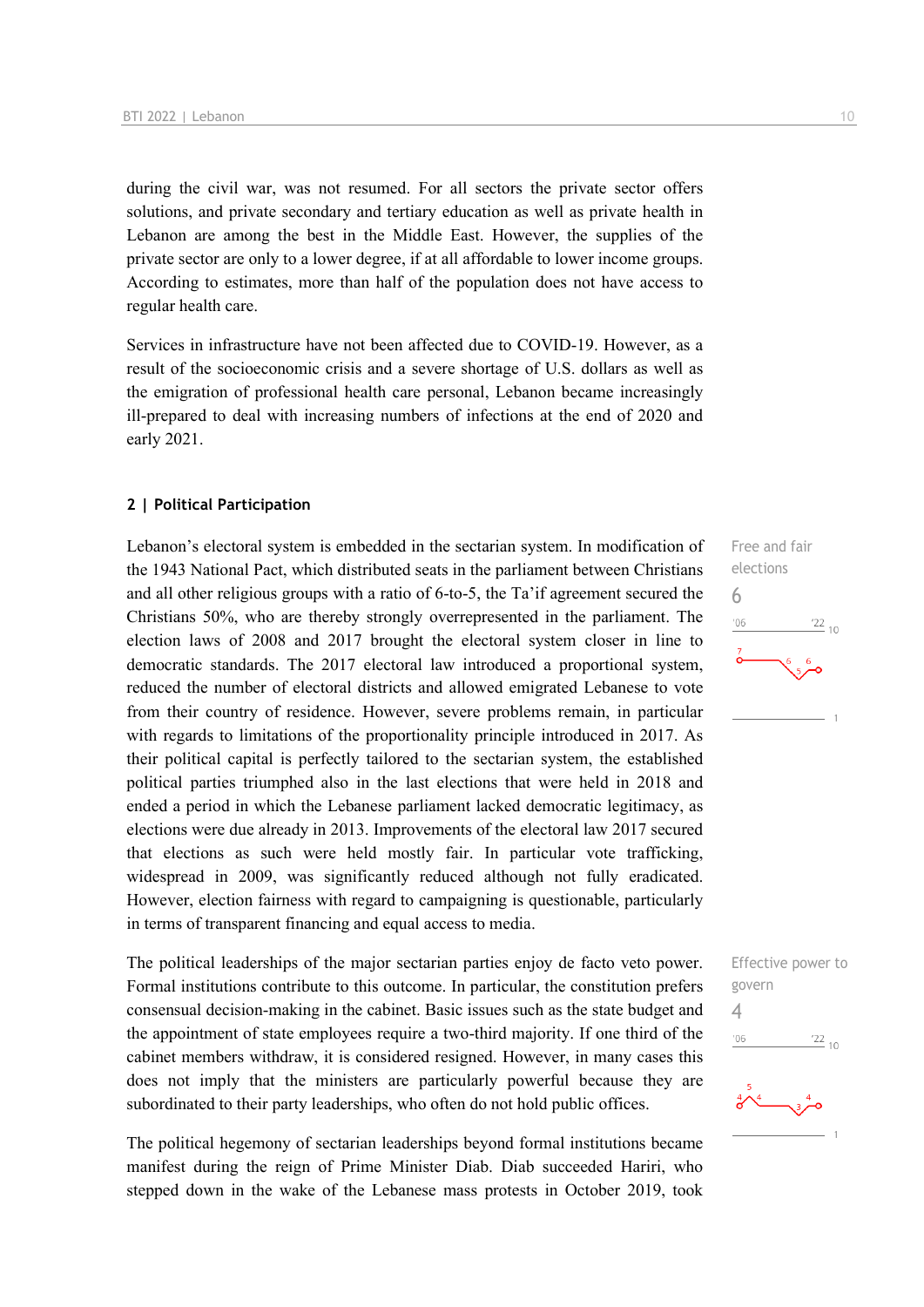office in January 2020, and stepped down again in August after the Beirut explosion. The socioeconomic crisis further deepened during his reign, as he failed to launch structural reforms. His initiatives to lay the foundations for effective crisis management were mostly blocked by the parliament. For instance, the proposed capital control law that would have been a prerequisite for urgently needed IMF support did not pass the parliament in July 2020. However, this outcome has been interpreted as matching the intentions of the political establishment: Diab, who did not get substantial support by the establishment during his reign, served as a scapegoat to the sectarian leaderships for the escalating socioeconomic crisis. At the same time, Diab and his cabinet were functional in weakening and disuniting the opposition to the regime because state institutions were now run by a figure who claimed to be an effective reformist technocrat. Another indicator for this interpretation is that President Aoun, after consultations with the parliament, consigned Hariri to once again form a government, one year after his resignation as prime minister.

Article 13 of the constitution explicitly guarantees freedom of assembly and association. Lebanon's civil society is the most vibrant in the Arab world. It includes organizations that advocate LGBTQ+ rights, which is rare in the Middle East. Although the Lebanese penal code vaguely criminalizes non-heterosexual intercourse by sanctioning sexual activities "against the nature," LGBTQ+ activities are mostly tolerated. However, members of LGBTQ+ movements are often harassed. The LGBTQ+ movement participated in demonstrations in October 2019 and beyond.

In the wake of the  $2019 - 2020$  protests, the regime frequently violated citizens' rights of assembly, particularly by using disproportionate force including beatings and using excessive tear gas. Armed regime thugs and state security forces also unlawfully attacked protesters.

Freedom of assembly was restricted under COVID-19 regulations but demonstrations with more or less applied measures of physical distancing took place, for example on October 17, 2020, the first anniversary of the anti-sectarian demonstrations. Thereby demonstrators make it a point not to ask for permission as this would give legitimacy to the ruling regime. On January 28, 2021, state security forces shot at protesters demonstrating in Tripoli against strict lockdown measures in the wake of a crumbling economy. One man died.

Association / assembly rights 7 $\frac{22}{10}$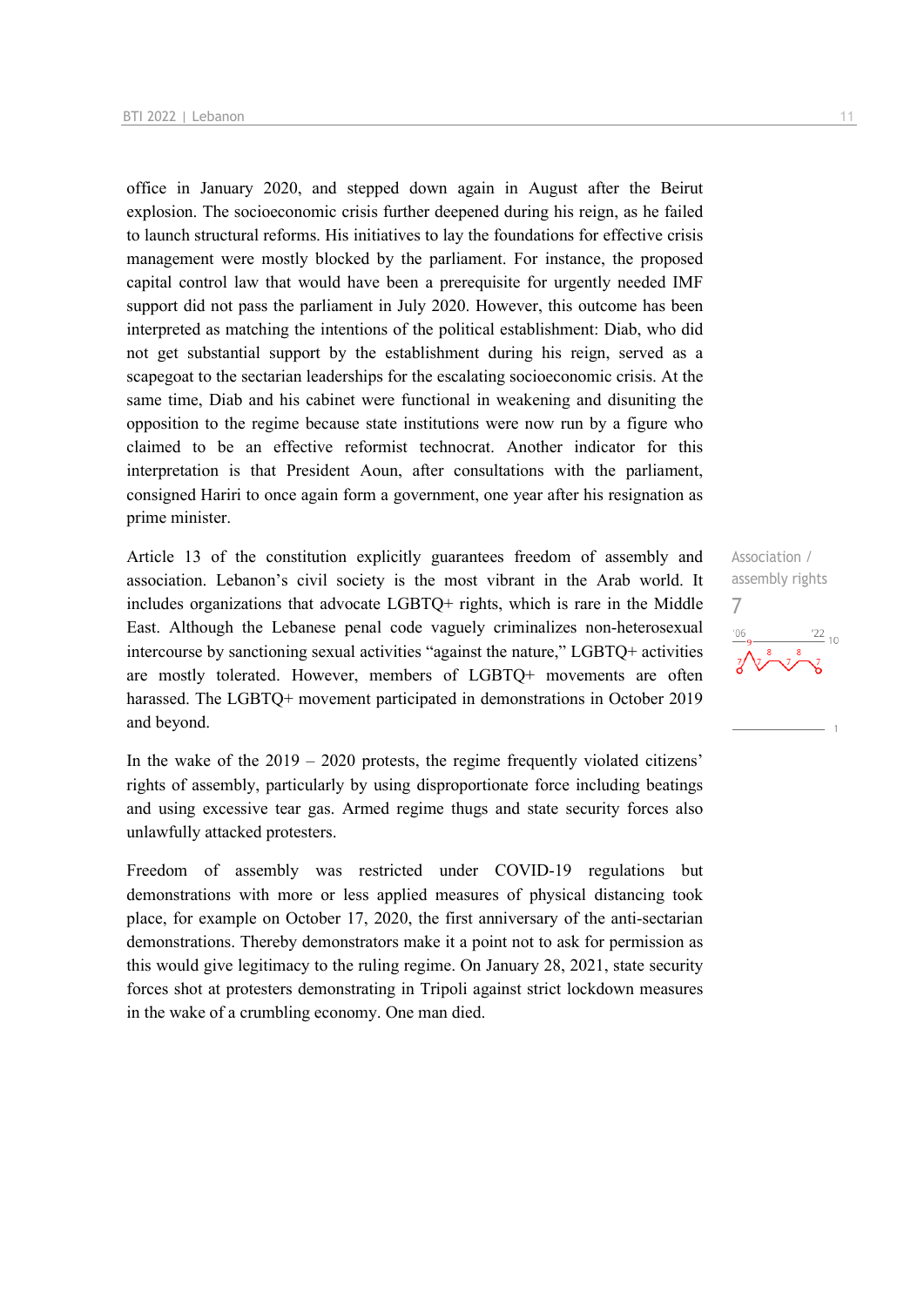Lebanon's constitution guarantees freedom of expression within legal limits. In particular, defamation against public officials, insulting the president and offending religious rituals are criminalized.

Lebanon enjoys a highly pluralistic media landscape, which is, however, deeply embedded in the sectarian system. TV stations are closely associated with political parties and their leaders, for example Future TV with Hariri's Future Movement, al-Manar TV with Nasrallah's Hezbollah, NBN with Berri's Amal, and OTV with Aoun's Free Patriotic Movement. However, independent anti-sectarian digital platforms such as Megaphone boomed in the wake of the 2019 – 2020 crisis.

Lebanon's civil society makes intense use of the guaranteed freedom of expression and has generated independent organs. However, since the "You Stink" protests of 2015 and intensified since the 2019 – 2020 anti-sectarian social movement, Lebanese authorities have increasingly applied the legal limitations of freedom of expression to constrain speech. Moreover, it was reported that state and regime forces frequently harassed journalists, including verbal insults and beatings at demonstrations of the 2019 – 2020 protests. On July 13, 2020, the Coalition to Defend Freedom of Expression in Lebanon, which consists of 14 Lebanese and international organizations, was formed to oppose official attempts to constrain freedom of expression. The coalition accused Lebanese authorities of having used improper physical and psychological interrogation methods tactics against at least 60 persons. It was reported that at least 14 journalists were assaulted or shot at while covering protests triggered by the Beirut explosion in August 2020.

#### **3 | Rule of Law**

A complex interplay between informal and formal institutions ensures that none of the sectarian groups can be marginalized. Although the allocation of political posts according to the National Pact is not binding, its stipulations – that the president of the republic and the commander of the army be Maronite Christians, the prime minister be a Sunni Muslim, the speaker of the parliament be a Shi'a Muslim, the deputy prime minister and the deputy speaker of parliament be Greek orthodox Christians, and the chief of staff of the army be a Druze – are highly respected. There are also constitutional checks and balances. Since the Ta'if agreement, which ended the civil war, the power of the president has been curtailed. For instance, the president must consult the parliament before nominating the prime minister, and the prerogative of appointing state employees was passed to the cabinet. The latter feature also checks the power of the prime minister. In the light of the dominant pattern of national unity governments in postwar Lebanon, the powerful role that the constitution assigns to the cabinet implies that the major sectarian groups control consolidated means to maintain a role in Lebanese power politics. As the judiciary is deeply affected by the sectarian system, its contribution to the Lebanese system of checks and balances is limited. Individual judges and attorneys attempted

Freedom of expression 6  $\frac{22}{10}$  $106$ 

Separation of powers 5 $\frac{22}{10}$  $106$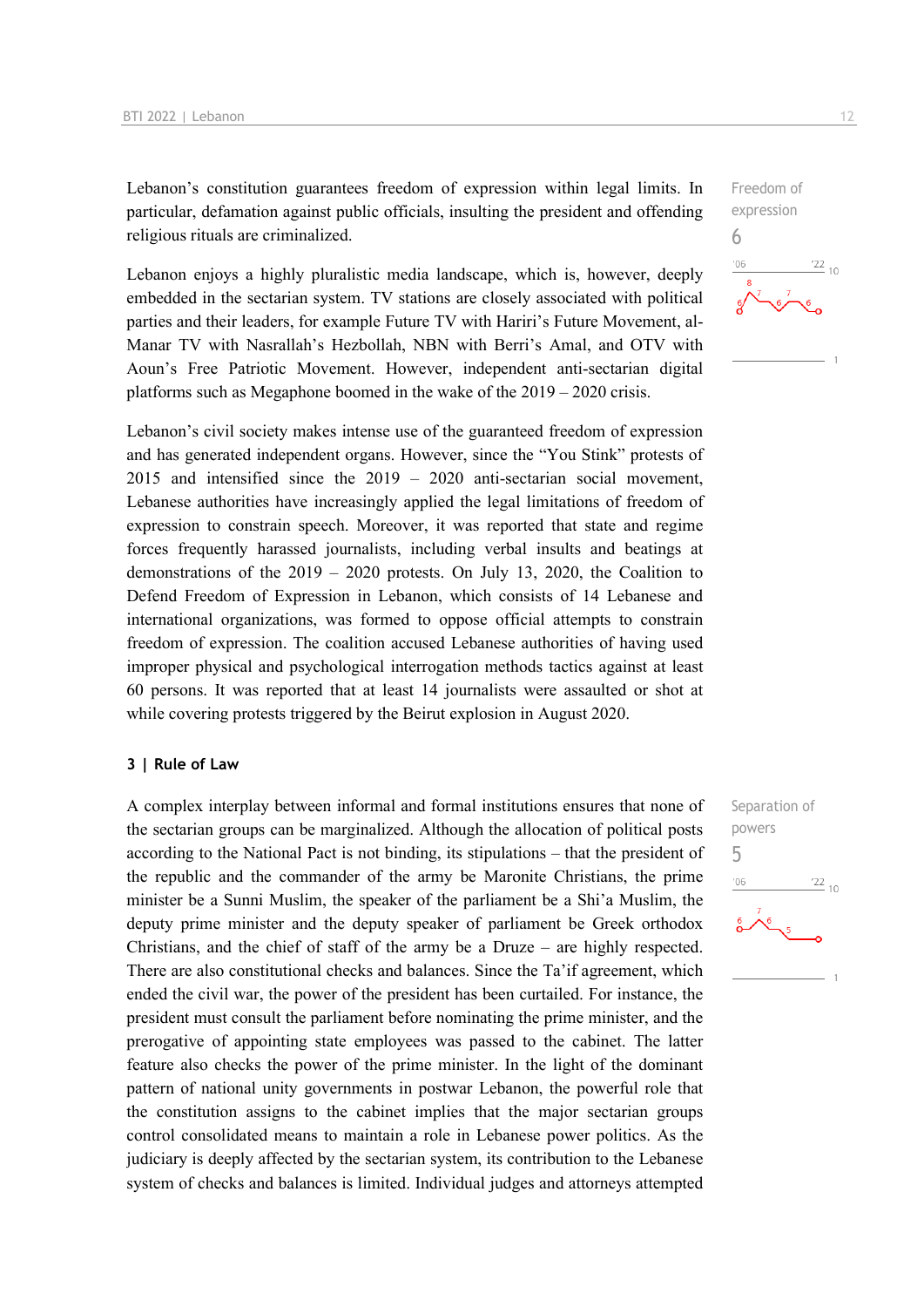to perform independent governance but this proved to be mostly ineffective. Overall, checks and balances exist but are effective mainly through their embedment in the sectarian system. Due to the high tensions between the political parties of the sectarian system, decision-making processes are highly ineffective.

COVID-19 related policies that concern developments from a democracy and human rights perspective were taken. Lockdown measures restricted civil liberties, social rights and equality, freedom of association and assembly among others but according to The Global State of Democracy Indices, in none of these fields is Lebanon a low performer. Rather it is a mid-range performer.

The independence of the judiciary is restricted in Lebanon. As is shown by the advocacy organization Legal Agenda, the executive branch and sectarian groups interfere in the judiciary mainly via the State Council regarding the administrative judiciary and through the Supreme Judicial Council concerning the judicial judiciary. The establishment of an independent judiciary was also a demand in the 2019 – 2020 protests. On June 10, 2020, protesters gathered in front of the Palace of Justice to specifically address this issue. Moreover, the state also used military courts to put protesters on trial. As many lawyers of these courts are appointed by the defense minister, they do not fulfill the criterion of independence of the judiciary. Military courts also do usually not provide the accused with a fair trial.

The principal limitations of the independence of the judiciary notwithstanding, there are cases of judges who act independently. A spectacular case was that then caretaker Prime Minister Diab who had stepped down in the wake of the Beirut explosion was charged on December 10, 2020, with criminal neglect over the blast by judge Fadi Sawan who was consigned to investigate the case. On the one hand, the harsh criticism that Sawan received from Hariri, the Grand Mufti, and Hezbollah proves that he acted independently. On the other, the case also reveals limits of the independence and effectiveness of Lebanon's judiciary. First, Sawan did not dare to summon other potentially politically responsible personal although the improper storage of the chemicals happened already in 2014. Second, Diab simply refused to be questioned.

Both grand and petty corruption are endemic in Lebanon. Political and social movements critical of the regime such as Beirut Madinati very often attribute corruption to the sectarian system as such. Also, the 2019 – 2020 Lebanese protest movement identified corruption as one of Lebanon's core issues. However, in not rare cases the term is used as a catch-all expression to signify harmful externalities of regime policies in general. For instance, the fact that the chemicals that triggered the Beirut explosion had been inadequately stored for six years was often diagnosed as an outcome of corruption instead of criminal neglect. Due to Lebanon's highly nontransparent system and the prevalence of deals beyond formal institutions, specific cases of corruption are difficult to prove. This implies, however, that prosecution of corruption rarely happens in Lebanon.



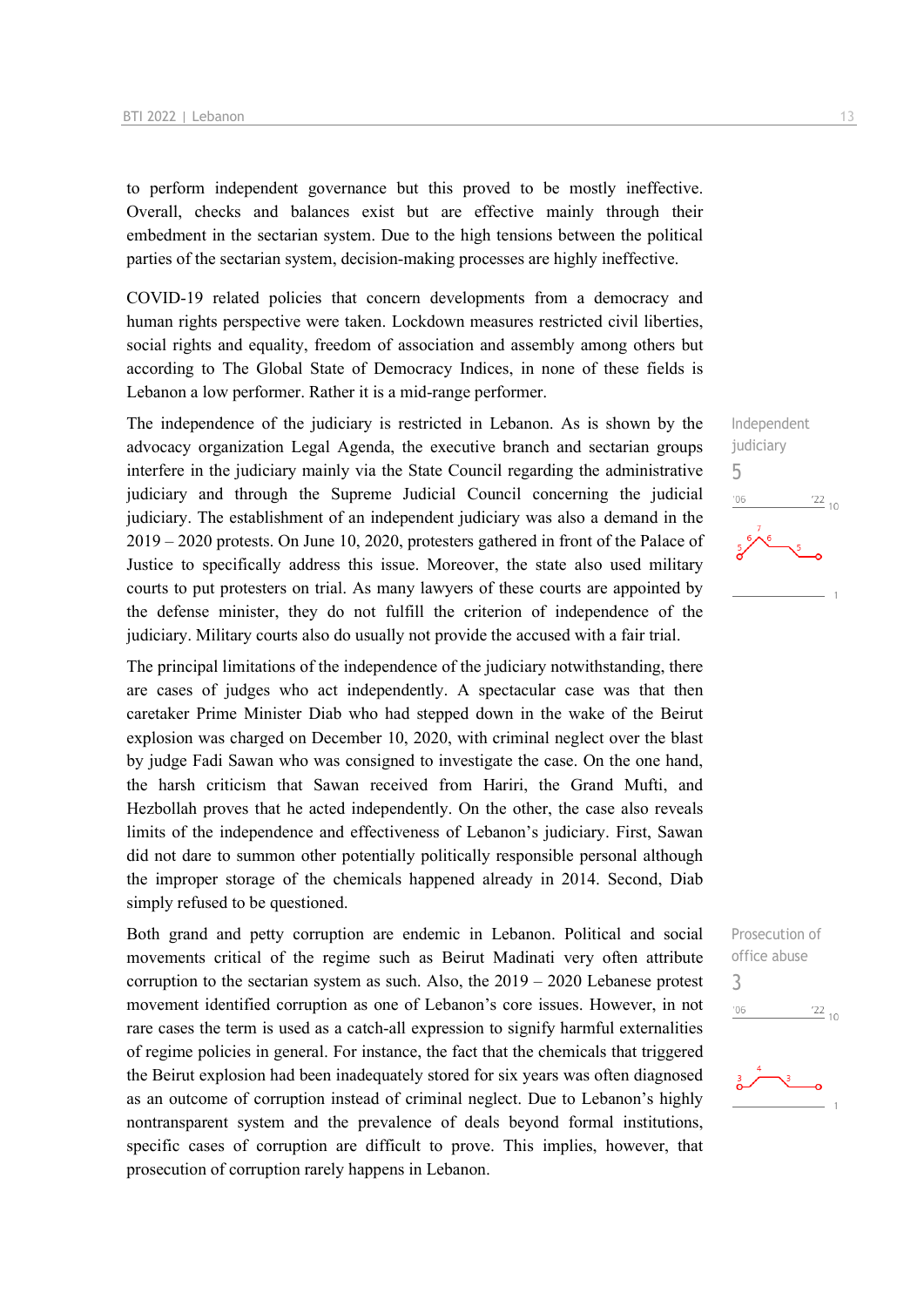On October 23, 2019, judge Ghada Aoun charged former prime minister and billionaire Najib Mikati over illicit gains. However, it is opaque and subject to speculation whether the judge's intervention was driven by pure judicial motives. In any case, Aoun's intervention led to nothing. In December 2020, Aoun summoned the head of Lebanon's central bank (LCB), Riad Salamé, to question him about the waste of subsidized U.S. dollars. At the end of January 2021, Aoun charged Salamé with dereliction of duty and misuse of millions of dollars meant to support basic needs of needy people.

Measured by standards of the Arab world, Lebanon performs very well in terms of guaranteed and protected civil rights for its citizens. Yet there are limits. On the basis of 32 reviewed torture complaints, Amnesty International reported in November 2020 that Lebanon largely failed to properly implement its 2017 antitorture law. Violations of the principle of accountability included the pattern to leave investigation to the same state agencies that were accused of having committed practices of torture. In August 2020, Human Rights Watch reported on sexual discrimination in Lebanon. For instance, transgender women in Lebanon are exposed to violence and discrimination in accessing basic services such as education and health care.

In November 2019, the parliament attempted to pass an amnesty law. Parliamentarians argued that this law would meet the demands of people in impoverished areas who faced charges over petty crimes. Yet the law also would have pardoned serious misconduct committed by public officials. As demonstrators succeeded in blocking the entrance to the parliament, the session was postponed. The parliament made another attempt to pass the law with some amendments that were supposed to specify groups to be included and excluded. However, no consensus could be reached.

Non-citizen groups, in particular Palestinian and Syrian refugees, are frequently exposed to arbitrariness and discrimination by the authorities. Migrant workers from Asia and Africa, many of whom are stripped of their rights by their employers, have hardly any chances to take action against them because the sponsorship system leaves them with few rights.

In September 2020, COVID-19 spread at a high pace in Lebanon's largest prison, Roumieh, which is – not the least due to sentences for petty crimes – overcrowded and thus leaves inmates with little leverage. Inmates rioted to protest the conditions to which they are exposed.

Civil rights 6 $\frac{22}{10}$  $06'$  $\overline{1}$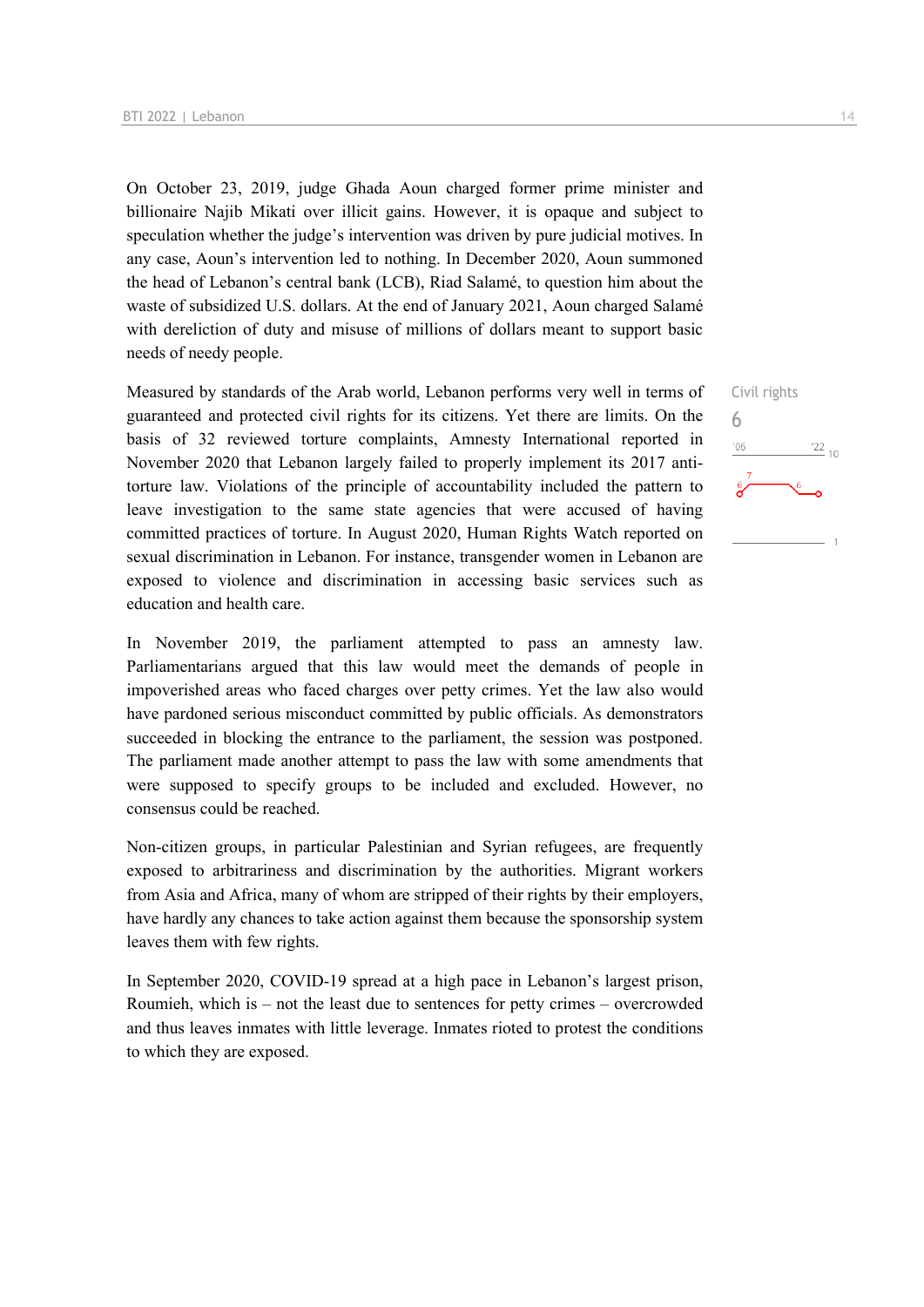#### **4 | Stability of Democratic Institutions**

The democratic institutions of Lebanon are embedded in and deeply affected by a sectarian system that does not match democratic standards. The highly segmented political class of Lebanon is headed by leaders who are not an outcome of democratic procedures. Claims to adhere to democratic values notwithstanding, the authoritarian leaderships of political parties effectively block inner-party democracy. However, due to segmentation along sectarian lines, the top echelons of the political class use democratic institutions to settle their notoriously deep conflicts. At the same time, they are united in warding off attempts of genuine democratization.

Democratic institutions – including political parties, the religious establishment, and the military – are accepted by the regime as long as they are instrumental for their rule. Associations of civil society and the demonstrators in the Lebanese protests 2019 – 2020 also accept democratic institutions but strongly oppose their instrumentalization by the political class.

In the end, the reality of Lebanese politics is more complex and its commitment to democracy tenuous: Most actors consider the continuation of the status quo a necessary condition for the preservation of stability and security, which in doubt trump democratic accountability. The willingness of most political actors to refer to armed groups if necessary, speaks to this and further undermines Lebanon's democratic record.

## **5 | Political and Social Integration**

Regardless of their outlook toward religion in politics, the main political parties are de facto as stakeholders of specific sectarian groups. The main Christian parties are the Free Patriotic Movement headed by Gebran Bassil and the Lebanese Forces led by Samir Geagea. The major Sunni party is the Future Movement chaired by Hariri. Hezbollah, whose secretary-general is Hassan Nasrallah, and the Amal Movement, chaired by Nabih Berri, are Shi'a parties. Finally, the Progressive Socialist Party is a Druze party led by Walid Jumblatt. All these parties attempt to bind their constituency through clientelist practices rather than political programs. Until the recent past, they were capable of mobilizing their followers in rallies. However, the established political parties were de facto banned from the 2019 – 2020 Lebanese protests. The slogans of the demonstrators such as "All of them means all of them" or simply "Revolution" were explicitly directed against the regime and their representatives.

The party system is highly fragmented. Due to the consensus-oriented political system this leads on the one hand to notoriously long and inefficient decisionmaking process. On the other hand, the various segments of the political class stand together when their legitimacy is challenged as was the case in the 2019 – 2020 protests.



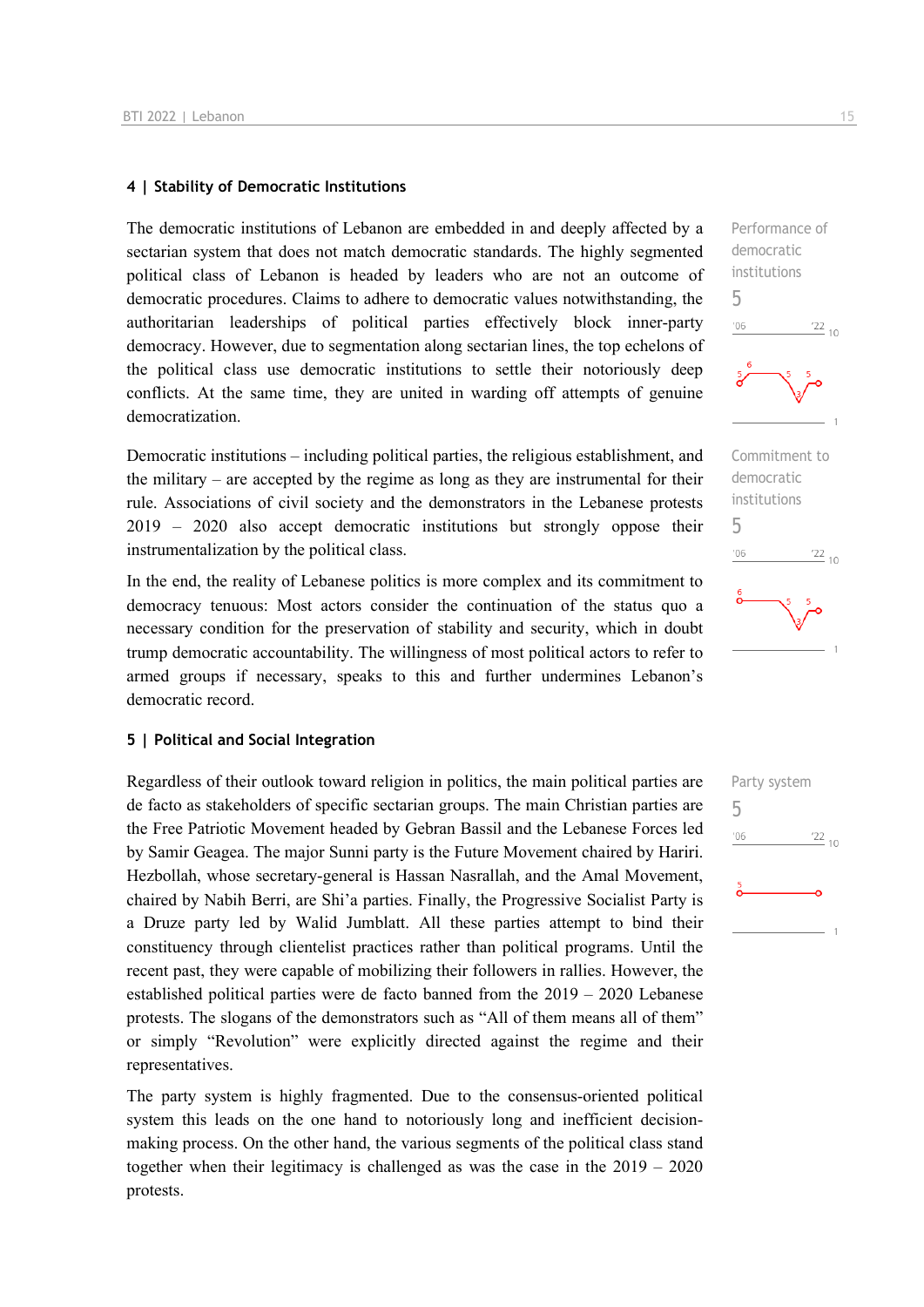In contrast to a rich scenery of non-governmental organizations, many of which are independent of the regime, socioeconomically defined interest groups are less well developed. Labor unions do not play a strong role due to the weakness of the formal sector. Professional associations and chambers play a role, but the politically important ones are penetrated by regime parties. It was considered a major success of the Beirut 2019 – 2020 protest movement when in November 2019 an independent candidate – Melhem Khalaf – was elected council president of Beirut Bar Association. Also, in October 2020 elections to the student councils, which are traditionally dominated by parties of the political establishment, independent candidates celebrated unprecedented wins.

The by far strongest actor in opposition to the regime was the social movement that generated the 2019 – 2020 Lebanon protests. The resignations of Hariri's and Diab's governments in October 2019 and August 2020, respectively, were outcomes of its ability to mobilize against the regime. Since Hariri's demission, the ruling regime and the opposing social movement have been stalemated. The social movement has not succeeded in pushing for substantial reforms, let alone regime change. However, the movement and their organized backers in the civil society have for the time being prevented the regime from receiving substantial material support from the Western donor community, upon which the regime's survival depends.

According to a survey report published by the Pew Research Center (PRC) in 2012, 80% of Lebanese prefer a democratic rule to a system characterized by a strong leader. This approval rate of democracy is significantly higher than in other Arab countries. However, when asked whether a good democracy or a strong economy is more important, 46% of the Lebanese opted for the latter. Nevertheless, when in 2017 the PRC applied a more sophisticated methodology, it was revealed that only 18% of all Lebanese were committed democrats, whereas not less than 68% were ranked less committed to representative democracy because while they approved democratic governance, they also supported one or several undemocratic forms of government. Still, the Lebanese are not strong supporters of traditional forms of autocratic rule: Only minorities of 27% and 14% approved a rule by a strong leader and by the military, respectively. However, a clear majority of 70% of respondents approved a government in which experts rather than elected politicians make decisions. That Lebanese approved technocratic rule to a higher degree than all the other 37 countries investigated by PRC may be partially attributed to the deep dissatisfaction of Lebanese with democratic performance at home: 91% were dissatisfied with how democracy was working in Lebanon. Yet to a certain degree this result may also reflect elitist attitudes widespread among well-educated and socially privileged Lebanese.



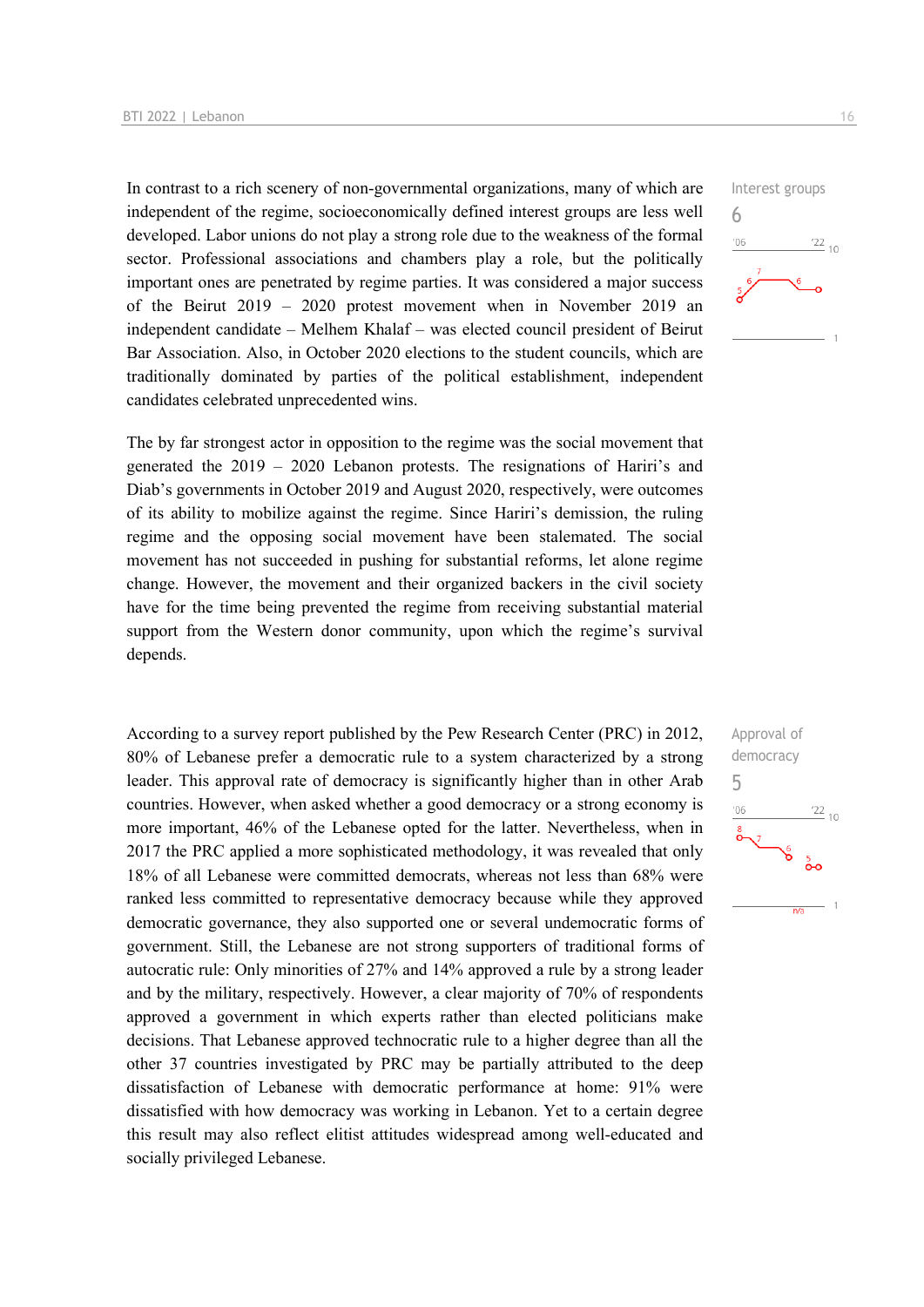The low trust in crucial institutions further deteriorated with the acute economic crisis ongoing since 2019. As surveys conducted by the Arab Barometer revealed, trust in public institutions such as government, parliament, and judiciary were below 20% in 2018. As Gallup determined, in the wake of the economic crisis trust in financial institutions sank from 45% in 2018 to mere 16% in 2019.

The KAS PolDiMed 2020 survey, conducted in late 2020, confirmed that as a result of the low performance of the political class, Lebanese have very low trust in democratic institutions. According to this survey, only 26% trust in the government and only 19% in the parliament, which is perceived by many Lebanese as the hotbed of destructive sectarianism. It is telling that trust in institutions beyond the political class is much higher. Nearly half of the Lebanese trust in municipal administration and close to 90% in the armed forces.

Lebanon enjoys a rich scenery of mostly independent civil society organizations that cover a wide array of social and cultural fields. A survey report published by the Ark Group on perceived social tensions in Lebanon revealed that in July 2019 only 17% of Lebanese perceived relations of different Lebanese groups in their areas as negative, compared to 41% who assessed them positively and 42% who found them neutral. When asked what issues contributed to tensions, in July 2019 38% cited political and sectarian tensions as the primary factor, which in comparison to May 2017 equaled to a huge decline of 22%. Albeit also in decline after 2017, differences in socioeconomic status and economic competition were perceived in 2019 as roughly equally relevant for the creation of social tensions.

The social protest movement of 2019 – 2020 revealed a remarkably high degree of solidarity across sectarian lines all over the country. Demonstrators remembered in various forms the victims of regime force. On October 27, 2019, tens of thousands of people built a human chain crossing the country from north to south to demonstrate solidarity and national unity.

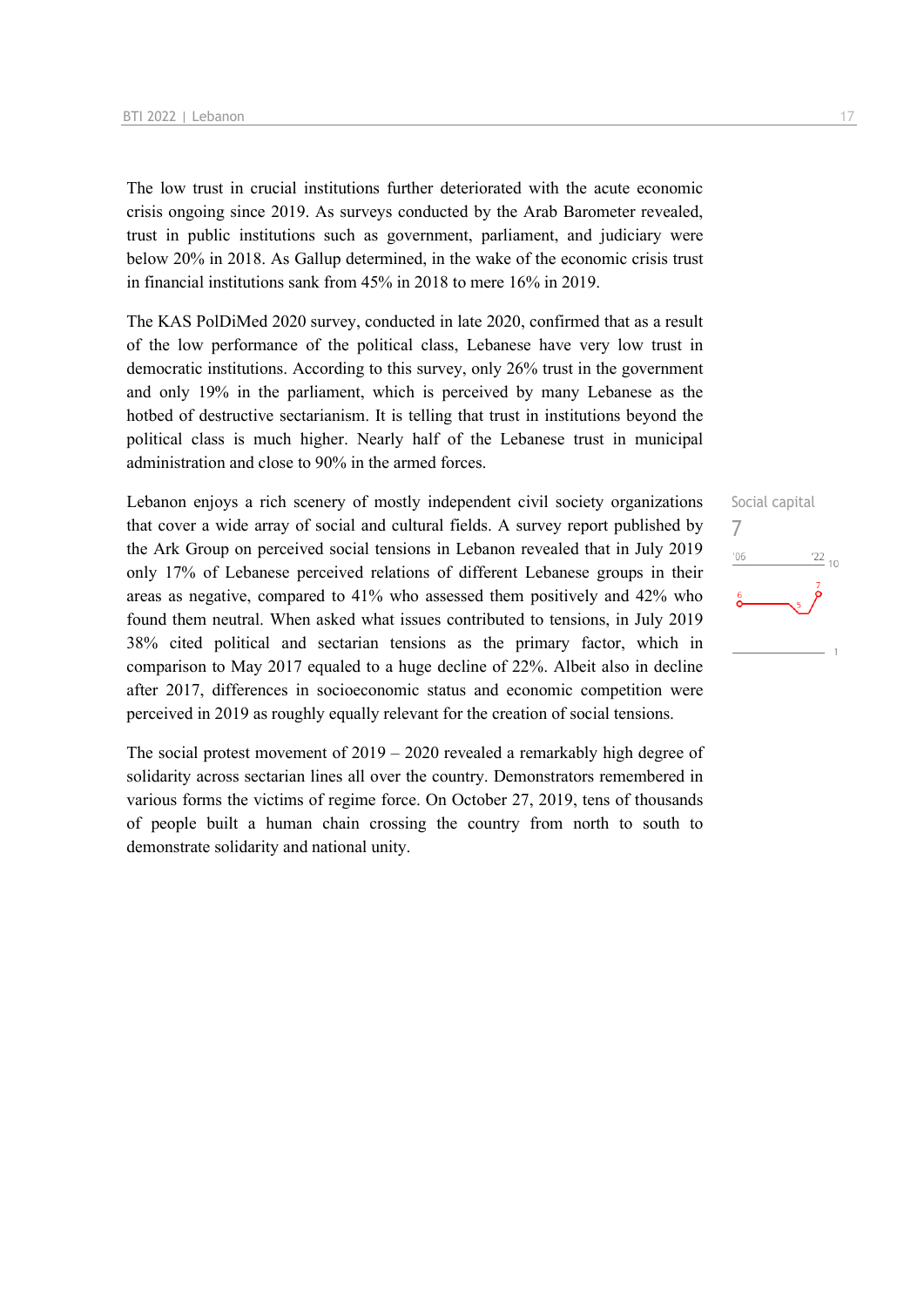## II. Economic Transformation

#### **6 | Level of Socioeconomic Development**

Lebanon's value in the 2020 Human Development Index (HDI), which is based on data of 2019, is 0.744, which puts the country in the high human development category, the second best out of four tiers. Lebanon ranks 92 out of 189 countries but due to the deep socioeconomic crisis ongoing in January 2021, Lebanon's position in the 2021 HDI is expected to be much lower.

In the 2020 Gender Inequality Index, mostly based on 2015 – 2019 data, Lebanon ranked 96 out of 189 countries, however, with a high variety between the different indicators. The country scored very well in terms of a low maternal mortality rate and a low adolescent birth rate. Although female participation in secondary education was below the global average, the gap between female and male participation in secondary education was much narrower than in the global average. However, with regards to political participation measured as percentage of parliamentarian seats, Lebanon scored much worse than the global average and even the Arab world in average. The latter finding is, however, somehow misleading as some other Arab countries contrary to Lebanon have a quota for women. Finally, on a global scale, Lebanon has one of the lowest female participation rates in the labor force. However, this does not cover female labor participation in Lebanon's large informal sector. According to HDI, Lebanon does not show large regional differences. However, there are huge disparities inside the regions, for example between very rich downtown Beirut and extremely poor Dahieh in southern Beirut.

There can be no doubt that as a result of the deep socioeconomic crisis in Lebanon since late 2019, poverty has risen in Lebanese society. The United Nations Economic and Social Commission for Western Asia (ESCWA) estimated that the headcount poverty rate rose from 28% in 2019 to 55% in May 2020. However, ESCWA applies the upper poverty line of \$14 per day, a poverty line that applies to persons whose basic needs (largely food) are supposed to be secured already. No recent data of the more commonly applied "\$1.90" or "\$3.20" threshold are available for Lebanon.

Three groups are largely excluded from society due to poverty and inequality: the Palestinian refugees from the Palestine War 1947 – 1949 who are denied access to the more lucrative segments of the Lebanese labor market; the Syrian refugees from the ongoing civil war whose access to the labor market is largely confined to the lowest-paid jobs in the informal sector; and the migrant workers from Africa and East Asia who are subject to social and racial discrimination.

## Question Score

## Socioeconomic barriers 3'06  $^{'}22$ <sub>10</sub>

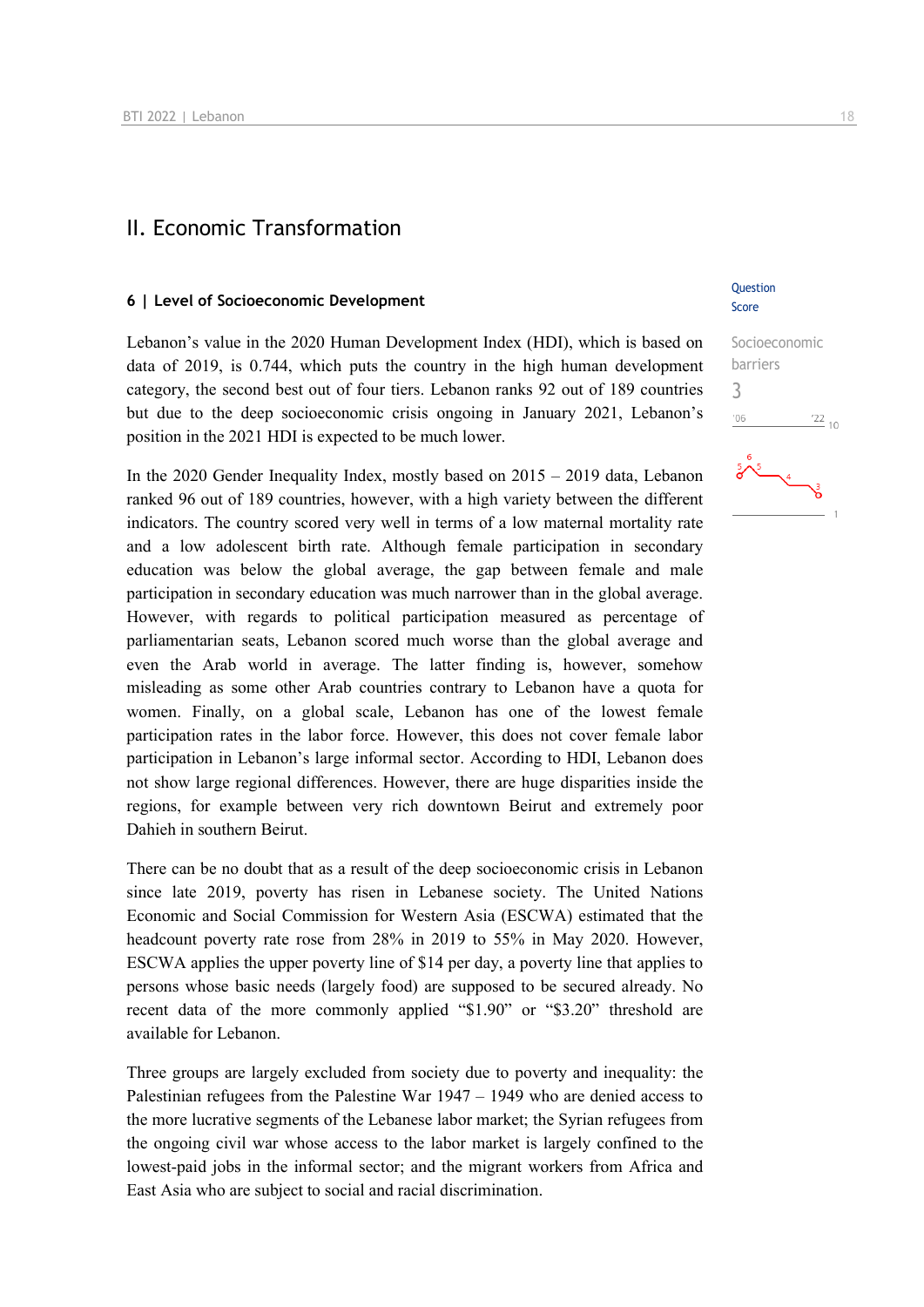| <b>Economic indicators</b> |          | 2017       | 2018       | 2019       | 2020    |
|----------------------------|----------|------------|------------|------------|---------|
| GDP                        | S M      | 53140.6    | 54961.3    | 51991.6    | 33383.2 |
| GDP growth                 | $\%$     | 0.9        | $-1.9$     | $-6.7$     | $-20.3$ |
| Inflation (CPI)            | $\%$     | 4.3        | 6.1        | 3.0        | 84.9    |
| Unemployment               | $\%$     | 6.2        | 6.1        | 6.0        | 6.6     |
| Foreign direct investment  | % of GDP | 4.7        | 4.8        | 4.3        |         |
| Export growth              | $\%$     | 3.9        | $-4.7$     | $-1.5$     | $-53.5$ |
| Import growth              | $\%$     | 2.1        | 1.1        | $-9.0$     | $-46.6$ |
| Current account balance    | \$M      | $-12133.9$ | $-13364.4$ | $-11539.8$ |         |
| Public debt                | % of GDP | 149.2      | 154.0      | 171.1      | 150.4   |
| <b>External debt</b>       | \$M      | 74165.4    | 79650.1    | 73893.1    | 68865.4 |
| Total debt service         | \$M      | 16488.9    | 16464.5    | 18525.3    | 12890.8 |
| Net lending/borrowing      | % of GDP | $-7.5$     | $-11.8$    | $-11.0$    |         |
| Tax revenue                | % of GDP | 15.3       | 15.3       | 15.3       |         |
| Government consumption     | % of GDP | 13.2       | 15.3       | 15.9       | 8.9     |
| Public education spending  | % of GDP | 2.1        | 2.5        | 2.6        |         |
| Public health spending     | % of GDP | 4.4        | 4.2        |            |         |
| R&D expenditure            | % of GDP |            |            |            |         |
| Military expenditure       | % of GDP | 4.5        | 5.0        | 4.7        | 3.0     |

Sources (as of December 2021): The World Bank, World Development Indicators | International Monetary Fund (IMF), World Economic Outlook | Stockholm International Peace Research Institute (SIPRI), Military Expenditure Database.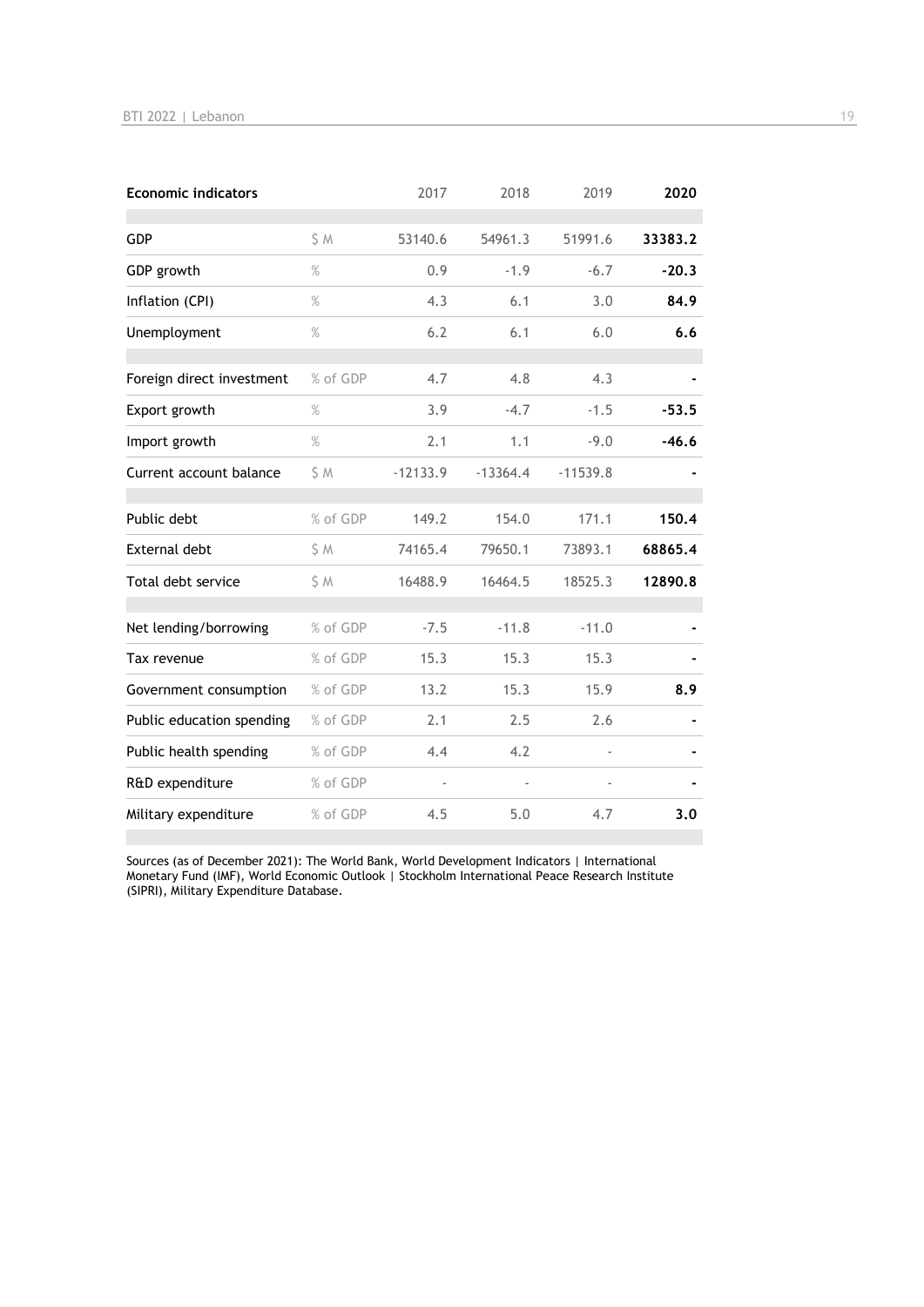## **7 | Organization of the Market and Competition**

Although Lebanon's political class particularly prime ministers Rafiq and Saad Hariri, eagerly portrayed Lebanon as an open, liberal market economy, fair marketbased competition is severely constrained. The ownership of assets put the state in crucial sectors of the economy in a de facto monopoly, in particularly in the realm of traffic, as the national airline carrier Middle East Airlines, the big ports in Beirut, Tripoli, Sidon, and Sur (Tyre), and the national Rafiq Hariri airport are state-owned. The telecommunication sector is also state controlled. The government left this market to just two companies by signing contracts with Touch and Alfa. This highly oligopolistic structure created one of the most expensive telecommunication markets in the Middle East. In order to retender the contracts, the Ministry of Telecommunication took control of both companies' operations in May 2020. The cement market, which is highly lucrative as construction became an important sector in the post-civil war economy, is in the hands of three private companies, all of which are closely tied to the political class: Cimenterie Nationale, Lafarge Holcim, and Ciment de Sibline. Their quasi-oligopolistic position in the Lebanese market was secured politically by high tariffs to keep foreign competition out of the market. Some observers considered it one of the few successes of Diab's government that he got a deal with the Lebanese cement producers in August 2020 to accept a ceiling of cement prices in accordance with world market prices. Yet the achievement is limited, since part of the deal is that the tariffs remain, and the price ceiling needs to be renewed every month.

Another kind of distorted public-private cooperation takes place in the electricity sector. Due to misallocation of resources, the state-owned electricity company, Electricité du Liban (EDL), cannot provide electricity 24 hours a day. Therefore, it removes households in all areas from the net for a certain number of hours daily, yet with large regional and local variations that further discriminate against inhabitants of peripheral areas. This fueled the development of small private companies that provide high-priced electricity through diesel generators, thereby also contributing to expanding Lebanon's already large informal sector. An estimated 50% of the labor force already worked in the informal sector before the influx of Syrian refugees.

In comparison to other transformation countries, Lebanon scores well in the realm of starting business, as costs (42.3% of GNI), days needed (15) and procedures required (8) were below the average in 2019. However, Lebanon only ranks 143 out of 190 countries on the 2020 Ease of Doing Business ranking, mostly because it takes an extremely long time before bids are evaluated and contractors paid.

According to the UNCTAD World Investment Report 2020, Foreign Direct Investment (FDI) decreased by 20% to \$2.1 billion in 2019.

 $\frac{22}{10}$ 

Market organization

5 $06'$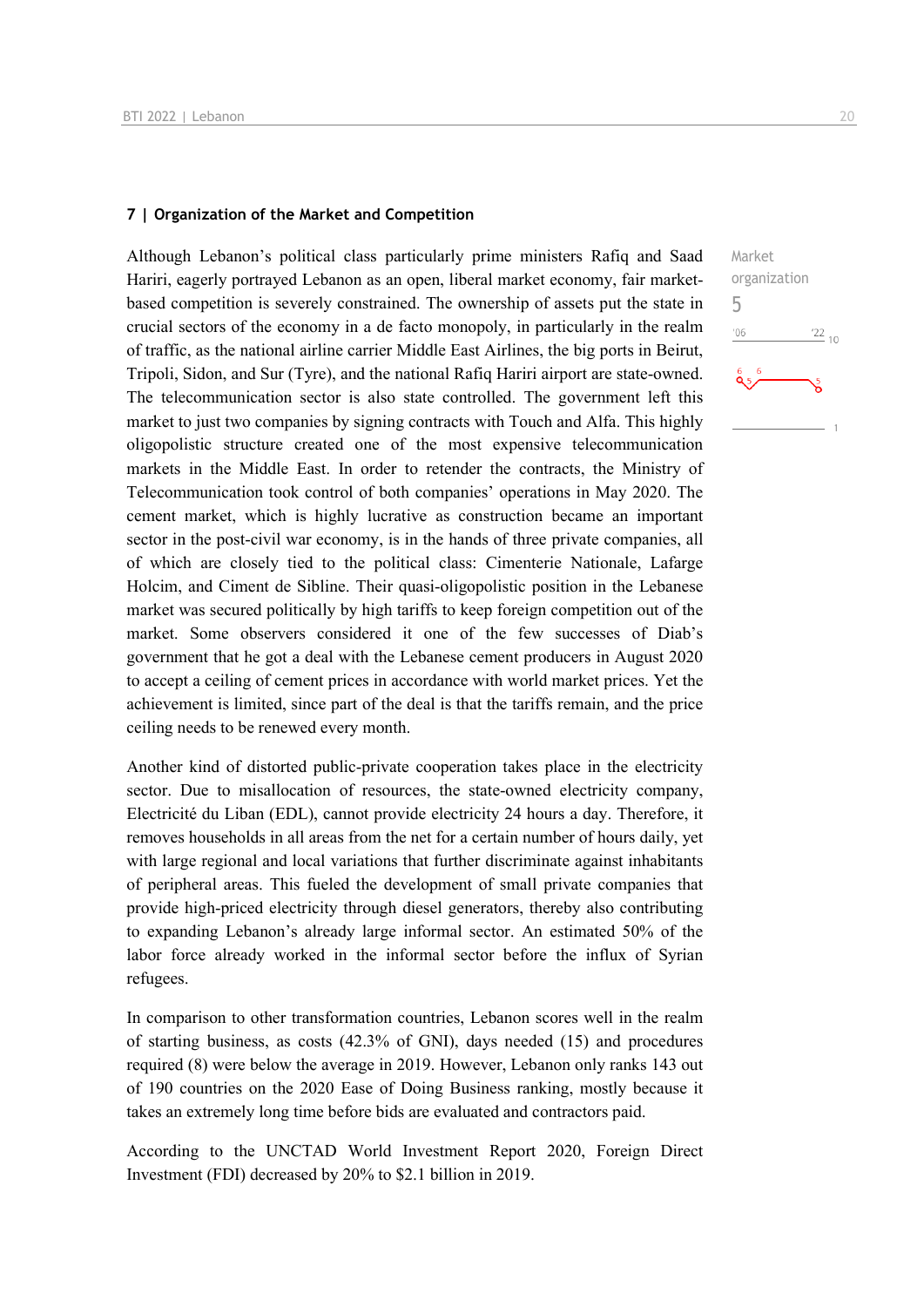Lebanon does not have effective anti-trust or competition laws. Therefore, antioligopolistic policies enjoy little support due to the links between political and business elites. The fact that a new competition law has not been approved after years of preparation is an example of the reluctance or incapacity to reform even among business-oriented politicians. A National Competition Authority was proposed as well as a Competition Council with the right to petition the Court of Appeals, but this proposal has not been realized.

Energy (with the exception of micro-energy producers, which fill the gap in supply with private generators; prices are set by the energy ministry), telecommunications, water supply, and airline companies are still widely state-owned, although there are ongoing projects for their partial privatization. National flag carrier Middle East Airlines, for example, is still owned by the central bank (Banque du Liban, BDL) and discussions about reducing the government's shares have not yet led to results.

Only a few companies have maintained a dominant market position in many sectors. New developments in the field of competition will depend on the implementation of the ambitious Capital Investment Program (CIP), which was launched by Hariri's government in 2018. The program has received initial support from potential international public and private funders.

In general, Lebanon has traditionally a fairly liberal trade regime. Customs duties as measured by the effectively applied tariff weighted average are – with 1.05% (2018) – among the lowest worldwide. Yet on certain products a local consumption duty is applied, for instance alcohol and cars. However, in May 2019, the government introduced a 10% tariff on 20 products in order to protect local production of, for instance, dairy goods, leather shoes, metal pipes, and carrosserie.

Lebanon signed free trade agreements with the EU, EFTA, and the GCC. Lebanon is member of the Greater Arab Free Trade Area (GAFTA). Lebanon negotiated accession to the WTO in 1999 and signed a Trade and Investment Framework Agreement with the U.S. which, however, was never enforced.

The private Lebanese banking sector was until recently the backbone of the Lebanese economy. In a 2016 financial assessment report jointly drafted by the IMF and World Bank, the Lebanese banking system is described as resilient to shocks, although some flaws are listed. Among the critical points mentioned in the report were a weak contribution of the capital market and a lack of a liquid secondary bonds market. However, already in 2018 non-performing loans as percent of all bank loans had more than doubled and increased in 2019 to 15%, which was the eighth worst value among 100 countries ranked.

Only in the second half of 2019 did it become manifest that the alleged solidity of the Lebanese banking system was a mirage. Due to an extremely large national public debt, the Lebanese economy was always in need of a high inflow of U.S.





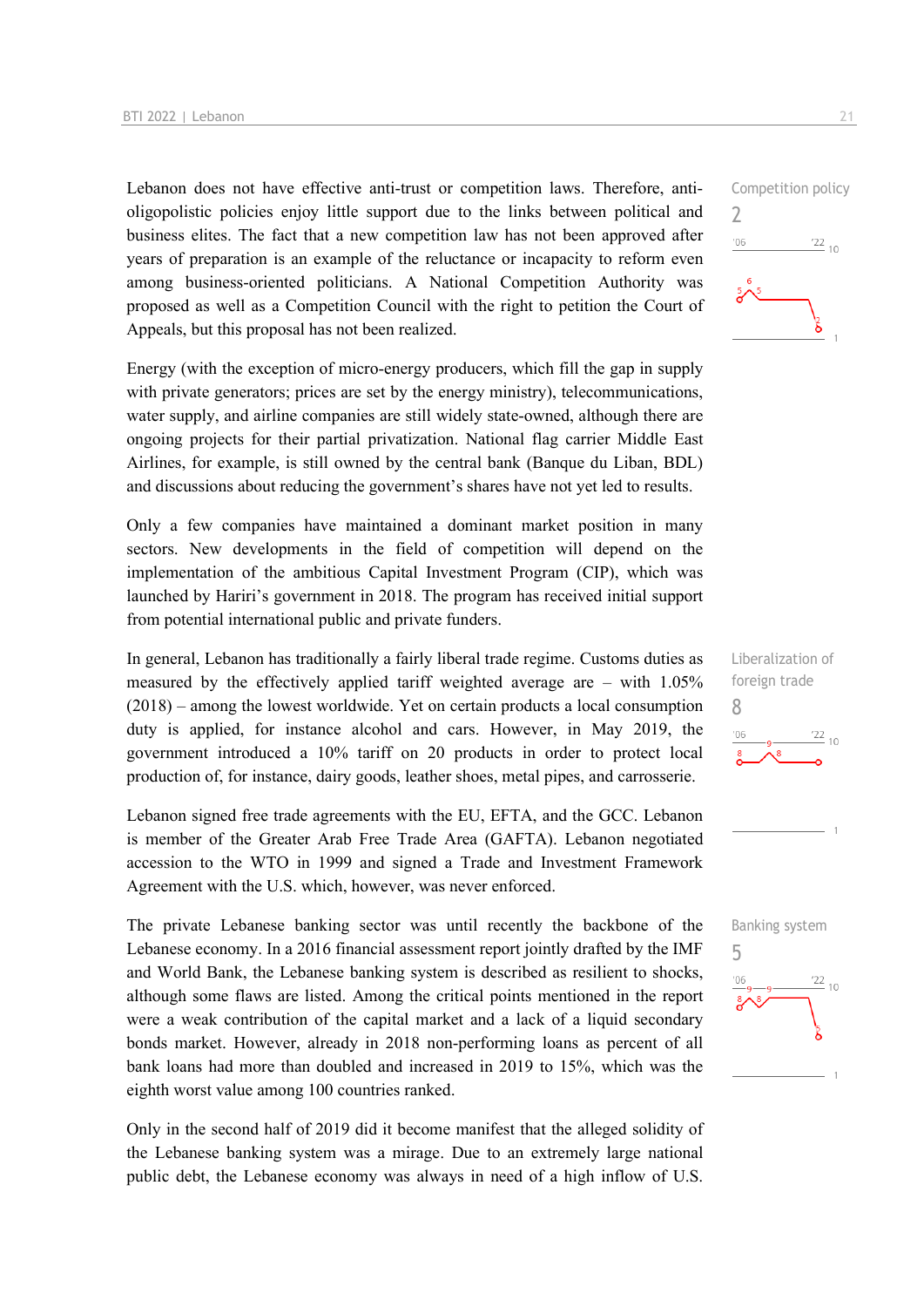dollars. However, starting already in the early 2010s, the private Lebanese banking system was only able to attract foreign capital (including remittances from Lebanese working abroad) to be deposited in U.S. dollar accounts by offering increasingly high interest rates. Thus, from an already relatively high level of close to 6% from 2010 to 2016, deposit interest rates rose further until they reached an extraordinary high level of close to 10% in 2019. As these high interest rates were credited in U.S. dollars, the Lebanese banking system accumulated huge amounts of so-called lollars, which is a Lebanese virtual currency that does not correspond to actually existing amounts of U.S. dollars. When in 2019 the well-informed 1% of top depositors lost trust in this unsustainable system, they withdrew an estimated \$28 billion. This resulted in a broad bank run in the second half of the year, which left the Lebanese economy largely with virtual U.S. dollars.

As Syria depended on Lebanese banks for transactions in U.S. dollars, the "lollarization" of Lebanese banking accounts also hit the Assad regime hard.

#### **8 | Monetary and fiscal stability**

Contrary to other public entities, the Lebanese central bank – Banque du Liban (BDL) – enjoys financial and administrative autonomy. Until the dramatic decay of the Lebanese Pound (LBP) started in October 2019, Riad Salamé, governor of BDL since 1993, appeared as the successful strongman of the Lebanese economy, which was built upon and centered around his financial engineering model. One key element was already introduced in 1997 when the LBP was pegged to the U.S. dollar at LBP 1,507.5 per \$1. As a result of the fixation of an artificially high exchange rate, Lebanon showed strong Dutch Disease symptoms: Productive sectors of the economy were weakened as exports became expensive and imports cheap. However, the Lebanese financial sector greatly benefited from the dollarization of the economy. By continuously raising the interest rate far above international average levels and by encouraging Lebanese banks to offer their customers even higher interest rates on their private accounts, BDL managed to attract high amounts of fresh U.S. dollars. The LBP further strengthened Lebanese private banks by taking loans from them to high interest rates. By purchasing Eurobonds and selling large amounts of bonds in U.S. dollars to BDL and private Lebanese banks, the Lebanese state became an integral part of the system. When Salamé had to admit in September 2020 that bank deposits of Lebanon had dramatically declined in 2019/2020, unsurprisingly allegations that Salamé's financial engineering was based on a Ponzi scheme became prominent. Yet in a CNBC interview he refused to step down and defended his crisis management. As an immediate response to the demonstrations in October 2019, Lebanese banks closed. When reopening after weeks, private banks in close cooperation with the Association of Banks in Lebanon (ABL) and the BDL imposed with no legal basis measures of de facto devaluation haircuts and capital controls. As a result of

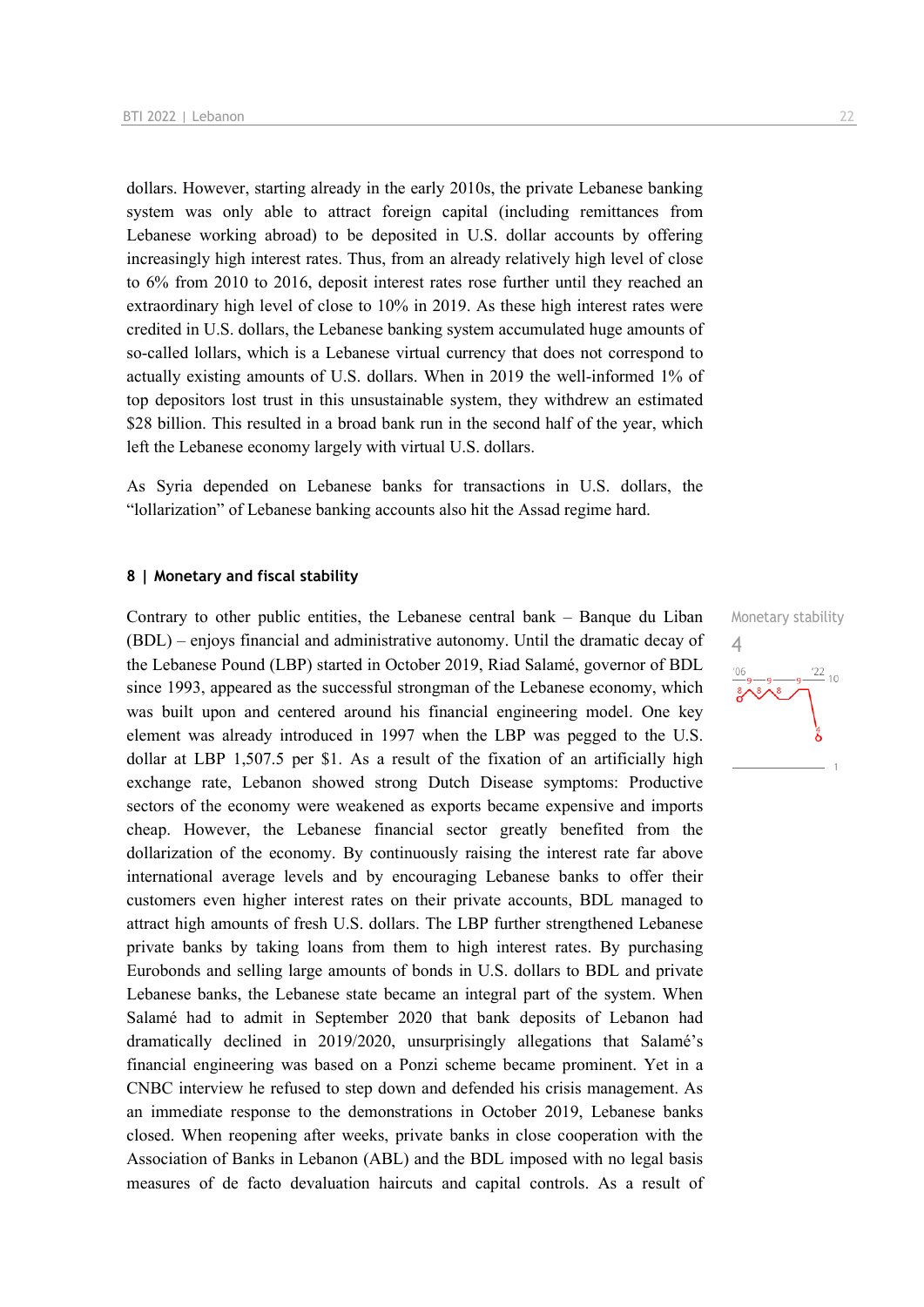measures that became increasingly sophisticated over time, local banks allowed withdrawals from their clients' U.S. dollar accounts only in LBP with an exchange rate far below the informal market price. At the same time, bank transfers to foreign accounts were heavily restricted, and abroad purchases on Lebanese U.S. dollars credit cards were only possible if fresh dollars were put on the accounts in advance.

The financial crisis as became manifest in the second half of 2019 hit the core of Lebanon's socioeconomic system and had an overall negative effect on all kinds of economic activities, which is why state revenues turned out to be much lower than expected. As a result, the budget deficit alarmingly increased from -8.6% to GDP in 2017 to -11% to GDP in 2018 and -10.5% in 2019. In 2020, it rose further to - 16.5% to GDP. With no policy of fiscal stability in sight, some observers predict a further increase of the budget deficit in 2021.

Post-civil war reconstruction was largely based on external borrowing and attracting rents, thereby neglecting debt sustainability as a policy objective. Lebanon's public debt-to-GDP ratio skyrocketed and peaked in 2006 at 183%. Thereafter, it fell gradually to 131% in 2012, before it grew again and reached a level of 155% in 2018. In 2019 and 2020, the debt-to-GDP ratio escalated to 175% and 172%, respectively. Only two countries – Japan and Greece – suffer from higher debt-to-GDP ratios than Lebanon.

#### **9 | Private Property**

Private ownership is engraved in the preamble of the Lebanese constitution. However, in Lebanon's crony capitalist system, the lines between public and private property are often blurred and/or private assets are (partially) the outcome of corruption; that is, the regime ensures private property with nontransparent means. Hybrid business models in which the regime places private companies to manage state resources are not uncommon in Lebanon. The most famous one may be Solidere, a unique type of public-private partnership that is in charge of rebuilding downtown Beirut. The project was launched by then Prime Minister Rafiq Hariri in 1994, and the Hariri family holds to date shares of unknown size. The project was also controversial because old owners were expropriated and compensated with shares rather than cash. According to the management, Solidere's profits strongly increased in 2019 and 2020 mainly as a result of high revenues from land sales, which became lucrative when the market value of the Lebanese pound crashed in late 2019 and throughout 2020.



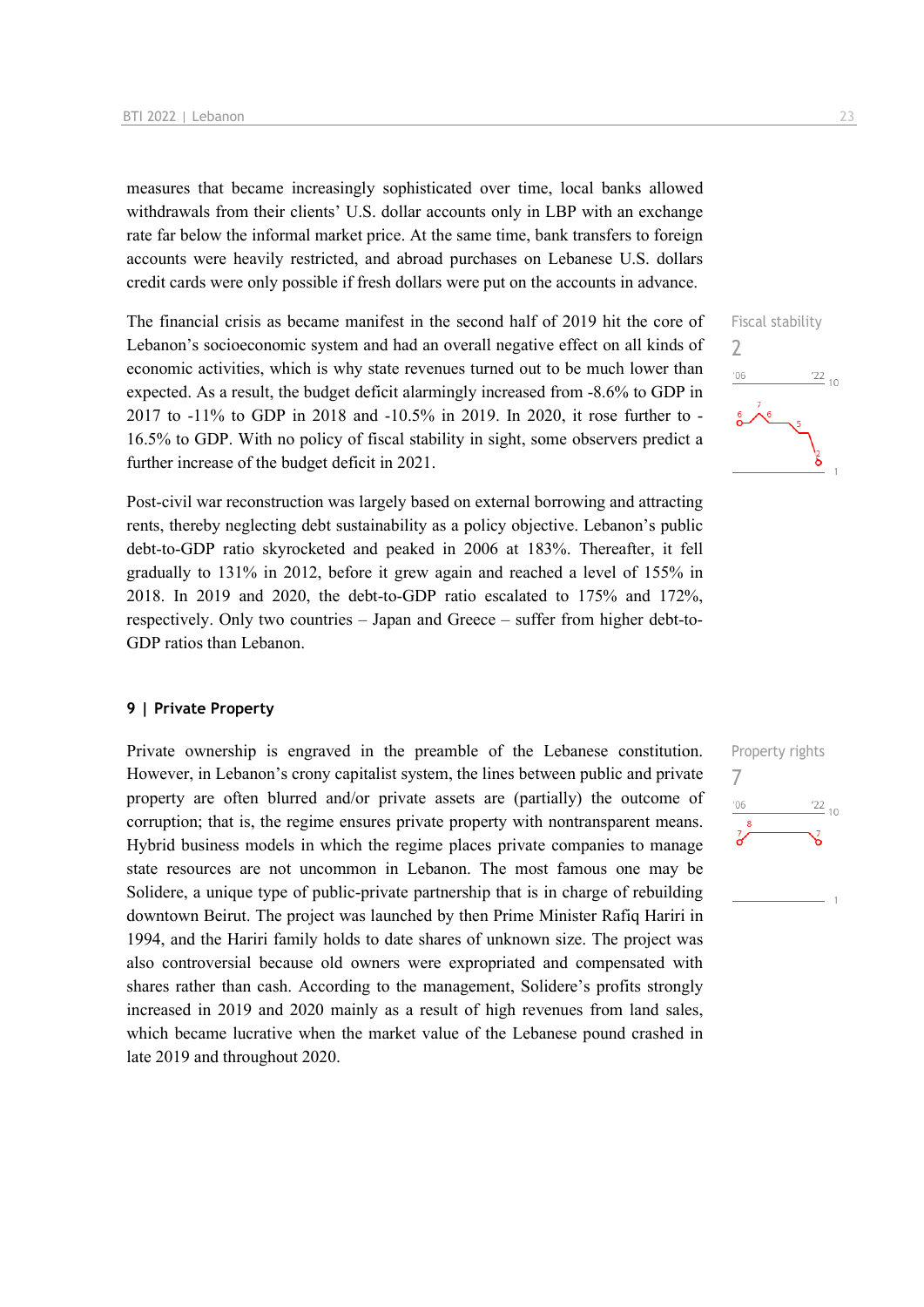Private companies are in principle protected. Still, in the wake of the ongoing financial and socioeconomic crisis, with full backing of the BDL, Lebanese private banks massively violated private property rights of their clients. First, clients can use their dollar accounts only in Lebanese pounds. Second, higher amounts are subject to the official exchange rate, which in December 2020 was roughly 5.5 times above the exchange rate applied by private moneychangers. Since the spring of 2020, the private banks have allowed their customers to withdraw a certain amount of LBP – exceeding the equivalent of \$1,000 only in rare cases – at an exchange rate of \$1 to LBP 3,900 instead of the official rate of \$1 to LBP 1,507. However, this rate is still far from the market price, which on January 31, 2021, was \$1 to LBP 8,875.

## **10 | Welfare Regime**

In the formal sector, the National Social Security Fund (NSSF) supplies employees with insurance covering sickness, maternity care, family allowances, end-of-service pension, and work-related accidents and diseases. However, it is estimated that more than 50% of the Lebanese labor force works in the informal sector.

As Lebanon does not have a state administrative apparatus with practical authority throughout the entire country, the Ministry of Social Affairs and other state agencies have trouble targeting their programs specifically to those who are in dire need. The bulk of the expenses of the Ministry of Social Affairs goes to the education and health sectors. The latter is also targeted in a mostly ill-coordinated way by the Ministry of Public Health and other ministries that provide non-insured Lebanese access to the health care sector on a nontransparent case-by-case basis. However, the Lebanese government's expenses for subsidies of products of basic needs are much higher than those for social safety programs run by the Ministry of Social Affairs. These subsidies are highly problematic. The bulk of the subsidies goes to the electricity sector, which is run beyond parliamentarian control by EDL. Subsidies on flour and other products of basic needs are ill-targeted because all consumers benefit. When in July 2020 the government expanded the list of subsidized products to 300 basic commodities, it added products such as meat, canned cream, and disposable alkaline batteries, whose primary consumers are not the neediest. Finally, as the subsidies are not paid directly but importers can apply the favorable exchange rate to the dollar of 3,900, traders can stockpile goods. Abuses such as selling smuggled subsidized products in Syria were reported. In November 2020, the BDL announced that due to critically low foreign currency reserves subsidies might be maintained for only two more months. If so, poverty would further increase.

Due to the weakness of the public safety net, non-governmental organizations and charities play an important role. However, very often they are politically driven and organized along the lines of religious communities, thereby re-enforcing the sectarian system.



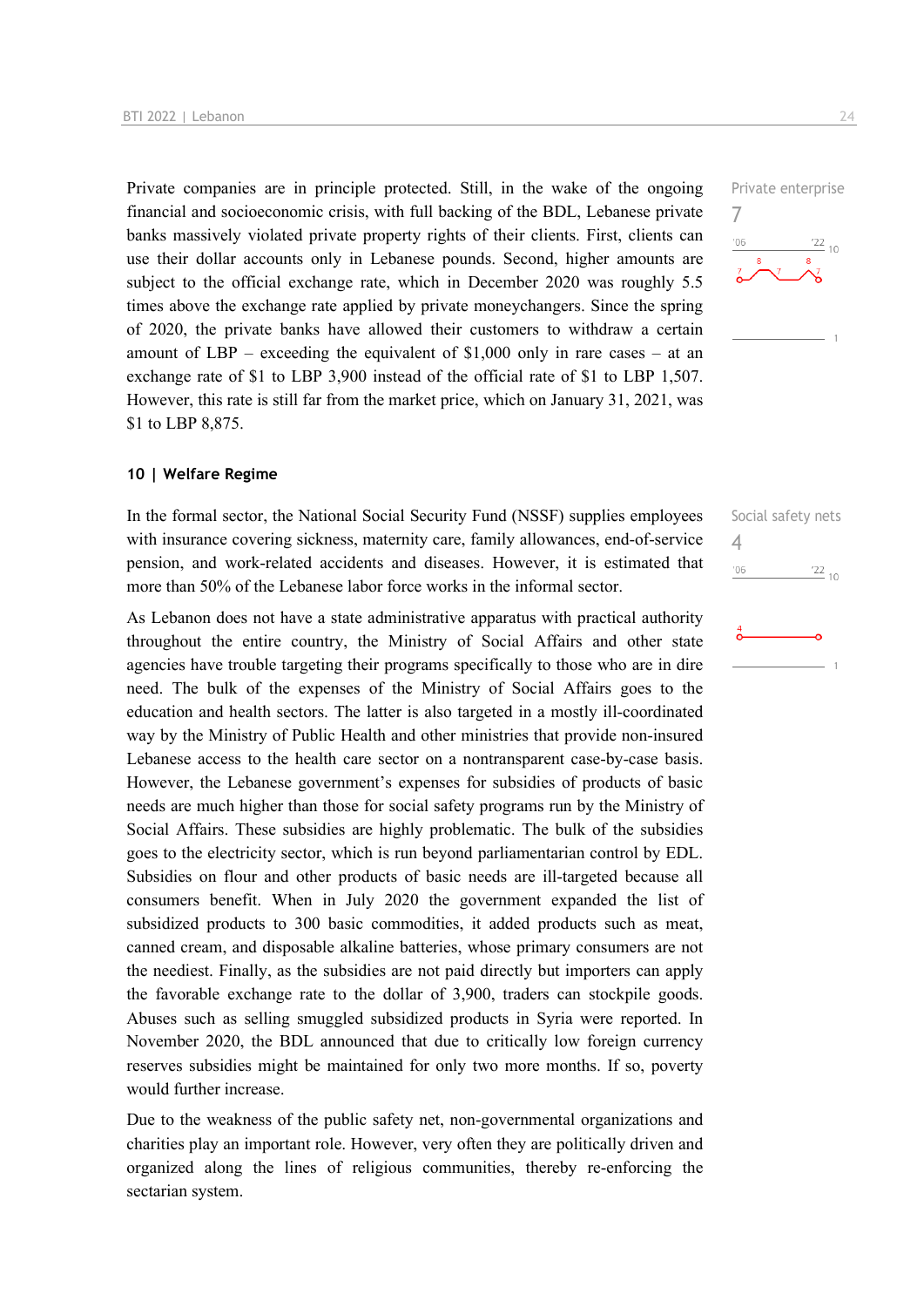With regards to education, equal opportunity between the genders is about to have been achieved, according to UNESCO figures. The overall adult female literacy rate of 93.31% is slightly lower than its male counterpart of 96.85%. However, 99.84% of females between 15 and 24 years as compared to 99.66% of males of the same age cohort are literate. The effective transition rate from primary to secondary education is 96.0% among boys and 96.8% among girls. According to official statistical information, in the academic year 2009/2010, 53% of all students enrolled in Lebanese universities were women. However, nearly two thirds of students at Lebanon's only public Lebanese University (LU) were female, whereas 55% of all students enrolled in Lebanon's private universities, some of which are much better ranked than LU, were men. Gender discrimination does not play a major role with regards to access to health care.

When it comes to equal access to education, cleavages along gender lines are much less problematic than constraints along class lines. High-quality primary, secondary, and tertiary education is largely confined to private educational institutions that take high tuition fees, making them unaffordable for students from the lower classes. Also, regular access to Lebanon's highly developed health care institutions requires financial means that are not available to lower income strata of the society. There is also a serious problem of age discrimination in the health care system: Only a small minority of persons over 65 years have regular access to the system.

As throughout the Arab Middle East, female participation rate in the labor force is low: In 2019, only 22.9% of women as compared to 71.4% of men participate in the labor force in the formal sector. No reliable figures for the informal sector, which absorbs more than 50% of the labor force, are available.

For mainly two reasons, Palestinian and Syrian refugees as well as migrant workers from East Asia and Africa are largely denied access to equal opportunity. Palestinian and Syrian refugees lack the financial means to get fair access to participation in society. Migrant workers have a regular though low income but are very often overexploited and through kafala (sponsorship) kept in dependence on their employers. Furthermore, all three groups have no access to Lebanon's formal sector.

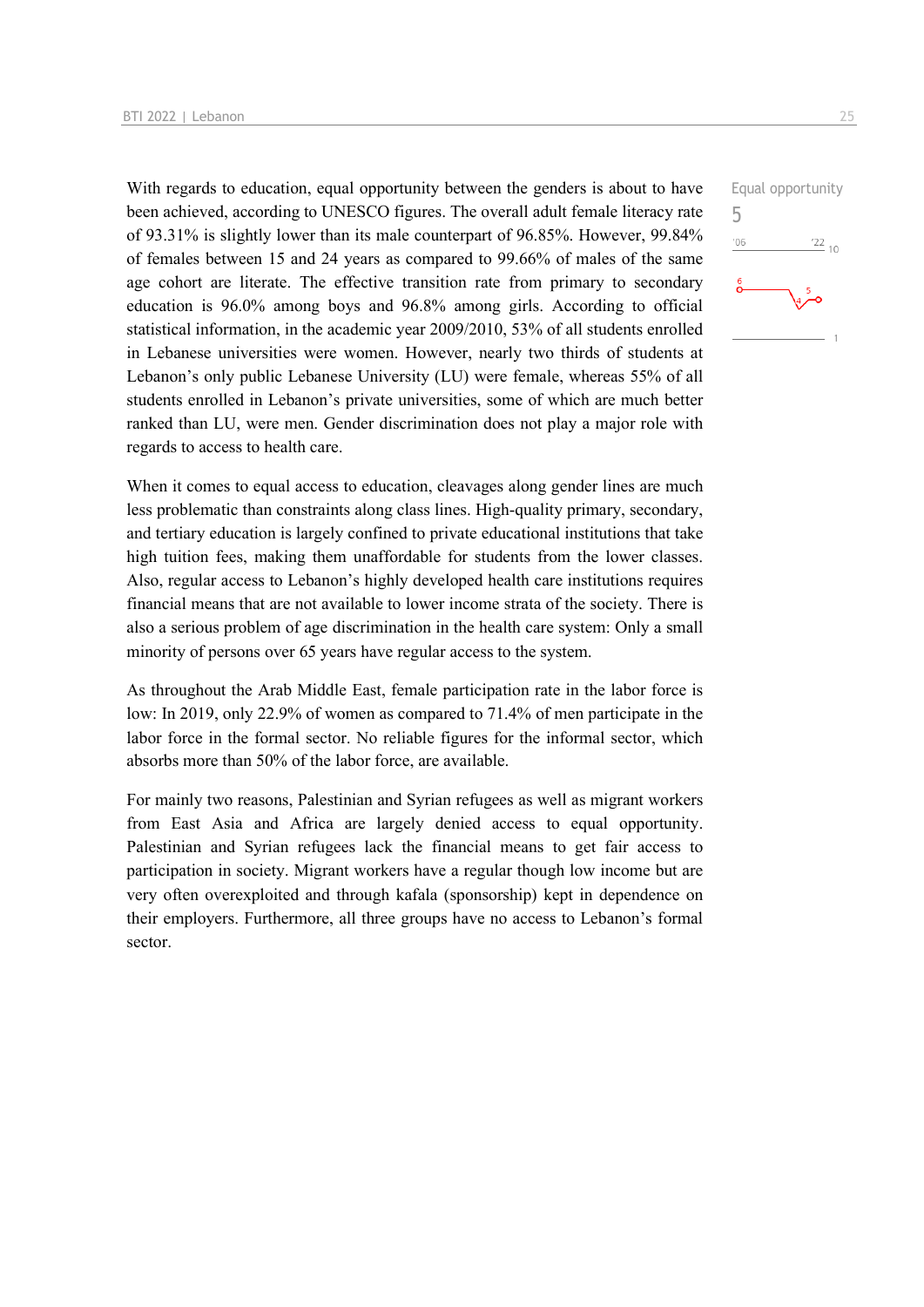## **11 | Economic Performance**

According to World Bank figures, Lebanon's GDP grew steadily after the end of the civil war in 1990, when it amounted to \$2.8 billion, until 2018, when it equaled \$55 billion. However, in 2019 it sharply dropped to \$52 billion. The World Bank expects real GDP to have declined by 19% in 2020. A view on the development of GDP per capita in constant 2017 international dollars makes the dramatic economic demise even clearer. Between 2006 and 2010, Lebanon had high growth figures when GDP per capita jumped from \$14,300 to an all-time peak of \$19,500. Thereafter it fell steadily every year until 2018 and sharply in 2019 when it amounted to just \$14,600 (constant 2017 international dollars), which amounted to a total loss of the growth that had been achieved after 2005.

Lebanon's current account balance has fallen deep into the red, reaching -\$11.5 billion in 2019. According to Lebanon's Central Administration for Statistics, the inflation rate was 3.2% in February 2019, fluctuated in the next months in a spectrum between 1% and 4% and reached 3.2% again in October 2019. Thereafter it increased by leaps and bounds. In May 2020, it reached 56.5%, thereby exceeding the commonly applied threshold for hyperinflation of 50%. In June, for the first time the inflation rate exceeded 100%. Between August and November, it fluctuated between 120% and 137%. In the last month of 2020, it climbed to 146%.

From mid-2019 on and throughout 2020, there was a strong downward trend in tax revenues. According to figures of the Ministry of Finance, tax revenues retreated by a yearly 23% to \$2.75 billion by May 2020. Particularly hard hit were VAT revenues, which decreased by more than 50%. Public debt grew from \$80 billion in 2018 to \$85 billion in 2019. In the first half of 2020, it increased to more than \$93 billion and was expected to exceed \$95 billion by August 2020.

World Bank figures disclose only a moderate increase in the unemployment rate from 6.1% in 2018 to 6.2% in 2019 and 6.3% in 2020. However, these figures do not consider the informal sector. Estimates based on updates of Lebanon's economic meltdown in the course of 2020 disclose skyrocketing unemployment.

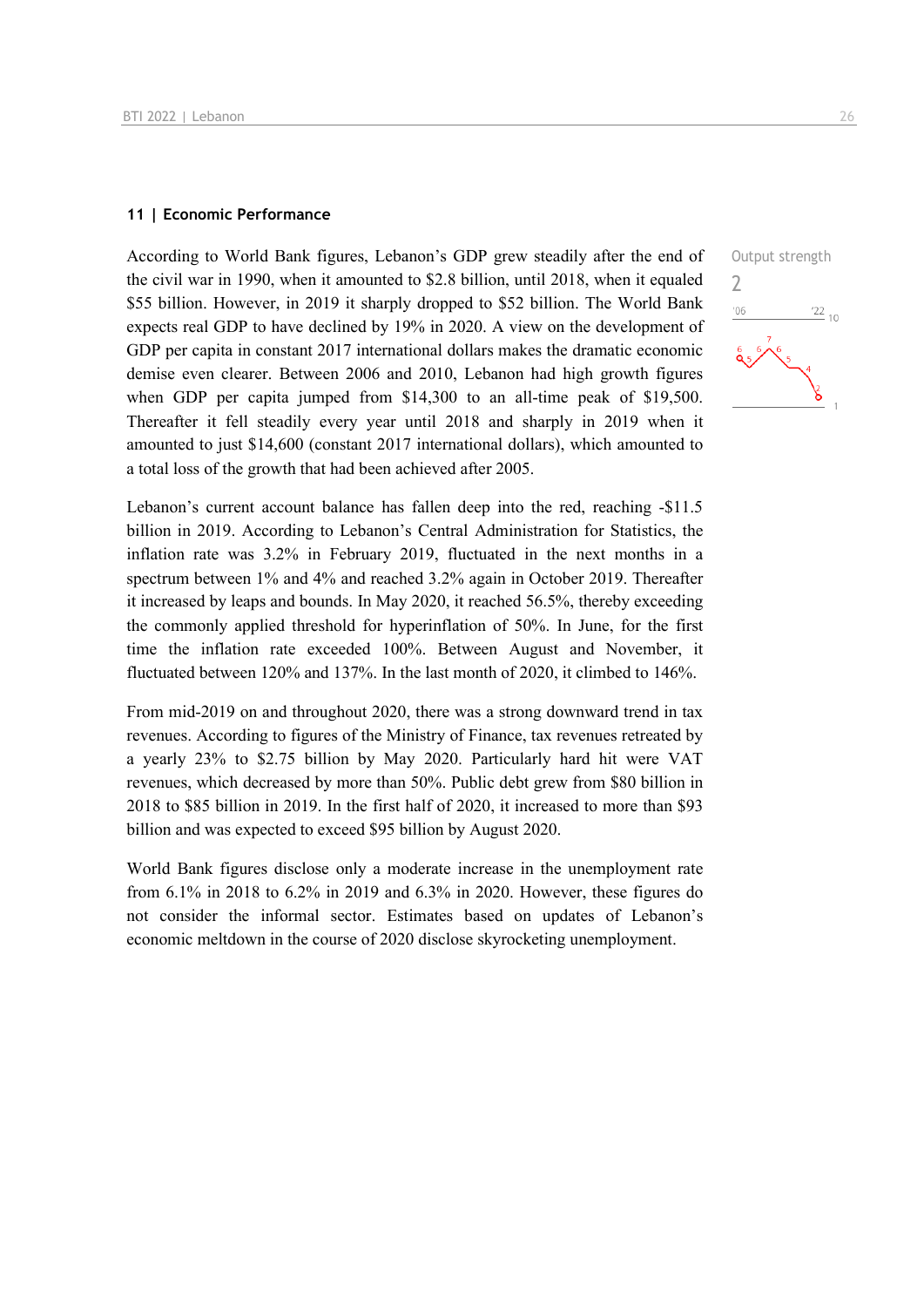## **12 | Sustainability**

Nearly all energy is generated through hydrocarbons, mostly imported refined oil products. The Lebanese government has made no serious efforts to pave the way for an energy transition away from hydrocarbons to renewable energy resources. Determined efforts of energy diversification have been largely confined to natural gas. Resuming natural gas imports from Egypt, which had come to a halt because the pipeline goes through war-torn Syrian territory, via the Mediterranean has been considered in 2019 and 2020. More importantly, Lebanon explored for commercial natural gas reserves in the Levant Basin, but a first drilling mission concluded in April 2020 did not quarry profitable amounts of natural gas. Inter alia the failure to find commercial energy resources in its waters triggered the political class to agree to hold talks with Israel to settle maritime borders in fall 2020.

Traffic in Lebanon is primarily based on the individual use of motor vehicles. Urban buses and shared taxis are in use but mostly confined to poorer strata of the population. Resuming the Lebanese railway, which stopped operating during the civil war, was never seriously pursued. As EDL's electricity supplies do not cover the whole day, Lebanese rely on highly environmental-unfriendly diesel generators.

Already in 2015, Lebanon's extremely deficient waste management became politicized by the social movement "You Stink." However, to date Lebanon is far from having a sustainable solution. In June 2020, the Waste Management Coalition – a group of civil society organizations and environmental experts and activists – and Human Rights Watch called the government's inability to properly address the issue extremely expensive. Pecuniary costs are high as Lebanon spends many times what neighboring countries do on waste management. Environment degradation as a result of improper government waste management and illegal dumping and burning of waste has cost in the upper range of double-digit millions in U.S. dollars. Public health costs are significant, too, particularly among those who live close to the overstretched and ill-managed landfills, and those exposed to open dumping and waste burning.

The Lebanese political class attempted, amidst the deep socioeconomic crisis, costly and ecologically problematic large-scale projects. As a response to societal resistance, the World Bank in September 2020 canceled its contribution to the highly controversial Bisri dam project.

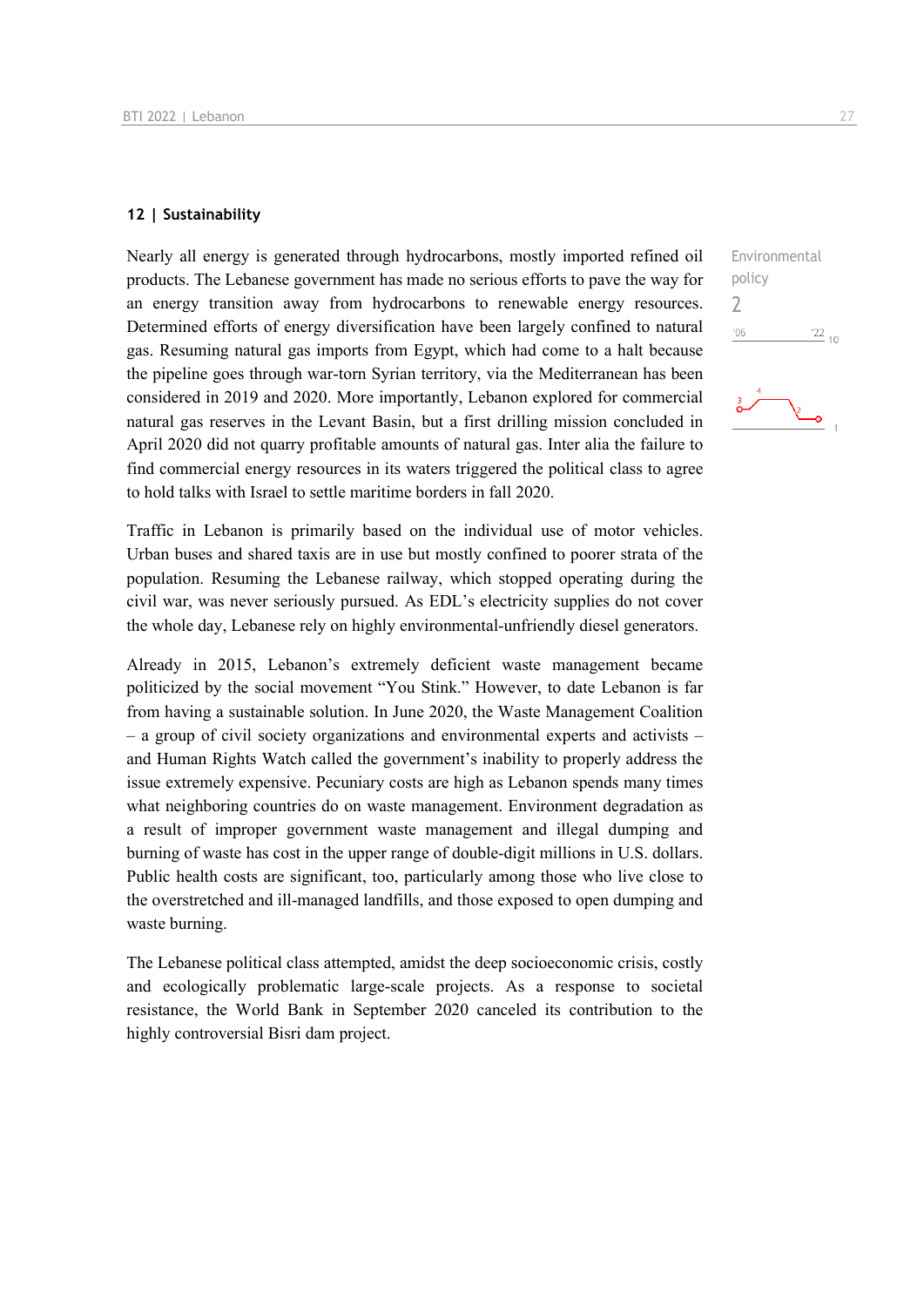According to HDI 2020, government expenditure on education as a percentage of GDP was 2.4, which is a rather low value. Years of expected schooling followed a strong downward trend from 15 years at the beginning of the century to currently only 11 years. In the U.N. Education Index, which is based on measuring average years of schooling, Lebanon scores 0.604 (2019), which is above the average value 0.456 of transformation countries. Lebanon's literacy rate of 95.1% (2019) is significantly higher than the average value of transformation countries, which is only 82% (2015).

No World Bank figures on Lebanon's investment in research and development are available but observers report them to be very low. At the same time, according to World Bank data, scholars working in Lebanon had 1,776 articles in scientific and technical journals in 2018. Measured per capita of the population, this value is relatively higher than in Egypt and in Jordan, where the governments spend 3.6% of GDP on education. This appears to reflect the strength of some of Lebanon's private universities, in particular the American University of Beirut, the Lebanese American University, and the Université Saint Joseph de Beyrouth.

A huge gap exists between the poorly equipped public schools and universities and highly developed facilities in primary, secondary, and tertiary education. Public schools were further burdened because they had to absorb a high number of Syrian refugee children. Teaching language in private schools is mostly English and French and curricula are based on international standards. Due to high tuition fees and support from alumni, private schools and universities are usually well equipped.

Education policy / R&D 5 $-06$  $\frac{22}{10}$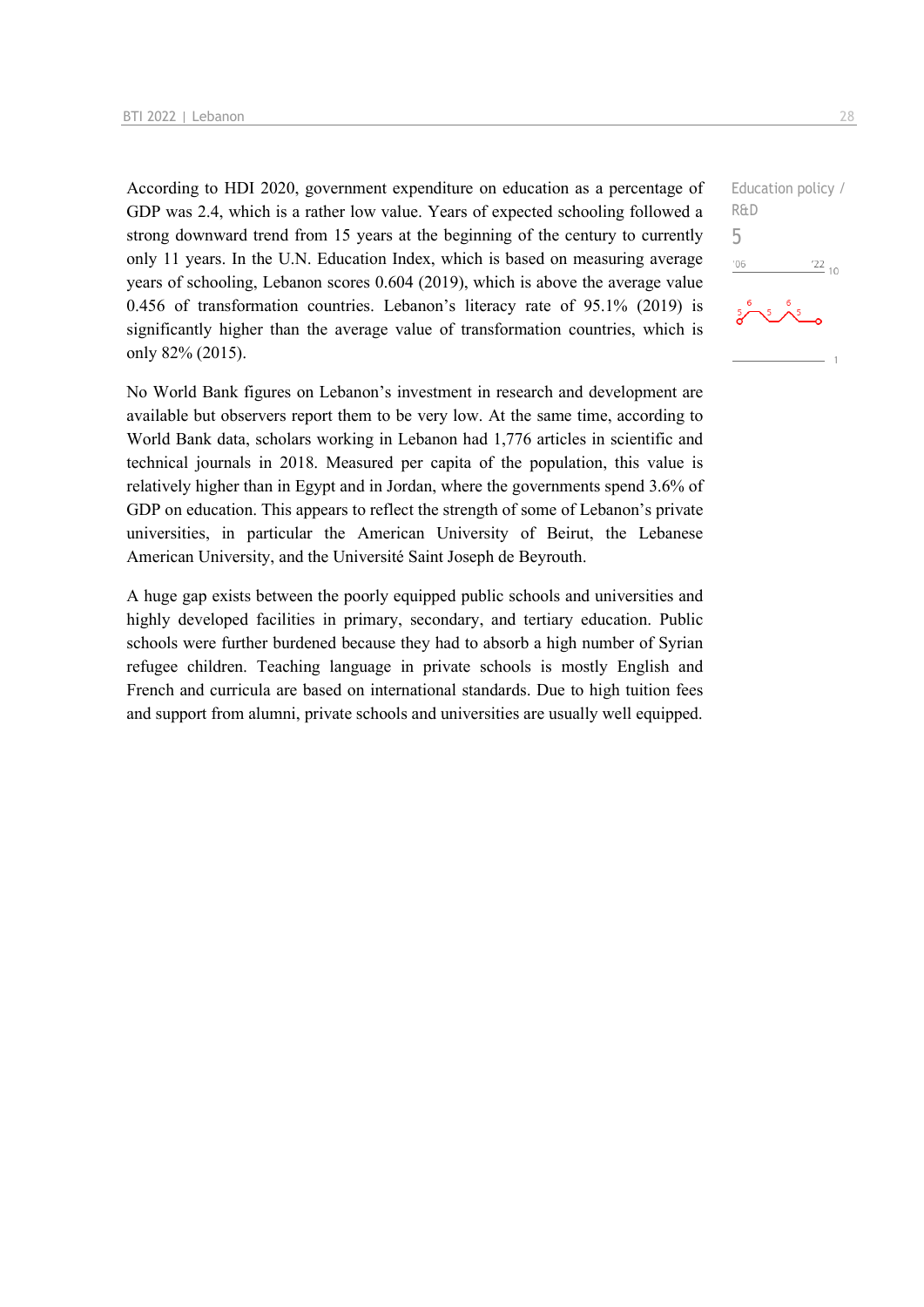## Governance

## I. Level of Difficulty

There are few structural constraints to governance performance for which Lebanon's political class could not be held responsible. Contrary to many other Arab countries, Lebanon does not possess many natural resources. Its geographic location is rather advantageous, because its four biggest cities – Beirut, Tripoli, Sidon, and Sur – are Mediterranean harbor towns that host more than half of the entire population. Driving distance between Sur in the South and Tripoli in the North is less than 170 km. Thanks to its tininess, the "cedar state" faces few material obstacles in connecting formerly remote mountainous areas through means of modern infrastructure. Although per capita renewable water resources in 2011 were far below the world average of more than 7,000 cubic meters a year, in contrast to most Arab countries they exceeded the poverty line of 1,000 cubic meters. Lebanon's only major structural constraint beyond the responsibility of the political class is that both the two countries with which Lebanon shares land borders – Israel and Syria – constitute (potentially) threatening challenges. Threats by southern neighboring Israel became massively manifest most recently during the 2006 Lebanon War, which took place one year after Syria completed its withdrawal from Lebanon. Israel, Hezbollah, and the Assad regime are among the many forces that are engaged in the Syrian civil war. While the conflict over Syria between Hezbollah and forces of the Assad regime on the one hand and Israel on the other have not spilled over to Lebanese territory yet, the estimated 1.5 million Syrian refugees seeking shelter in Lebanon put considerable constraints on the Lebanese state. On a broader scale, Lebanon has increasingly become a pawn in the hands of Saudi Arabia and Iran rivaling for regional hegemony in the Middle East.

The inability of the public sector to provide society with adequate power and water supplies are a result of a deficient post-civil war development model. Private solutions provided by companies that run electric generators and water tank trucks are available but are hardly affordable for lower income segments of the society. In addition, the notoriously overstretched road network reflects problematic priority settings of the regime that paved the way for heavy investment in neoliberal prestige projects such as "Solidere" that transformed large areas of downtown Beirut into a luxurious quarter, whereas potentially sustainable development projects such as the resumption of Lebanon's railway system that had seized in the wake of the civil war were not pursued.

**Structural** constraints 8 $106$  $\frac{22}{10}$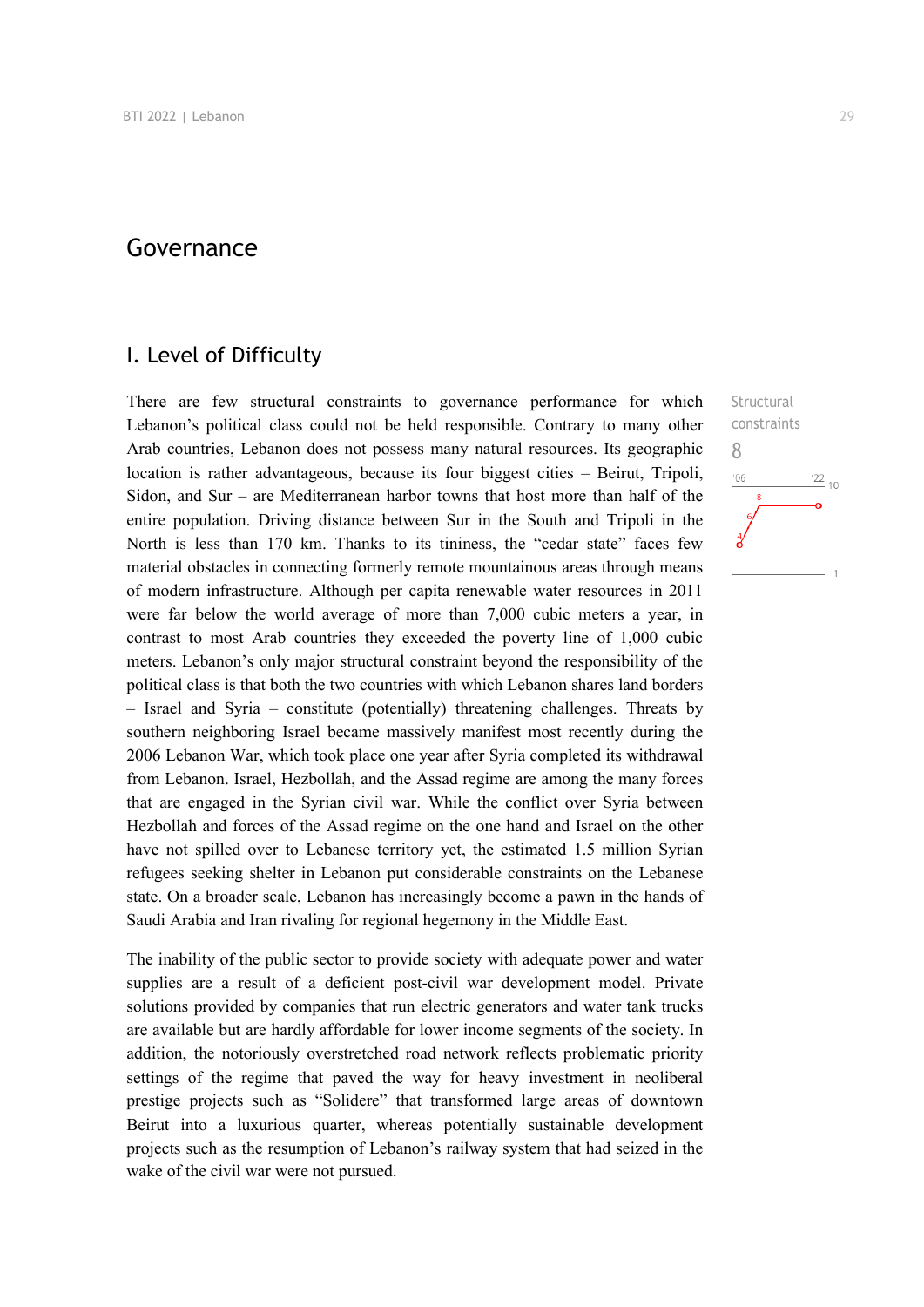Due to taking countermeasures early on against the COVID-19 pandemic, Lebanon came through its initial phase rather well with less than 100 infections per day until June 2020. In the fall of 2020, infections dramatically increased to more than 1,000 per day (in a total population of 6.9 million). At the same time, as a result of the deep economic and financial crisis fueled by the August 4, 2020, explosion in Beirut's seaport, Lebanon's health care system increasingly lacked the capacities and the financial means to deal with COVID-19 patients. After easing restrictions in the wake of the holiday season at the turn of the years  $2020 - 2021$ , numbers went up further. In January 2021, daily infections oscillated between 3,000 and more than 6,000 new cases per day.

There are fairly strong traditions of civil society in Lebanon that further unfolded after the end of the civil war. The firm lines of continuation between warlords and other active beneficiaries of the war with the postwar political class could not prevent the unfolding of a pluralist society, because contrary to other Arab states, Lebanon's political class is highly fragmented along sectarian lines. This fragmentation generated a rich variety of civil society organizations, many of which gained or had from the beginning a rather high degree of autonomy from regime forces. Again, in contrast to some other Arab countries, the fragmented Lebanese political class lacks the coercive means to eradicate civil society organizations.

In the 2010s, the civil society developed several social movements that contrary to formal political institutions such as the parliament emerged as serious challengers of the established political class. Although Lebanese civil society was not a frontrunner in the Arab Spring, some oppositional forces started to develop. The "You Stink" movement, which peaked in August 2015, focused on the waste mismanagement of the Lebanese state in Beirut, thereby pointing to the garbage crisis as a manifestation of the corrupt sectarian system. However, the social movement that generated the Lebanese  $2019 - 2020$  protests was much broader in scope. This movement qualified as a class-crossing mass movement that mobilized hundreds of thousands of followers across the entire country. Although not having at its disposal a clear concept of how to govern Lebanon in the future, the movement was unified in strongly opposing the current sectarian system and the entire political class.

The existence of sectarian rivalries notwithstanding, since the end of the civil war violence between social groups has been rather low. However, in July 2019 political turmoil in Lebanon occurred over an incident related to the visit of Foreign Minister Gebran Bassil, the leader of the Free Patriotic Movement (FPM) allied with Hezbollah, in the Druze area of western Shahhar. Two bodyguards of Druze Minister Saleh al-Gharib affiliated with the Lebanese Democratic Party were killed in the mountain village Qabr Shamoun, located in an area controlled by Walid Jumblatt's Progressive Socialist Party, which competes with the Lebanese Democratic Party headed by Jumblatt's rival Talal Arslan.

Civil society traditions 3  $^{\prime}06$  $\frac{22}{10}$ 

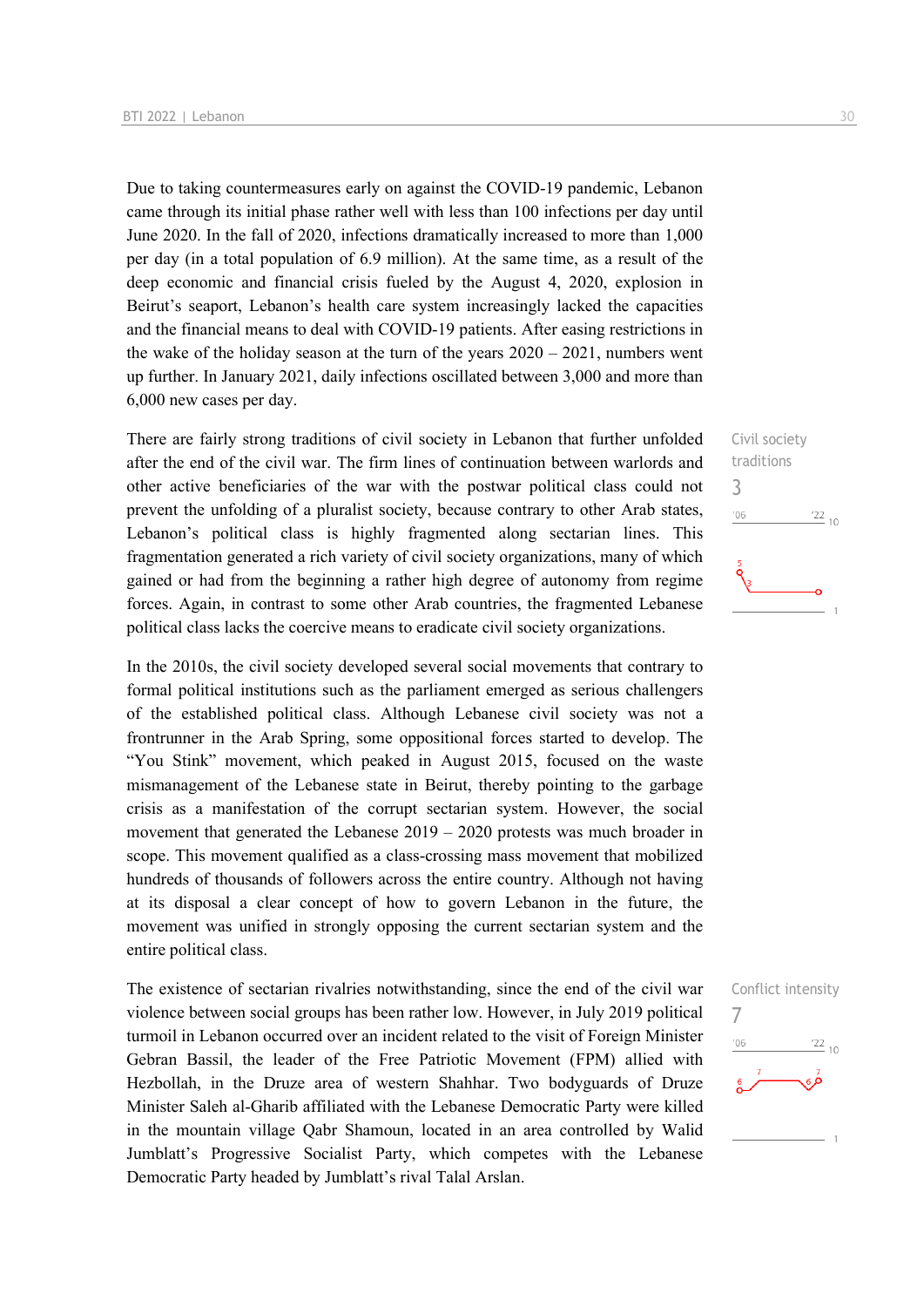In the wake of the  $2019 - 2020$  Lebanese protests that gained momentum with countrywide mass demonstrations in October 2019, in an attempt to break the social protest movement, state and regime forces frequently used violence against mostly peaceful protesters. In particular, Amnesty International and other human rights organizations documented different types of misconduct of the security forces, misconduct that became more severe over time. First, a pattern that occurred very early on was the failure of state security forces, in particular the LAF, to protect demonstrators against attacks of organized thugs. As these thugs were associated with regime forces related to Amal and, albeit according to some sources to a lesser degree, Hezbollah, these incidents appeared to be cases of tacit cooperation between state and regime forces. Second, security forces, mostly riot police, used excessive violence including brutal beating and excessive use of tear gas against demonstrators. A first surge in this practice occurred on December 15, 2019. Third, the security forces unlawfully attacked protesters, using live ammunition. This happened for the first time on a large scale on October 26, 2019, when the LAF opened fire to disperse a sit-in demonstration. The most excessive use of force up to now occurred on August 8, 2020, when state security forces and unidentified thugs

in civilian clothing shot teargas, rubber bullets, and pump action pellets at demonstrators, thereby injuring more than 230 people who had gathered to protest against the regime in the wake of the August 4, 2020, explosion of huge amounts of ammonium nitrate in a warehouse in Beirut's port.

## II. Governance Performance

## **14 | Steering Capability**

Although the preamble of the constitution stipulates abolishing political confessionalism as a national goal, sectarianism prevails. This is so because the political establishment as the main beneficiary of sectarianism is unified in blocking democratization initiatives from the regime opposition. But even less ambitious government aims of setting and maintaining strategic priorities are difficult to achieve in the Lebanese context because the political class has no interest in structural reforms that would deprive it of its privileges to govern Lebanon by means of systemic corruption. Moreover, even modest attempts at setting limited strategic priorities face difficulties due to the fact that decisions in the cabinet require de facto unanimity. The last national unity government formed by Saad Hariri after nine months of tenacious negotiations on January 31, 2019, made no exception to this structural deficit. As the Hariri government proved to be incapable of launching any meaningful attempt of management in the wake of the accelerating economic and financial crisis after mid-2019, mass protests from October 17, 2019 on forced Hariri to resign on October 29, 2019. However, also the government headed by self-declared technocrat Diab, which was formed in January 2019, proved incapable of setting and maintaining strategic priorities.

## **Question**

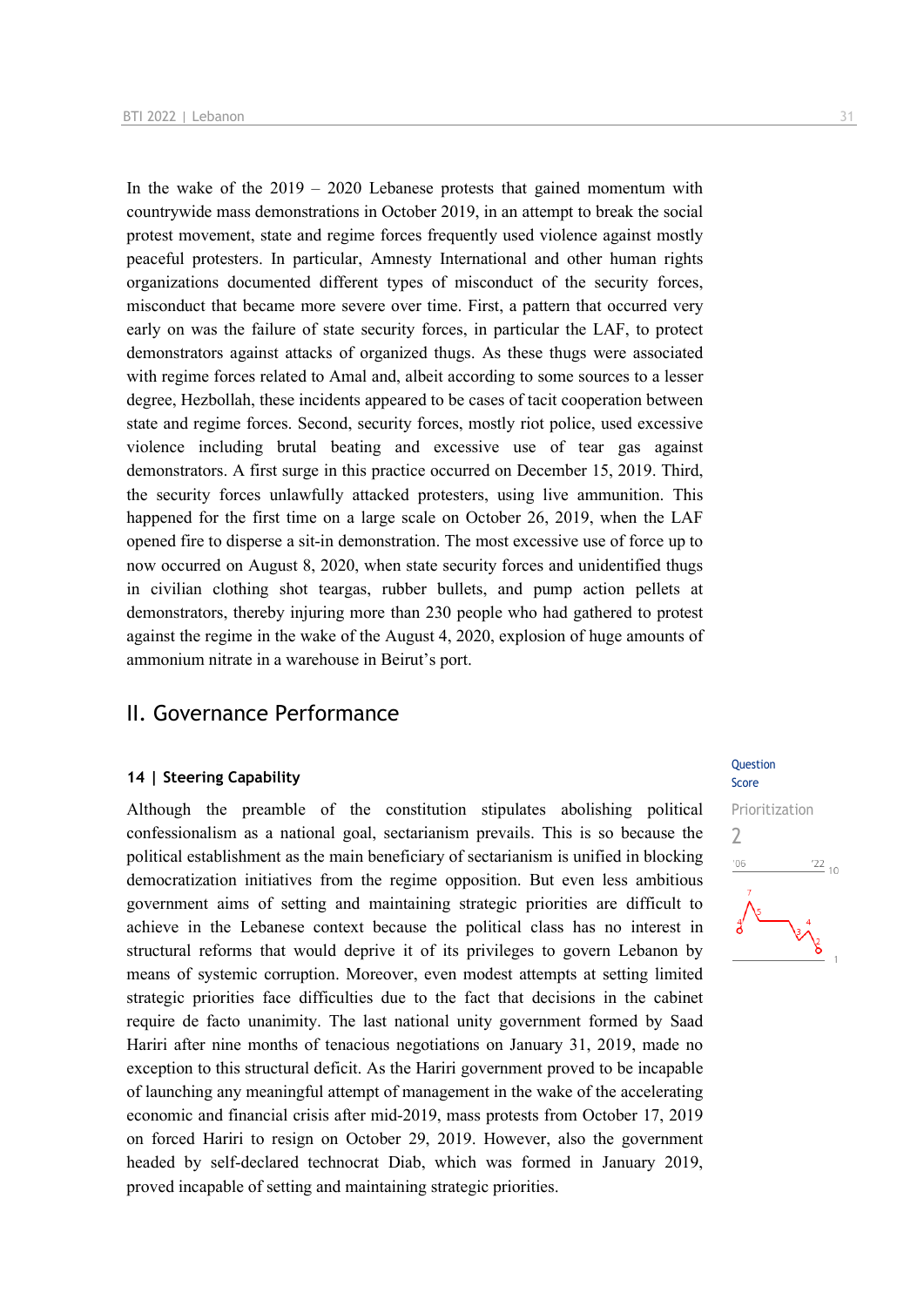Diab's room for maneuver to implement policies was very limited vis-à-vis the sectarian regime forces that still dominated politics. Moreover, BDL as a crucial state agency in the wake of the financial crisis obstructed any effective regulation not to mention reform of Lebanon's financial sector. After months of pressure from civil society organizations such as "Kulluna Irada" to circumvent the drainage of the last foreign currency reserves, in March 2020, Diab's government and the financial establishment gave in to default on a Eurobond repayment. According to observers, at latest from that moment on only a deal with the IMF, which the Lebanese government had turned to in February, could pave the way for managing the crisis. However, negotiations were extremely troublesome, mainly due to stiff opposition from ABL and BDL. In June 2020, it was reported that the IMF informed the Lebanese government and BDL that it estimates the central bank's recently accumulated losses at an amount close to \$50 billion, which equals to over 90% of Lebanon's total economic output in 2019. While Prime Minister Diab's government accepted the numbers, BDL, which does not publish figures on profits and losses, claimed that the losses were much lower. In November, the consultancy firm tasked with conducting a forensic audit of BDL, which the IMF had demanded, pulled out because it did not receive information requested from BDL. Salamé argued that passing the information were not compatible with Lebanon's bank secrecy. On January 19, 2021, Switzerland said that it had asked the Lebanese authorities for support related to an investigation of BDL's possible involvement in money-laundering and embezzlement. On January 23, digital media platform Daraj revealed that Switzerland froze \$400 million of Salamé's bank account. It was also spread that similar cases were started in France, the UK and the U.S. Supporters of Salamé launched a media campaign against Daraj.

The Lebanese state failed to manage the deep financial and socioeconomic crisis that was smoldering for years and became acute in mid-2019. It is, however, contested whether this has been primarily the result of failed learning and inflexibility or rather the political class's unwillingness to alter a system that is to its benefit. In the case of Diab it should be taken into account that when appointed prime minister he was not part of the upper echelons of Lebanon's political class. Apart from his inexperience, his educational background in engineering did not predestine him to successfully address the deep financial crisis and launch structural reforms. At the same time, the established political class was not willing to give Diab's government, whose major portfolios were headed by Amal and the Free Patriotic Movement, much room for maneuver. From the onset, Diab was not supported by Hariri's Future Movement (FM). Still, Hezbollah, Amal, and the Free Patriotic Movement that rendered possible the formation of Diab's government, massively interfered. As a result, structural reforms were not launched. Even urgent issues such as a transparent and socially acceptable capital control law were not dealt with in an adequate way due to a mixture of limited competence and constrained political independence of the cabinet plus massive interference from the established political class.



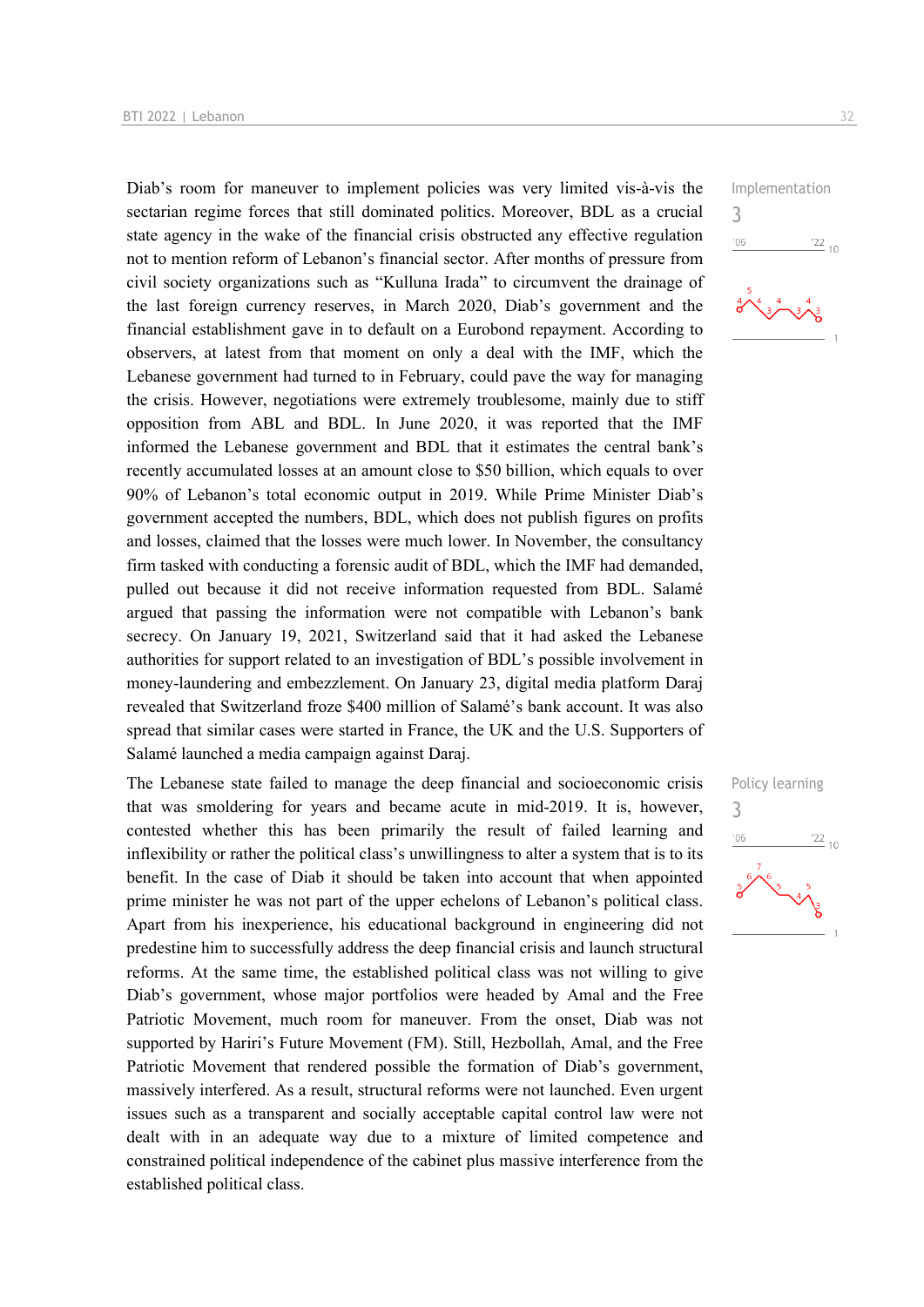The refusal of the political class to learn appears to be motivated by the will to maintain its power and privileges. It is also manifest in its continued inability to launch policies that secure appropriate supplies of electricity and water. Another example is the failure to fulfill the ecological and social requirements set by the World Bank to implement the Bisri dam project. Another major indicator for the refusal of the Lebanese political class to learn from and adapt to the ongoing crisis is the ability of the BDL leadership to protract the forensic audit although it was deemed by the IMF as essential.

The political class's low performance in terms of learnability appears to be rooted more in a refusal to learn than any lack of ability because, when it comes to rentseeking opportunities, the political class turns out to be virtuous. A recent example is that Lebanon acquired a significant refugee rent from the international community by systematically inflating the numbers of Syrian refugees and thereby exaggerating the burden of their presence to the Lebanese society. The Lebanese regime also covered up the fact that those most negatively affected by the influx of Syrian refugees – primarily "old" refugees such as the Palestinians – were the main victims of the influx of Syrian refugees. Moreover, Syrian refugees were exploited as tenants and day-laborers by the Lebanese middle and upper classes. Finally, Lebanese government representatives also exaggerated the strain placed on Lebanon's ailing infrastructure by the influx of refugees.

## **15 | Resource Efficiency**

Rather than by meritocratic criteria, the recruitment of public servants is primarily shaped by political interference, de facto quota for sectarian groups, and networks characterized by nepotism (wasta). This renders the public sector often rather unattractive for well-qualified candidates who thus prefer to go to the private sector or emigrate. Due to the inefficiencies of many branches of the public sector, private institutions inter alia in the health sector and in education blossomed. Still, as the latter are costly, they provide only the upper and upper-middle classes with viable substitutes to public services. A Lebanese particularity is that even in the military sector, public institutions – in particular the LAF – are inferior to militia – in particular Hezbollah – in terms of discipline and efficiency not only with regard to military power vis-à-vis Israel but according to many observers also regarding terrorist combat.

The Lebanese executive branch is rather inefficient in making use of available resources. For instance, in the 2019 budget, the highly deficient public electricity sector was the third largest item after personnel and debt service. As part of harsh austerity measures, electricity subsidies were cut in the 2020 budget. However, with no reform policies launched, this only accelerated the drop in Lebanese power production, which has been in steady decline since the mid-2010s. The appointment Efficient use of assets 3 $-06$  $\frac{22}{10}$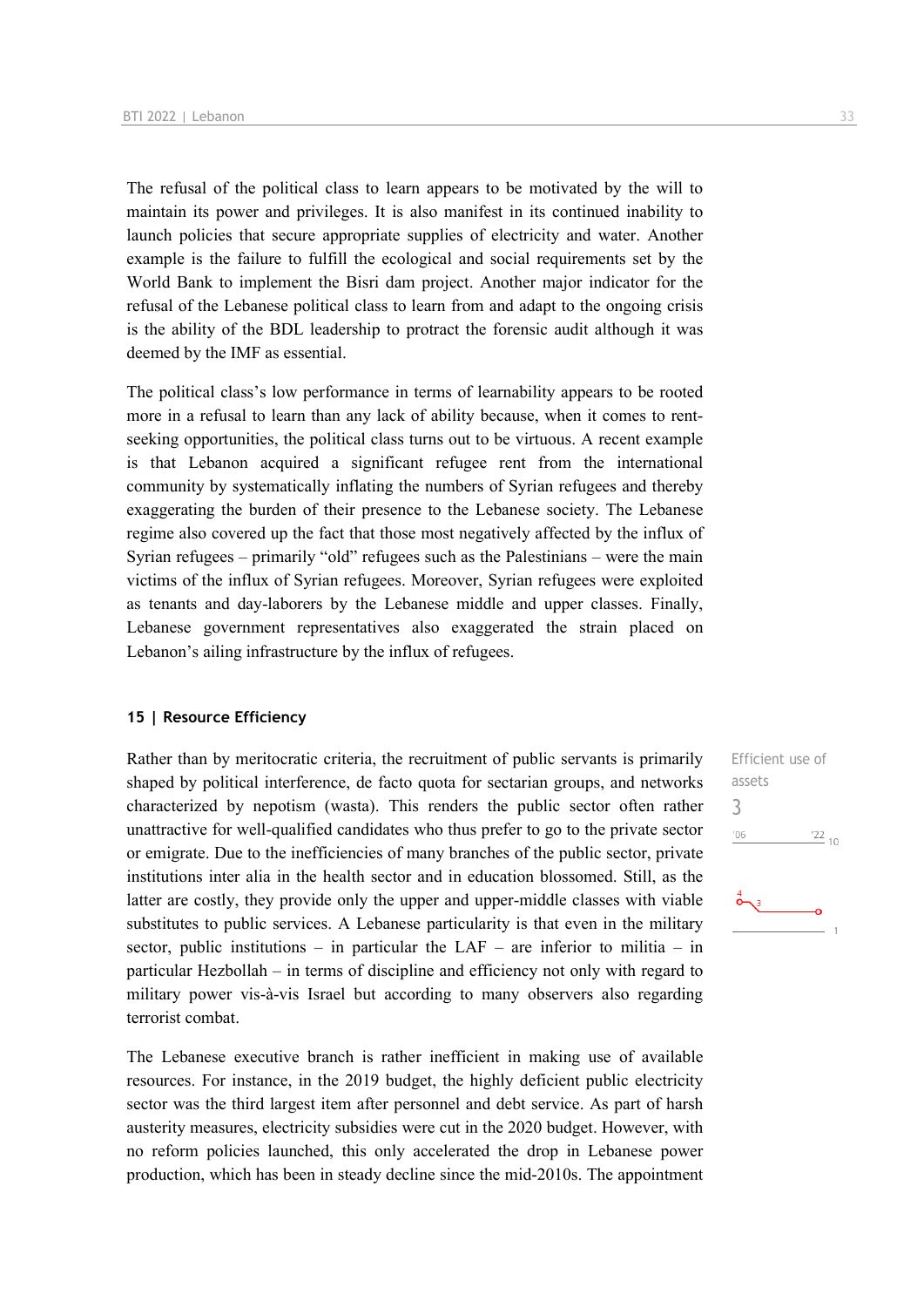of EDL's board of directors by the cabinet in July 2020 was highly nontransparent. Primary criterion for recruitment were sectarian affiliations rather than competences and merits. Moreover, the cabinet appointed a committee to discuss proposed amendments to the electricity sector regulation law that would strengthen the power of the minister for energy at the expense of an allegedly independent regulatory authority. Finally, the inefficient use of financial resources becomes manifest in an extraordinary high public debt of more than 170% of GDP.

Lebanon's budget deficit and public debt have long been unsustainable. During the ongoing crisis, the regime did not launch any promising reform measures to address the threat of uncoordinated state bankruptcy. The 2020 austerity budget, which passed parliament in January despite strong demonstrations against it, was based on overly optimistic assumptions on the revenue side, and it is expected to leave Lebanon with an even greater deficit. The years 2020 and 2021 passed with no strategy on how to restructure Lebanon's huge debt.

State efforts to contain corruption are minimal. Often state agencies even obstruct attempts to investigate cases of suspected corruption. Thus, in 2020 Salamé blocked forensic auditing of BDL by denying access to data to the consulting firm commissioned with the task. Although a civil society initiative orchestrated by Kulluna Irada urged the government in October 2020 to compel BDL to cooperate, BDL stuck to its refusal. Only a month after the consulting firm pulled out in November, the Lebanese parliament voted in favor of lifting Lebanese bank secrecy for one year.

Among other recent massive violations of transparency and denials to give the public access to information was the government's decision in September 2019 to reject a request for information submitted by Kulluna Irada and The Legal Agenda regarding power plants. Human Rights Watch concluded from this and other cases that Lebanon's authorities are not interested in increasing transparency through the 2016 Right to Access to Information Law as they failed to establish the oversight body meant to implement the law three years after its passage.

There are regulations on financing political parties in particular with regards to upper limits of campaign spending but they are deficient with regards to transparency and the prevention of corruptive practices. Foreign donations are prohibited but not so anonymous donations, donations from corporations that have contracts with government bodies, and donations from corporations with partial government ownership to both political parties and candidates.

The judiciary is another state institution in which corruption is widespread. Those officials who use their positions for private gains are rarely held accountable as they usually enjoy protection from sectarian networks. The minister of justice launches occasional anti-corruption campaigns that are, however, not suitable to eradicate the Policy coordination

Anti-corruption

 $\frac{22}{10}$ 

 $\frac{22}{10}$ 

 $\overline{a}$ 

policy 2

 $-06$ 

3

 $106$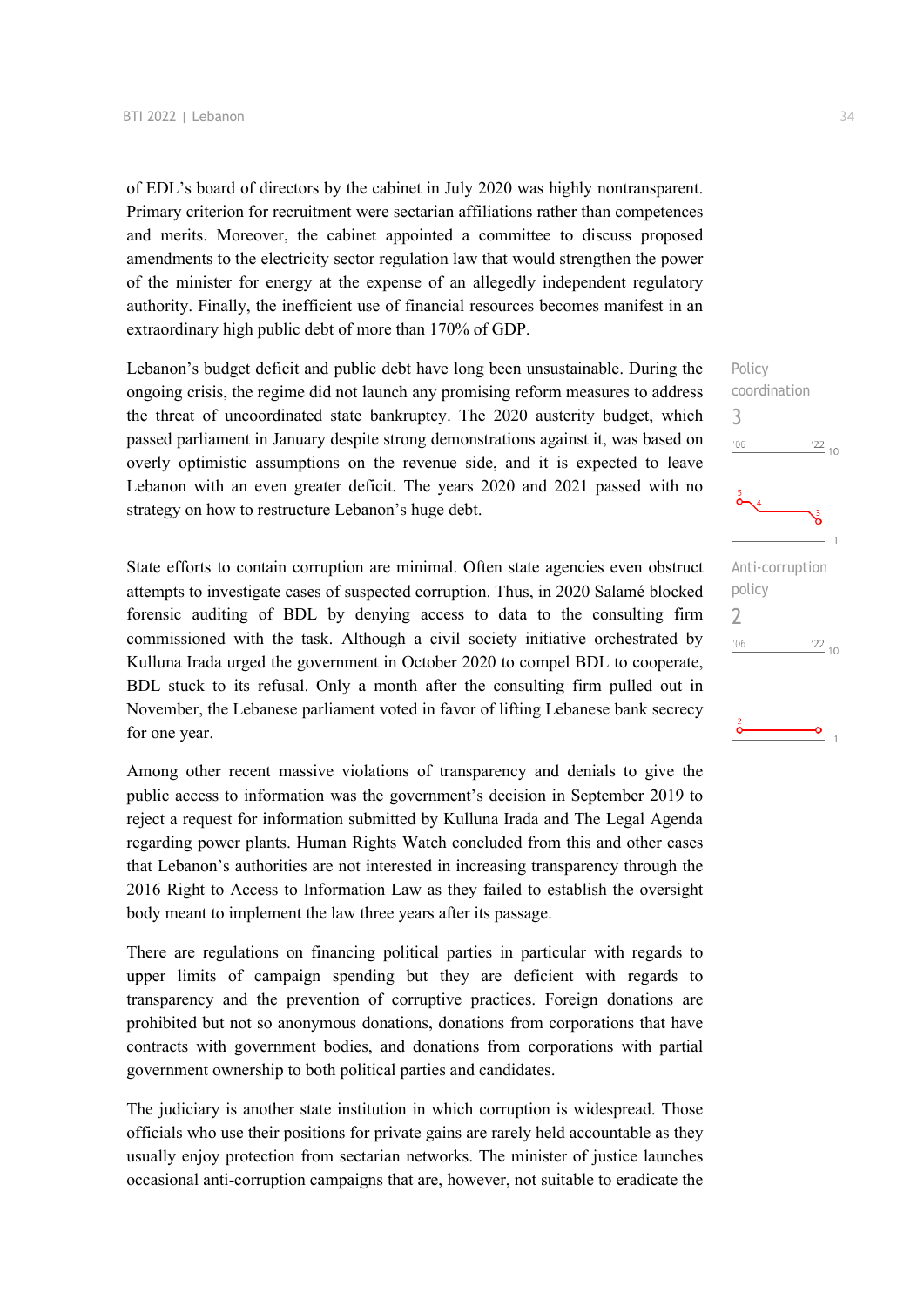issue. On March 13, 2019, the minister announced its intention to investigate several cases of grand corruption. In May 2020, the government adopted an ostensibly ambitious National Anti-Corruption Strategy  $(2020 - 2025)$ . Yet there are no further indicators that political will exists to seriously address the issue. The primary aim could very well be to pacify the U.S. and other international donors who highlighted corruption as a major issue in Lebanon.

## **16 | Consensus-Building**

None of the members of the Lebanese political class openly and actively agitates against democratic values. Rather, particularly pro-Western political parties such as the Lebanese Forces and the Future Movement pay lip service to democratic values, particularly in their relations to Western actors. The Future Movement is a full member of the Liberal International, the Lebanese Forces and Kataeb are full members of the Centrist Democrat International, and the former also of the International Democrat Union, and the Progressive Socialist Party is a full member of the Socialist International. However, when measured on criteria such as the development of inner democratic organizational structures of political parties and the promotion of democratic reforms, the performance of the entire political class is low. All established political parties are managed top-down and show no inclination to pursue the aim of overcoming sectarianism although this aim is constitutionally engraved. The political leaderships of all parties were unified in their strict rejection of the demands of the Lebanese  $2019 - 2020$  protests – and the civil society organizations backing them – to democratize the political system by replacing the sectarian system by one based on good governance criteria including transparency and accountability, the rule of law, and combating corruption through building independent state institutions.

There are no influential political parties and social movements in Lebanon that would promote anti-market socioeconomics such as Soviet-style socialism or even state-capitalism in the sense of state-led socioeconomic development. However, Lebanon's self-image as an open and liberal capitalist society notwithstanding, a market economy neither matches Lebanese reality nor is it a strategic goal of the ruling regime. Rather, the Lebanese economy is shaped by crony capitalist and rentseeking features. The cross-interlocking of public and private economic interests have led to a deeply corrupt system in whose maintenance the ruling political class is invested so as to preserve its economic and political privileges. Outwardly, Lebanon's economy depends highly on the influx of rents, in particular official development assistance (ODA) and soft loans and remittances from the Lebanese diaspora. Internally, the Lebanese system rewards rent-seeking activities both on a petty scale (e.g., acquiring jobs and social benefits through channels of sectarian affiliations) and a grand scale (e.g., protection of private companies from market Consensus on goals  $\frac{22}{10}$ 

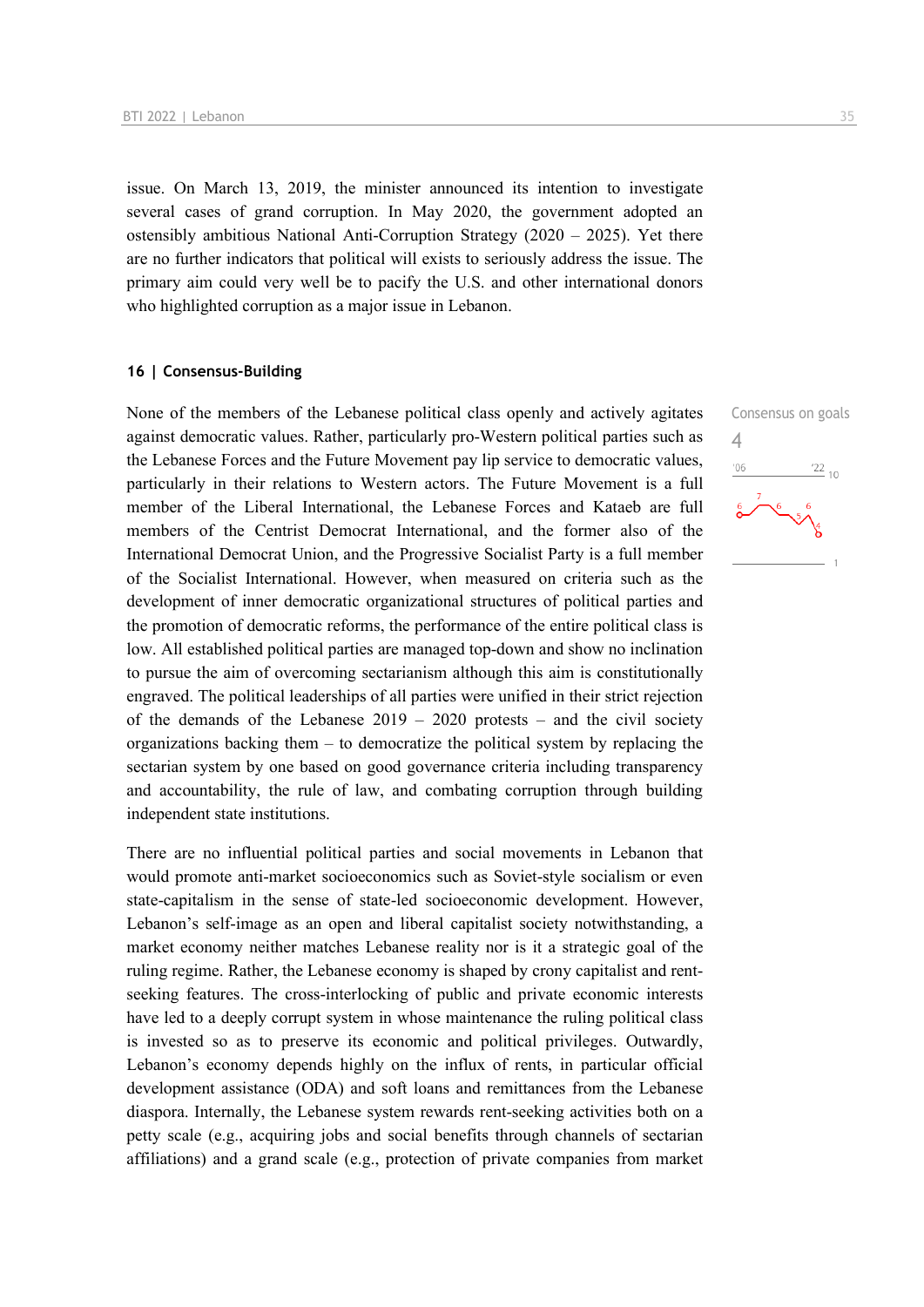competition through nepotistic public-private networks).

The Lebanese 2019 – 2020 protests carried a broad anti-sectarian social movement. However, no consensus has been reached on what system should replace the existing one and how this should be done. Some groups believe that the ruling regime must break down, whereas others believe in the possibility of incremental change within existing structures. Particularly some Christians shy away from the introduction of a full-fledged representative parliamentarian democracy as this would deprive them of their privileges, since they barely, if at all, exceed one third of the population. Still, the demands of the  $2019 - 2020$  protests point into the direction of democratizing Lebanon. This demand was unanimously rejected by the otherwise highly fragmented ruling political class.

The sectarian system has long been exposed to criticism from large parts of the society, as it is not in accordance with values of good governance. However, until recently the ruling regime proved capable of acquiring legitimacy by moderating cleavage-based conflicts. As membership in sectarian groups crisscrosses class affiliations, sectarian identities moderate social conflicts. Apart from the upper echelons of the society, also the middle class and to a certain degree even lower classes benefit from sectarian affiliations, for example in finding jobs through sectarian networks, receiving social benefits through sectarian charity organizations, and gaining access to infrastructure provided by deputies of their electoral district.

The regime has always sought to enable private solutions to make up for failed public services. Thus, for the upper and middle classes, the lack of public supplies of electricity and water is an annoyance for which remedies such as electricity generators and water tank trucks are available. The lack of day care centers is bearable for the middle and upper classes as the kafala system allows the import of a cheap exploitable labor force. Until 2019, many middle-class families, especially those with family members working abroad, benefited from extremely high interest rates on their dollar accounts. Although the middle class is the primary beneficiary of subsidies for products such as fuel and wheat, these subsidies can be leveraged by the government to cultivate legitimacy among the lower classes. Unlike Palestinian and other Arab refugees, as well as migrant workers from East Africa and sub-Saharan Africa, Lebanon's lower classes also have access to some social assistance benefits through their sectarian affiliations.



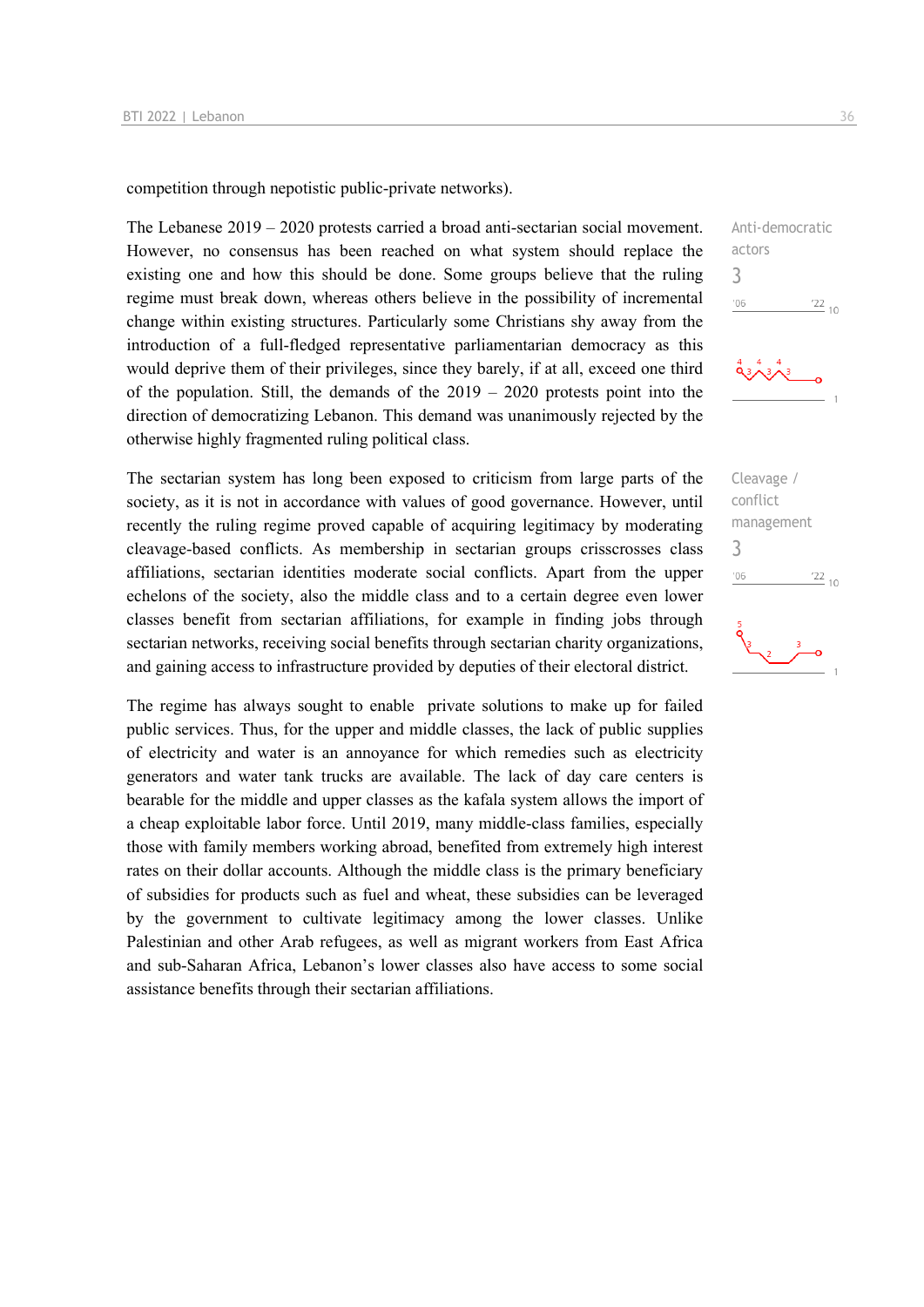The magnitude of the  $2019 - 2020$  Lebanon protests indicates that the regime dramatically lost legitimacy in the eyes of broad swaths of the society. As material benefits dwindled due to the breakdown of the Lebanese dollar economy and hyperinflation of the Lebanese pound, tolerance for the negative externalities such as corruption and cronyism decreased.

Some prominent politicians such as Nasrallah, Aoun, and Bassil occasionally addressed protesters. However, the political class's basic response to the demonstrators was to entrench itself. No significant attempt to involve civil society in policymaking was launched.

Despite the dramatic loss of legitimacy, for the time being the regime could maintain its power position even though its performance in managing the crisis in 2019 and 2020 was very poor. Societal forces could not bring the regime to its knees because the Lebanese business model does not rest on production (which could be paralyzed by strikes) but on the influx of external rents and capital. However, the inflow of financial means from abroad has dropped to a very low level and foreign currency reserves are nearly depleted in early 2021. Whether the current stalemate between the civil society and the political class will be solved in favor of the regime appears to be to a high degree in the hands of external forces, in particular the Western donor community. The increasingly impoverished lower strata of the Lebanese society, many of the Palestinian refugees, and foreign migrant workers who lost their jobs or cannot send money back home as they are now often paid in Lebanese pound only, are the main social losers in this stalemate.

The authorities made few efforts to involve civil society actors in the COVID-19 response. This backfired in the last week of January 2021 when in Lebanon's second largest city Tripoli mass protests against a strict COVID-19 lockdown occurred. Tripoli's mostly Sunni population was hit particularly hard by the socioeconomic crisis as impoverishment of people working in the informal sector was (contrary to poor Shia areas that received some support by Hezbollah affiliated charity networks) not mitigated by state or private actors. The ISF used force against the demonstrators, including live ammunition. According to figures from the Red Cross, on January 28, 2021, alone, 74 people were injured, with 11 of them needing hospitalization. One man was killed.

Civil society participation 4 $-06$  $\frac{22}{10}$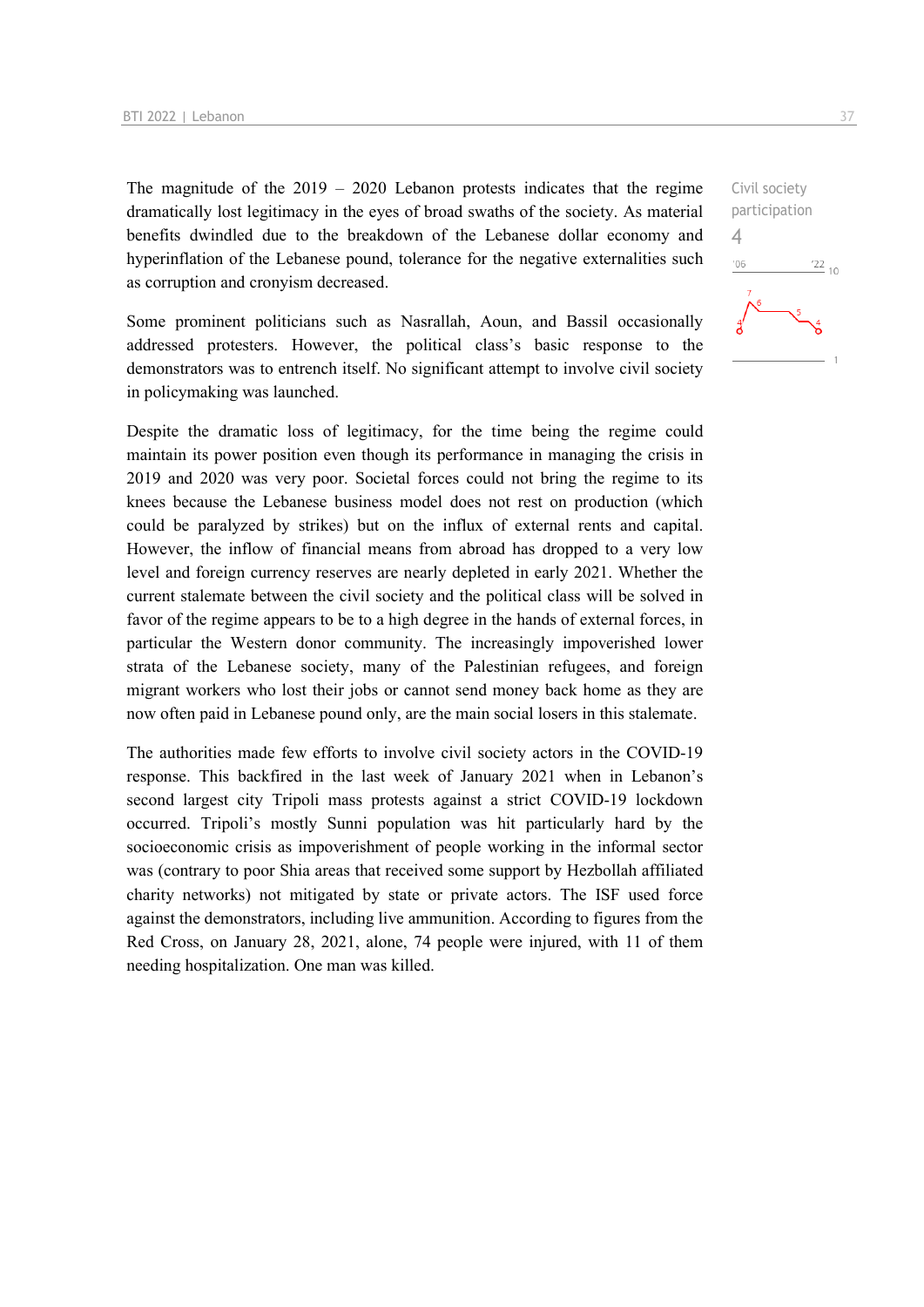Contrary to Morocco and Tunisia, in which more or less tentative attempts at reconciliation of past injustices were launched, nothing comparable took place in Lebanon in the decades after the end of the civil war. Former warlords and other activists in the conflict, many of whom are personally responsible for war crimes, head political parties and hold high political offices. Martyr cults and glorification of war heroes are widespread, particularly among Christian political parties (Lebanese Forces and Kataeb) and Shia organizations (Amal and Hezbollah).

After the passage of the Law for the Missing and Forcibly Disappeared Persons in Lebanon in late 2018, the government finally set up the members of the National Commission for the Missing and Forcibly Disappeared in June 2020.

Contrary to the neglect of post-civil war reconciliation, the Lebanese state tried to come to terms with the assassination of former Prime Minister Rafiq Hariri in 2005, which has been investigated by the Special Tribunal for Lebanon (SCT) since 2009. However, critics accuse the SCT of starting out with an anti-Syrian bias and later adopting a bias against Hezbollah. Yet the SCT verdict delivered on August 18, 2020, was rather conciliatory, as the judges who convicted a member of Hezbollah for his part in the assassination of Hariri did not find evidence that the organization was involved.

#### **17 | International Cooperation**

From the onset, the post-civil war reconstruction of Lebanon has been based on rent-seeking. Official development assistance and soft loans from the West and the Gulf were used to create an unsustainable political economy that was portrayed as an open competitive capitalist system. However, the system that was actually built was shaped by the features of crony capitalism, a nepotistic socioeconomic system in which the political class used its privileged power position to circumvent principles of a market economy in favor of privileging its clients. With regards to the attraction of remittances from the Lebanese diaspora, the leadership of the BDL even set up a system that showed features of a Ponzi scheme. Before it came to light in late 2019, the regime managed to acquire significant legitimacy through it, as it gave many members of the middle class a chance to increase their dollar accounts to a much higher degree than it would have been possible with bank deposits in the global North.

The doomsday-like explosion in Beirut's seaport on August 4, 2020, triggered major support initiatives from various international partners of the Lebanese government, both in immediate rescue response and long-term reconstruction plans. The government contracted, for example, a company from Germany to eventually remove the remaining ammonium nitrate from the affected dock area.



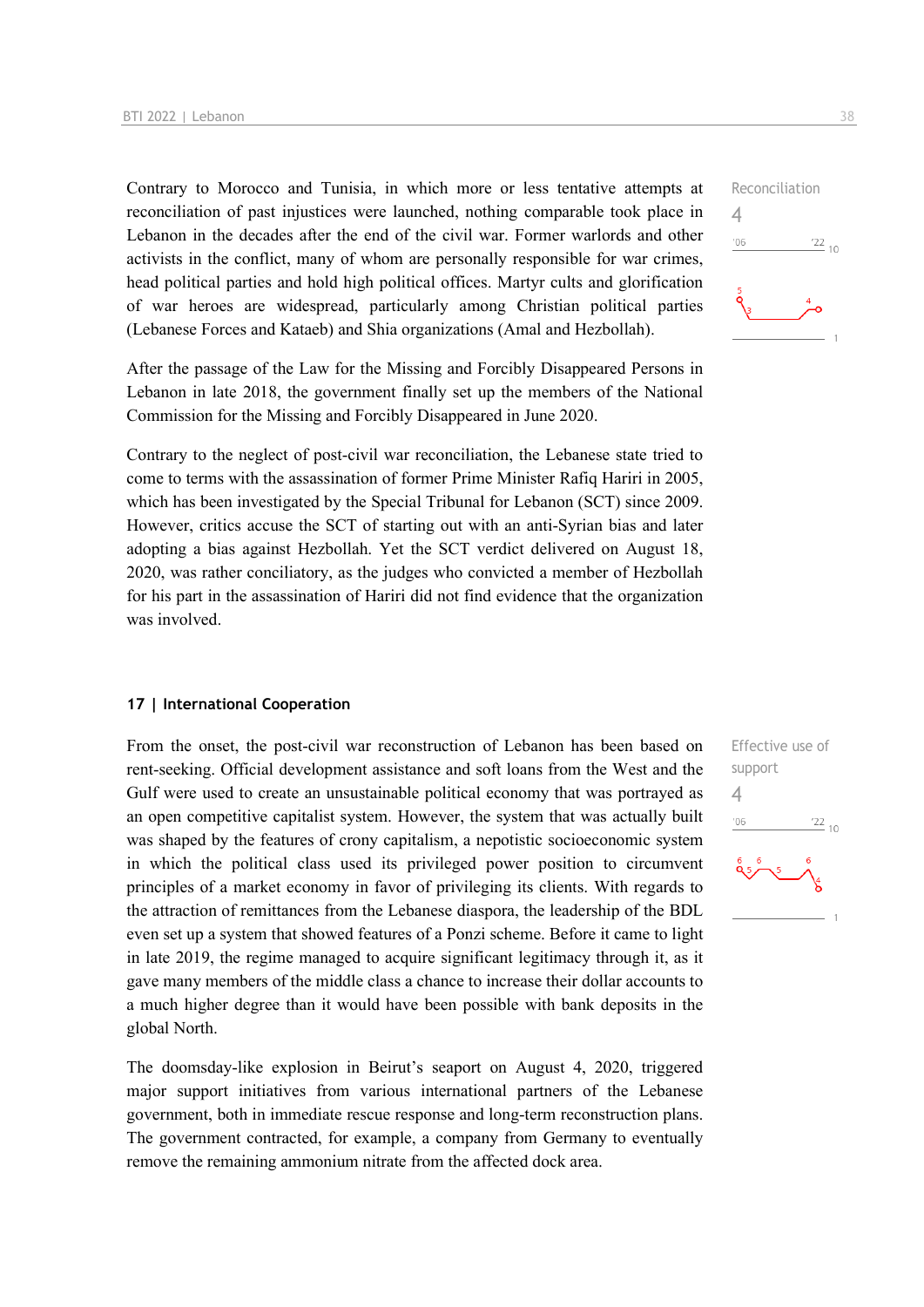In October 2020, Lebanon agreed to enter negotiations with Israel on maritime borders under the auspices of the U.N. Also in this case, the incentive of the Lebanese government was based on rent seeking. Demarcation of maritime borders with Israel could put Lebanon into the position to exploit natural gas resources in the Mediterranean.

Cooperation with the West and regional powers is rather intense but highly fragmented and very often controversial; it is not the Lebanese state as a whole but different factions of the regime that cooperate with competing regional and global powers. Rafiq and Saad Hariri (as well as the other post-civil war prime ministers except Diab) were closely connected to Saudi Arabia and the West, in particular France and the United States. However, Hezbollah is on the terrorist list inter alia of the United States, and its military wing is on the EU's list. Hezbollah is closely affiliated with Iran, which, in turn, is at odds with the West, in particular the U.S., and in contestation with Saudi Arabia and Israel on regional hegemony in the Middle East.

Lebanese actors actively seek support from their respective patrons. In turn, these competing patrons, all of whom are more powerful than their clients, tend to (ab)use Lebanon to settle their proxy conflicts with competing global and regional powers. In the wake of the ongoing deep crisis in Lebanon, the West, in particular the U.S., attempted to apply donor conditionality with the aim of marginalizing Hezbollah and its allies. Already in early 2019, the tightened U.S. sanction regime on Iran forced Tehran to noticeably reduce rent payments toward Hezbollah. In November 2020, one of Hezbollah's major allies, incumbent president of the Free Patriotic Movement and former minister Gebran Bassil, became a target of U.S. sanctions. Although American reasoning that Bassil is responsible for corrupt practices is factually correct, singling out an ally of Hezbollah instead of condemning Lebanon's entire political class equals to applying double standards with no perspective of thereby promoting structural reforms.

In 2019 and 2020, by far the most important challenge of the Lebanese government with respect to international confidence-building was the issue of its credibility to launch structural reforms. However, negotiations with the IMF that began in May 2020 failed to reach an agreement on funding the economic rescue plan. Most observers attributed this failure to the poor quality of the government's plan.

French President Emmanuel Macron launched several initiatives to convince the Lebanese political class to build a reform-oriented government as a prerequisite for holding another donor conference in Paris. When one of them failed, Reuters quoted him on September 27, 2020, as having said during a press conference in Paris, "I am ashamed of Lebanon's political leaders. The leaders did not want, clearly and resolutely, to respect the commitments made to France and the international community. They decided to betray this commitment."

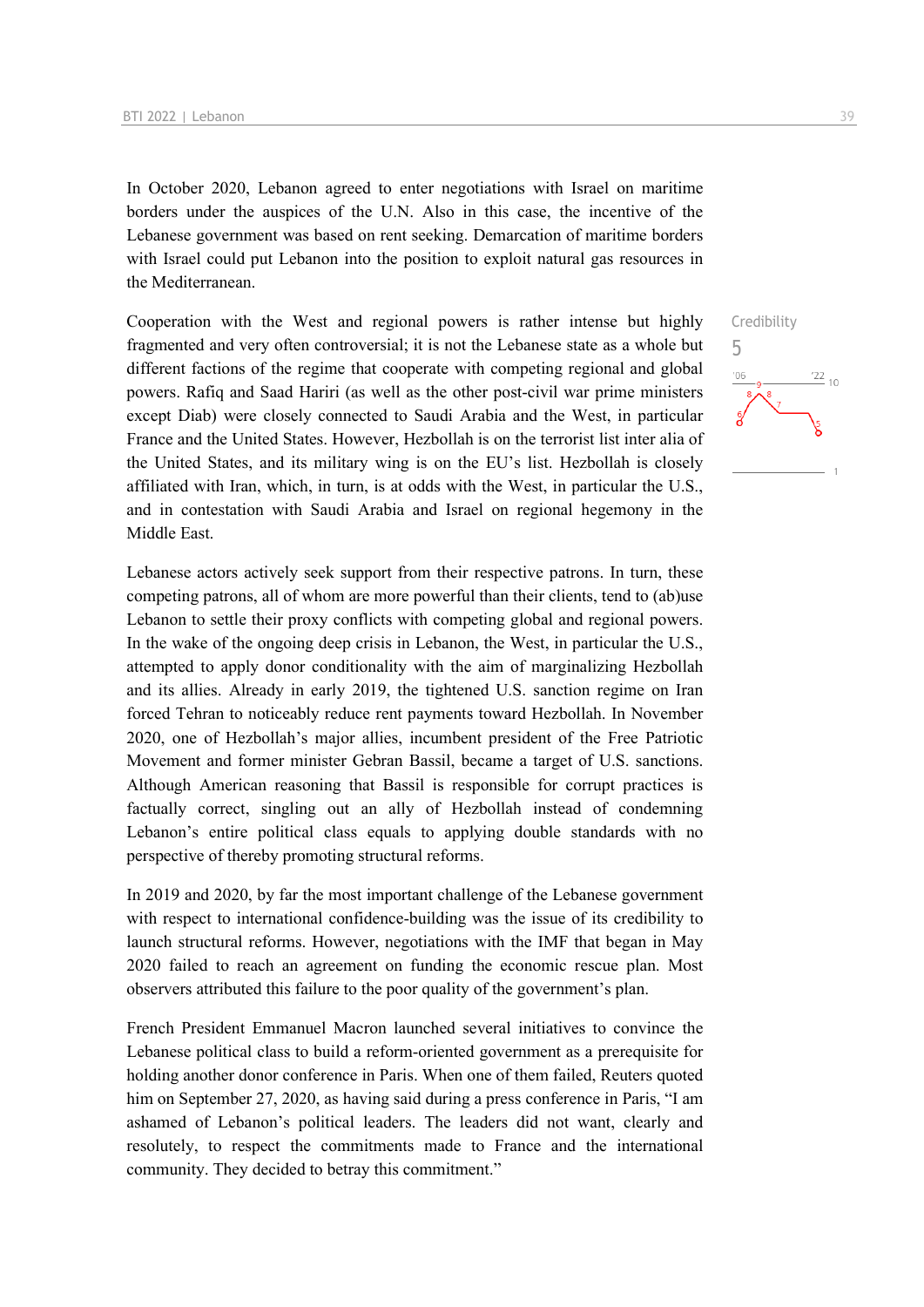Unsurprisingly, interventions of external actors are highly disputed between different Lebanese actors. Pro-Western Lebanese actors consider Iranian interventions and Hezbollah's interference in the Syrian civil war as illegitimate and even a potential threat to Lebanese security because they fear that at one point Israel might not be satisfied anymore with striking Hezbollah positions on Syrian territory but might attack Lebanon. When French President Emmanuel Macron visited Beirut twice shortly after the August 2020 explosion, thereby directly meeting people on the street and handpicking selected members of the political class, he was praised by some as a potential savior, whereas others accused him of post-colonial imperialism.

Lebanon's relations with its immediate neighbors are highly conflict-loaded. Israel waged several wars on Lebanon and the two countries do not have diplomatic relations. When entering negotiations on their maritime borders in late 2020, both sides emphasized that these negotiations are not a first step to peace negotiations. Hezbollah is an ally of the Assad regime in the Syrian civil war and was frequently targeted by the Syrian air force. In April 2020, the League of Arab States urged Lebanon in vain to launch economic reforms.